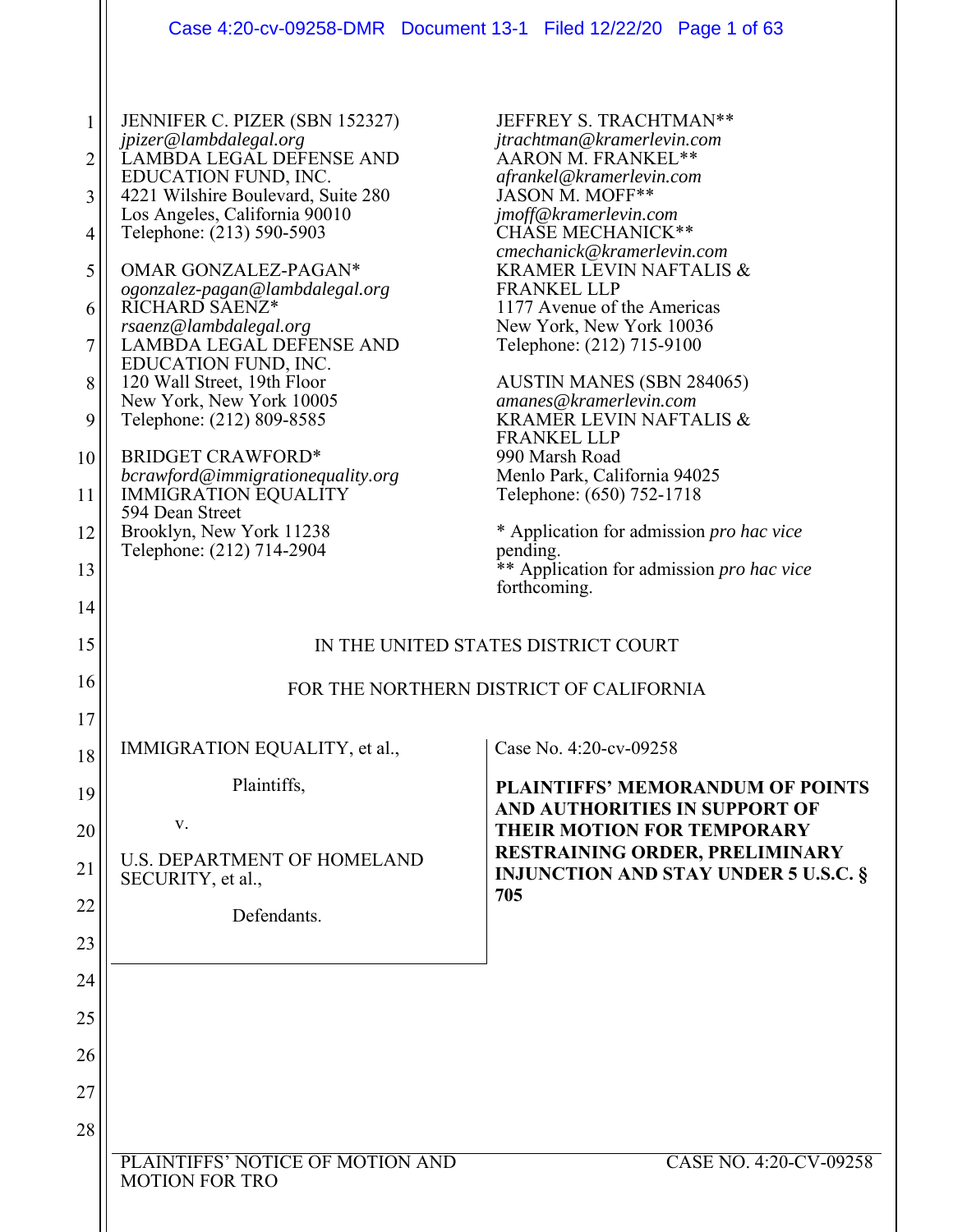| 1<br><b>TABLE OF CONTENTS</b><br>$\overline{2}$<br>3<br>4<br>Ι.<br>Π.<br>5<br>6<br>IV. THERE IS A STRONG LIKELIHOOD THAT PLAINTIFFS WILL SUCCEED ON THE<br>7<br>A. The Final Rule is Invalid Because Wolf is Not Validly Acting as Head of DHS.  8<br>8<br>1.<br>The President Does Not Have Unlimited Power to Make Temporary<br>9<br>2.<br>10<br>3.<br>Wolf is Not Lawfully Serving as Acting Secretary of Homeland Security.  10<br>11<br>McAleenan Was Not Lawfully Serving as Acting Secretary When He<br>(a)<br>Revised the DHS Succession Order to Allow Wolf to Become Acting<br>12<br>13<br>As a Purported Acting Secretary, McAleenan Was Not Authorized to Modify<br>(b)<br>14<br>(c) Wolf Does Not Have Authority to Serve as Acting Secretary Under the<br>15<br>16<br>Administrator Gaynor Did Not Validly Designate Under Secretary Wolf to Serve<br>4.<br>17<br>Because the DHS Regulations Must Be Set Aside, The DOJ Regulations Must Be<br>5.<br>18<br>B. The Final Rule is Invalid Because its 30-Day Comment Period Was Insufficient 17<br>19<br>C. The Final Rule is Invalid Because its Provisions are Arbitrary and Capricious, Contrary To<br>20<br>The Final Rule Improperly Subverts the "Nexus" Analysis with an Arbitrary<br>1.<br>21<br>22<br>(a) The Exclusion of Gender Imperils the Availability of Asylum for All<br>23<br>(b) The Final Rule Impermissibly Limits Asylum and Withholding-of-Removal<br>24<br>The Final Rule Arbitrarily Narrows the Definition of "Persecution." 27<br>25<br>2.<br>3.<br>The Final Rule Mandates the Denial of Bona Fide Asylum Claims under the<br>26<br>27<br>(a) The Final Rule Unlawfully Erases Statutory Exceptions to the One-Year<br>28<br>1<br>PLAINTIFFS' MPA IN SUPPORT OF TRO<br>CASE NO. 4:20-CV-09258 | Case 4:20-cv-09258-DMR  Document 13-1  Filed 12/22/20  Page 2 of 63 |      |
|----------------------------------------------------------------------------------------------------------------------------------------------------------------------------------------------------------------------------------------------------------------------------------------------------------------------------------------------------------------------------------------------------------------------------------------------------------------------------------------------------------------------------------------------------------------------------------------------------------------------------------------------------------------------------------------------------------------------------------------------------------------------------------------------------------------------------------------------------------------------------------------------------------------------------------------------------------------------------------------------------------------------------------------------------------------------------------------------------------------------------------------------------------------------------------------------------------------------------------------------------------------------------------------------------------------------------------------------------------------------------------------------------------------------------------------------------------------------------------------------------------------------------------------------------------------------------------------------------------------------------------------------------------------------------------------------------------------------------------------------------------------------------------------|---------------------------------------------------------------------|------|
|                                                                                                                                                                                                                                                                                                                                                                                                                                                                                                                                                                                                                                                                                                                                                                                                                                                                                                                                                                                                                                                                                                                                                                                                                                                                                                                                                                                                                                                                                                                                                                                                                                                                                                                                                                                        |                                                                     |      |
|                                                                                                                                                                                                                                                                                                                                                                                                                                                                                                                                                                                                                                                                                                                                                                                                                                                                                                                                                                                                                                                                                                                                                                                                                                                                                                                                                                                                                                                                                                                                                                                                                                                                                                                                                                                        |                                                                     |      |
|                                                                                                                                                                                                                                                                                                                                                                                                                                                                                                                                                                                                                                                                                                                                                                                                                                                                                                                                                                                                                                                                                                                                                                                                                                                                                                                                                                                                                                                                                                                                                                                                                                                                                                                                                                                        |                                                                     | Page |
|                                                                                                                                                                                                                                                                                                                                                                                                                                                                                                                                                                                                                                                                                                                                                                                                                                                                                                                                                                                                                                                                                                                                                                                                                                                                                                                                                                                                                                                                                                                                                                                                                                                                                                                                                                                        |                                                                     |      |
|                                                                                                                                                                                                                                                                                                                                                                                                                                                                                                                                                                                                                                                                                                                                                                                                                                                                                                                                                                                                                                                                                                                                                                                                                                                                                                                                                                                                                                                                                                                                                                                                                                                                                                                                                                                        |                                                                     |      |
|                                                                                                                                                                                                                                                                                                                                                                                                                                                                                                                                                                                                                                                                                                                                                                                                                                                                                                                                                                                                                                                                                                                                                                                                                                                                                                                                                                                                                                                                                                                                                                                                                                                                                                                                                                                        |                                                                     |      |
|                                                                                                                                                                                                                                                                                                                                                                                                                                                                                                                                                                                                                                                                                                                                                                                                                                                                                                                                                                                                                                                                                                                                                                                                                                                                                                                                                                                                                                                                                                                                                                                                                                                                                                                                                                                        |                                                                     |      |
|                                                                                                                                                                                                                                                                                                                                                                                                                                                                                                                                                                                                                                                                                                                                                                                                                                                                                                                                                                                                                                                                                                                                                                                                                                                                                                                                                                                                                                                                                                                                                                                                                                                                                                                                                                                        |                                                                     |      |
|                                                                                                                                                                                                                                                                                                                                                                                                                                                                                                                                                                                                                                                                                                                                                                                                                                                                                                                                                                                                                                                                                                                                                                                                                                                                                                                                                                                                                                                                                                                                                                                                                                                                                                                                                                                        |                                                                     |      |
|                                                                                                                                                                                                                                                                                                                                                                                                                                                                                                                                                                                                                                                                                                                                                                                                                                                                                                                                                                                                                                                                                                                                                                                                                                                                                                                                                                                                                                                                                                                                                                                                                                                                                                                                                                                        |                                                                     |      |
|                                                                                                                                                                                                                                                                                                                                                                                                                                                                                                                                                                                                                                                                                                                                                                                                                                                                                                                                                                                                                                                                                                                                                                                                                                                                                                                                                                                                                                                                                                                                                                                                                                                                                                                                                                                        |                                                                     |      |
|                                                                                                                                                                                                                                                                                                                                                                                                                                                                                                                                                                                                                                                                                                                                                                                                                                                                                                                                                                                                                                                                                                                                                                                                                                                                                                                                                                                                                                                                                                                                                                                                                                                                                                                                                                                        |                                                                     |      |
|                                                                                                                                                                                                                                                                                                                                                                                                                                                                                                                                                                                                                                                                                                                                                                                                                                                                                                                                                                                                                                                                                                                                                                                                                                                                                                                                                                                                                                                                                                                                                                                                                                                                                                                                                                                        |                                                                     |      |
|                                                                                                                                                                                                                                                                                                                                                                                                                                                                                                                                                                                                                                                                                                                                                                                                                                                                                                                                                                                                                                                                                                                                                                                                                                                                                                                                                                                                                                                                                                                                                                                                                                                                                                                                                                                        |                                                                     |      |
|                                                                                                                                                                                                                                                                                                                                                                                                                                                                                                                                                                                                                                                                                                                                                                                                                                                                                                                                                                                                                                                                                                                                                                                                                                                                                                                                                                                                                                                                                                                                                                                                                                                                                                                                                                                        |                                                                     |      |
|                                                                                                                                                                                                                                                                                                                                                                                                                                                                                                                                                                                                                                                                                                                                                                                                                                                                                                                                                                                                                                                                                                                                                                                                                                                                                                                                                                                                                                                                                                                                                                                                                                                                                                                                                                                        |                                                                     |      |
|                                                                                                                                                                                                                                                                                                                                                                                                                                                                                                                                                                                                                                                                                                                                                                                                                                                                                                                                                                                                                                                                                                                                                                                                                                                                                                                                                                                                                                                                                                                                                                                                                                                                                                                                                                                        |                                                                     |      |
|                                                                                                                                                                                                                                                                                                                                                                                                                                                                                                                                                                                                                                                                                                                                                                                                                                                                                                                                                                                                                                                                                                                                                                                                                                                                                                                                                                                                                                                                                                                                                                                                                                                                                                                                                                                        |                                                                     |      |
|                                                                                                                                                                                                                                                                                                                                                                                                                                                                                                                                                                                                                                                                                                                                                                                                                                                                                                                                                                                                                                                                                                                                                                                                                                                                                                                                                                                                                                                                                                                                                                                                                                                                                                                                                                                        |                                                                     |      |
|                                                                                                                                                                                                                                                                                                                                                                                                                                                                                                                                                                                                                                                                                                                                                                                                                                                                                                                                                                                                                                                                                                                                                                                                                                                                                                                                                                                                                                                                                                                                                                                                                                                                                                                                                                                        |                                                                     |      |
|                                                                                                                                                                                                                                                                                                                                                                                                                                                                                                                                                                                                                                                                                                                                                                                                                                                                                                                                                                                                                                                                                                                                                                                                                                                                                                                                                                                                                                                                                                                                                                                                                                                                                                                                                                                        |                                                                     |      |
|                                                                                                                                                                                                                                                                                                                                                                                                                                                                                                                                                                                                                                                                                                                                                                                                                                                                                                                                                                                                                                                                                                                                                                                                                                                                                                                                                                                                                                                                                                                                                                                                                                                                                                                                                                                        |                                                                     |      |
|                                                                                                                                                                                                                                                                                                                                                                                                                                                                                                                                                                                                                                                                                                                                                                                                                                                                                                                                                                                                                                                                                                                                                                                                                                                                                                                                                                                                                                                                                                                                                                                                                                                                                                                                                                                        |                                                                     |      |
|                                                                                                                                                                                                                                                                                                                                                                                                                                                                                                                                                                                                                                                                                                                                                                                                                                                                                                                                                                                                                                                                                                                                                                                                                                                                                                                                                                                                                                                                                                                                                                                                                                                                                                                                                                                        |                                                                     |      |
|                                                                                                                                                                                                                                                                                                                                                                                                                                                                                                                                                                                                                                                                                                                                                                                                                                                                                                                                                                                                                                                                                                                                                                                                                                                                                                                                                                                                                                                                                                                                                                                                                                                                                                                                                                                        |                                                                     |      |
|                                                                                                                                                                                                                                                                                                                                                                                                                                                                                                                                                                                                                                                                                                                                                                                                                                                                                                                                                                                                                                                                                                                                                                                                                                                                                                                                                                                                                                                                                                                                                                                                                                                                                                                                                                                        |                                                                     |      |
|                                                                                                                                                                                                                                                                                                                                                                                                                                                                                                                                                                                                                                                                                                                                                                                                                                                                                                                                                                                                                                                                                                                                                                                                                                                                                                                                                                                                                                                                                                                                                                                                                                                                                                                                                                                        |                                                                     |      |
|                                                                                                                                                                                                                                                                                                                                                                                                                                                                                                                                                                                                                                                                                                                                                                                                                                                                                                                                                                                                                                                                                                                                                                                                                                                                                                                                                                                                                                                                                                                                                                                                                                                                                                                                                                                        |                                                                     |      |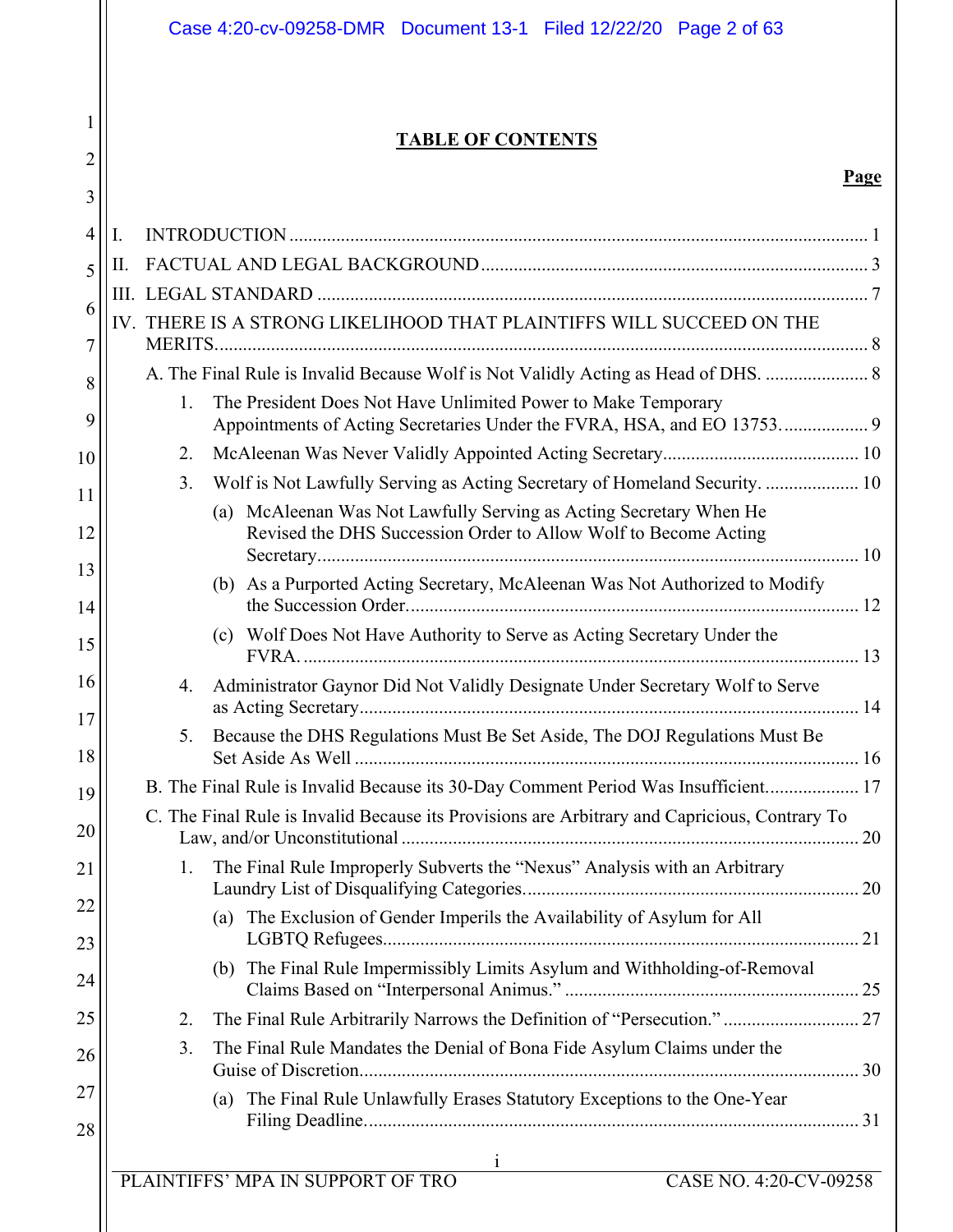| 2        | The Final Rule is Unlawful Because it Redefines "Firm Resettlement" in a<br>4.                                                                     |
|----------|----------------------------------------------------------------------------------------------------------------------------------------------------|
| 3<br>4   | The Final Rule Arbitrarily Modifies the Burden of Proof and Factors to Be<br>5.<br>Considered With Respect to Whether Internal Relocation Would Be |
| 5        | The Final Rule Impermissibly Limits Relief Under the Convention Against<br>6.                                                                      |
| 6<br>7   | The Final Rule Impermissibly Restricts the Discretion of Asylum Officers and<br>7.                                                                 |
| 8        | D. The Final Rule Implicates Significant Concerns Regarding Retroactivity and the Impact on                                                        |
| 9        | The Departments Arbitrarily and Capriciously Fail to Specify the Final Rule's<br>1.                                                                |
| 10<br>11 | The Departments Failed to Adequately Assess Reliance Interests as Required<br>2.                                                                   |
| 12       | THE FINAL RULE WILL IRREPARABLY HARM PLAINTIFFS, THEIR CLIENTS,<br>V.                                                                              |
| 13       | A. The Final Rule Places Plaintiffs' Clients and Members at Grave Risk.  46                                                                        |
| 14       | B. The Final Rule Fundamentally Affects and Frustrates Plaintiffs' Missions and Programmatic                                                       |
| 15       |                                                                                                                                                    |
| 16       | C. The Final Rule Forces Plaintiffs to Expend and Divert Limited Resources and Puts Their                                                          |
| 17       | VI. PLAINTIFFS SATISFY THE REMAINING FACTORS FOR AN INJUNCTION 50                                                                                  |
| 18       | VII. BECAUSE THE ENTIRE FINAL RULE IS INVALID, IT SHOULD BE ENJOINED IN                                                                            |
| 19       | VIII. A NATIONWIDE INJUNCTION IS WARRANTED, GIVEN THE IMPACT ON                                                                                    |
| 20       |                                                                                                                                                    |
| 21       |                                                                                                                                                    |
| 22       |                                                                                                                                                    |
| 23       |                                                                                                                                                    |
| 24       |                                                                                                                                                    |
| 25       |                                                                                                                                                    |
| 26       |                                                                                                                                                    |
| 27       |                                                                                                                                                    |
| 28       |                                                                                                                                                    |
|          | $\ddot{\rm ii}$                                                                                                                                    |
|          | PLAINTIFFS' MPA IN SUPPORT OF TRO<br>CASE NO. 4:20-CV-09258                                                                                        |
|          |                                                                                                                                                    |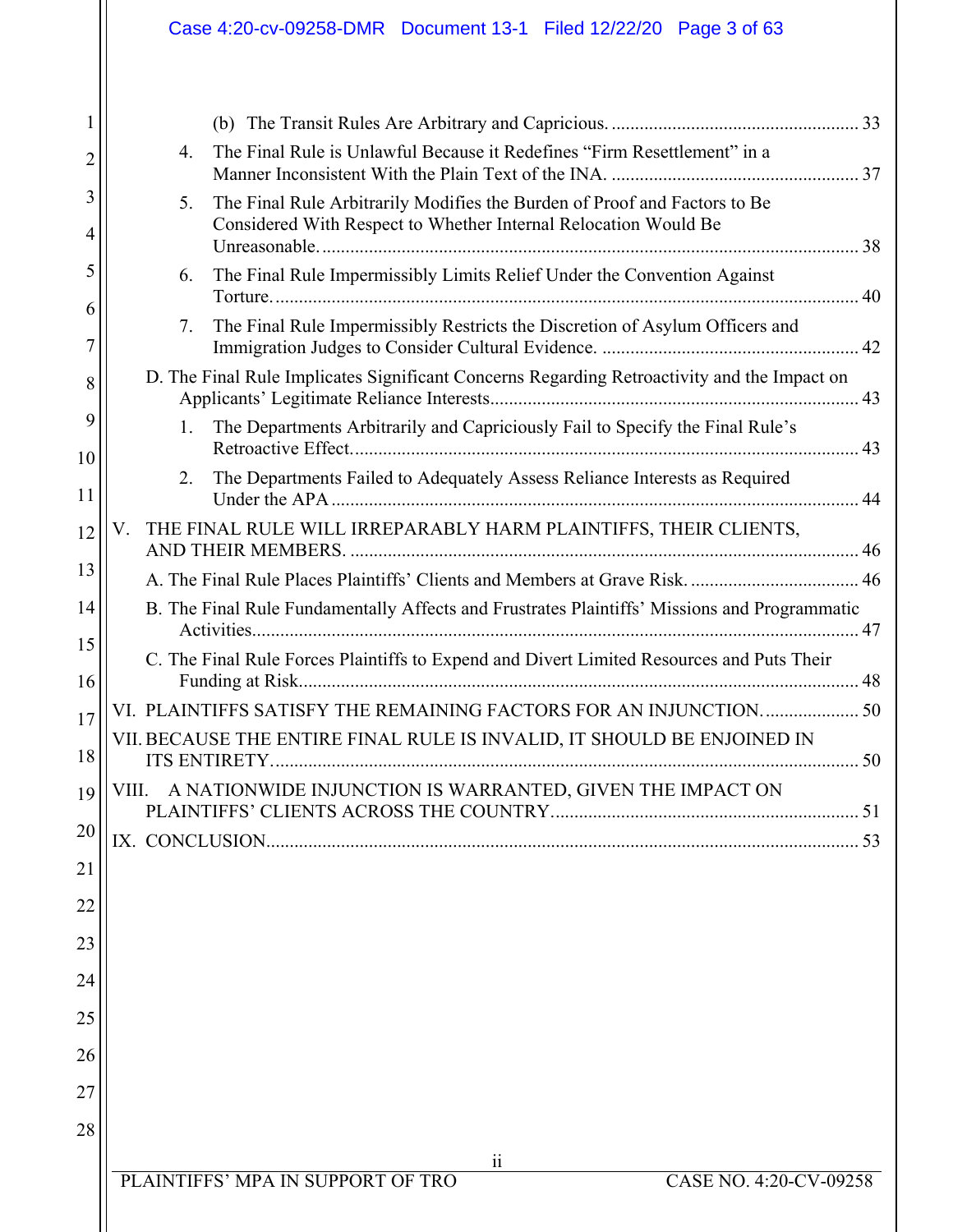|              | Case 4:20-cv-09258-DMR  Document 13-1  Filed 12/22/20  Page 4 of 63             |
|--------------|---------------------------------------------------------------------------------|
| $\mathbf{I}$ | <b>TABLE OF AUTHORITIES</b>                                                     |
| 2            | Page(s)                                                                         |
| 3            | <b>CASES</b>                                                                    |
| 4            | Matter of A-B-,                                                                 |
| 5            |                                                                                 |
| 6            | Matter of $A-R-C-G$ -,                                                          |
| 7            | Al Otro Lado, Inc. v. McAleenan,                                                |
| 8            |                                                                                 |
| 9            | Avendano-Hernandez v. Lynch,                                                    |
| 10           |                                                                                 |
| 11           | Barajas-Romero v. Lynch,                                                        |
| 12           | Batalla Vidal v. Wolf,                                                          |
| 13           | --- F.Supp.3d --- (NGG) (VMS), 17-CV-5228 (NGG) (RER), 2020 WL 6695076          |
| 14           | Bostock v. Clayton County, Georgia,                                             |
| 15<br>16     |                                                                                 |
| 17           | Bringas-Rodriguez v. Sessions,                                                  |
| 18           | Bullock v. U.S. Bureau of Land Mgmt.,                                           |
| 19           | --- F.Supp.3d ---, No. 4:20-cv-00062-BMM, 2020 WL 574836 (D. Mt. Sept. 25,      |
| 20           | California by and through Becerra v. U.S. Dep't. of the Interior,               |
| 21           |                                                                                 |
| 22           | Casa de Maryland, Inc. v. Wolf,                                                 |
| 23           | --- F. Supp. 3d ---, Civil Action No. 8:20-cv-02118-PX, 2020 WL 5500165 (D. Md. |
| 24           | Citizens to Pres. Overton Park, Inc. v. Volpe,                                  |
| 25           |                                                                                 |
| 26           | City & Cty. of San Francisco v. Azar,                                           |
| 27           | City & Cty. of San Francisco v. Trump,                                          |
| 28           |                                                                                 |
|              | 111<br>PLAINTIFFS' MPA IN SUPPORT OF TRO<br>CASE NO. 4:20-CV-09258              |
|              |                                                                                 |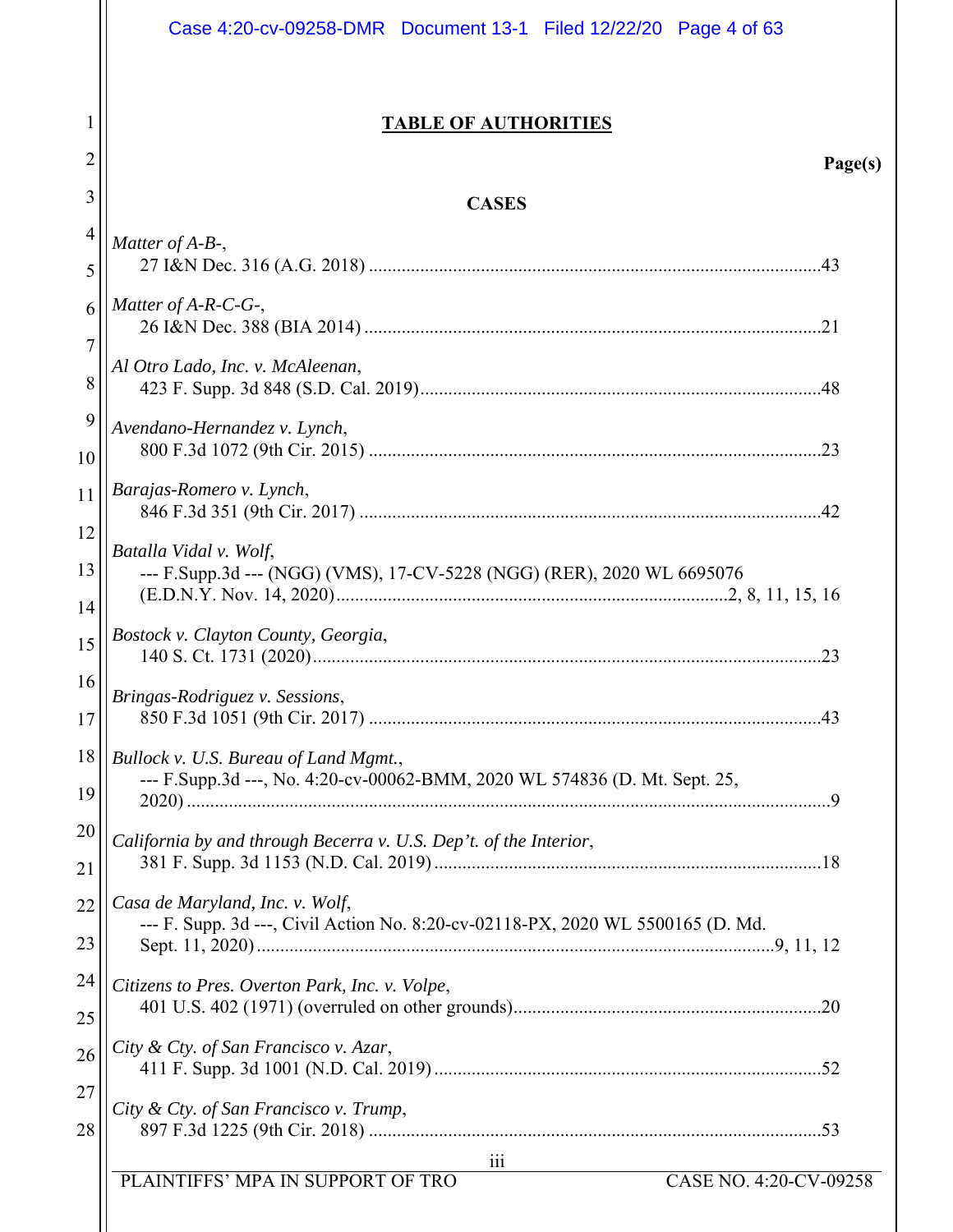|                | Case 4:20-cv-09258-DMR  Document 13-1  Filed 12/22/20  Page 5 of 63                  |
|----------------|--------------------------------------------------------------------------------------|
| 1              | City & Cty. of San Francisco v. United States Citizenship & Immigration Servs.,      |
| $\overline{c}$ |                                                                                      |
| 3              | City and County of San Francisco v. United States Citizenship & Immigration Servs.,, |
| 4              | Ctr. For Biological Diversity, Defenders of Wildlife v. Kelly,                       |
| 5              |                                                                                      |
| 6              | Dep't of Homeland Security v. Regents of Univ. of Cal.,                              |
| 7              |                                                                                      |
| 8              | Doe v. Att'y Gen. of the U.S.,                                                       |
| 9              | Doe v. Wolf,                                                                         |
| 10             |                                                                                      |
| 11             | E. Bay Sanctuary Covenant v. Barr,                                                   |
| 12             | E. Bay Sanctuary Covenant v. Trump,                                                  |
| 13             |                                                                                      |
| 14             | E. Bay Sanctuary Covenant v. Trump,                                                  |
| 15             |                                                                                      |
| 16<br>17       | E. Bay Sanctuary Covenant v. Trump,<br>35                                            |
| 18             | East Bay Sanctuary Covenant v. Barr,                                                 |
| 19             | Edmond v. United States,                                                             |
| 20             |                                                                                      |
| 21             | Encino Motorcars, LLC v. Navarro,                                                    |
| 22             | Fakhry v. Mukasey,                                                                   |
| 23             |                                                                                      |
| 24             | Gulla v. Gonzales,                                                                   |
| 25             |                                                                                      |
| 26             | Hawaii v. Trump,                                                                     |
| 27             | Herrera-Reyes v. Att'y Gen. of U.S.,                                                 |
| 28             |                                                                                      |
|                | iv                                                                                   |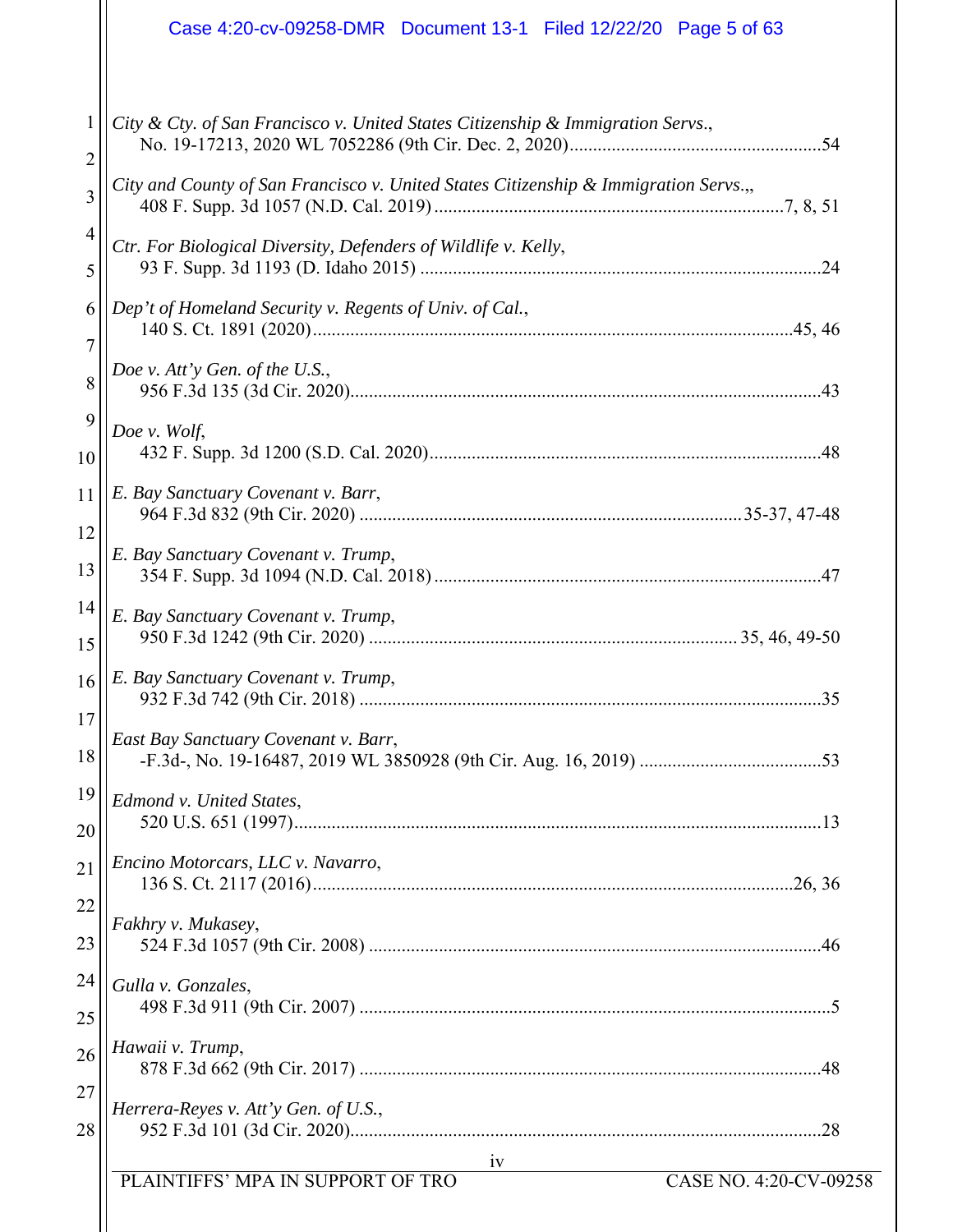| Case 4:20-cv-09258-DMR  Document 13-1  Filed 12/22/20  Page 6 of 63                                                                 |                                                                                                                                                                                                                                                                                                       |
|-------------------------------------------------------------------------------------------------------------------------------------|-------------------------------------------------------------------------------------------------------------------------------------------------------------------------------------------------------------------------------------------------------------------------------------------------------|
| 1<br>Husyev v. Mukasey,<br>2                                                                                                        |                                                                                                                                                                                                                                                                                                       |
| Immigrant Legal Resource Center v. Wolf,<br>3<br>--- F.Supp.3d ---, Case No. 20-cv-05883-JSW, 2020 WL 5798269 (N.D. Cal. Sept.<br>4 |                                                                                                                                                                                                                                                                                                       |
| INS v. Elias Zacarias,<br>5                                                                                                         |                                                                                                                                                                                                                                                                                                       |
| In re $J-H-S$ -,<br>7                                                                                                               |                                                                                                                                                                                                                                                                                                       |
| J.O.P. v. U.S. Dept. of Homeland Security,<br>9                                                                                     |                                                                                                                                                                                                                                                                                                       |
| 10<br>11                                                                                                                            |                                                                                                                                                                                                                                                                                                       |
| 12<br>--- F.Supp.3d ---, Case No. 19-cv-04980-PJH, 2020 WL 7053313 (N.D. Cal. Nov.<br>13                                            |                                                                                                                                                                                                                                                                                                       |
| League of Women Voters v. Newby,<br>14                                                                                              |                                                                                                                                                                                                                                                                                                       |
| Maharaj v. Gonzales,<br>16                                                                                                          |                                                                                                                                                                                                                                                                                                       |
| MD/DC/DE Broadcasters Ass'n v. F.C.C.,<br>18                                                                                        |                                                                                                                                                                                                                                                                                                       |
| 19<br>20                                                                                                                            |                                                                                                                                                                                                                                                                                                       |
| 21                                                                                                                                  |                                                                                                                                                                                                                                                                                                       |
| 23                                                                                                                                  |                                                                                                                                                                                                                                                                                                       |
| 25<br>New York v. U.S. Dep't of Health & Human Servs.,                                                                              |                                                                                                                                                                                                                                                                                                       |
| 26<br>New York v. U.S. Dep't of Homeland Sec.,<br>27                                                                                |                                                                                                                                                                                                                                                                                                       |
| 28                                                                                                                                  |                                                                                                                                                                                                                                                                                                       |
| 6<br>8<br>15<br>17<br>22<br>24                                                                                                      | Karouni v. Gonzales,<br>La Clínica de la Raza v. Trump,<br>MD/DC/DE Broadcasters Ass'n v. FCC,<br>Melendres v. Arpaio,<br>Motor Vehicle Mfrs. Ass'n of U.S., Inc. v. State Farm Mut. Auto. Ins. Co.,<br>Nat. Res. Def. Council v. EPA,<br>PLAINTIFFS' MPA IN SUPPORT OF TRO<br>CASE NO. 4:20-CV-09258 |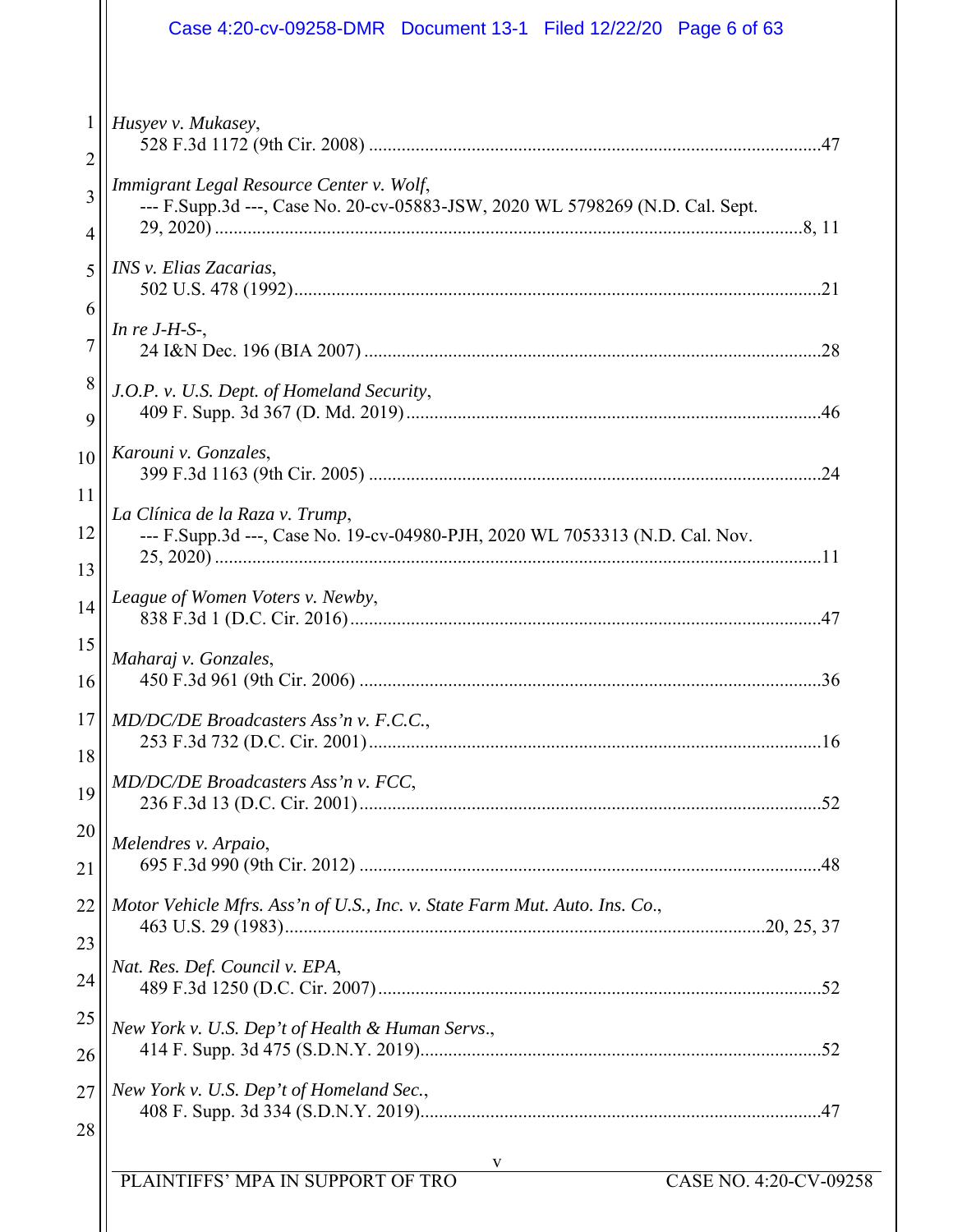|    | Case 4:20-cv-09258-DMR  Document 13-1  Filed 12/22/20  Page 7 of 63                                                                                                 |
|----|---------------------------------------------------------------------------------------------------------------------------------------------------------------------|
| 1  | Nken v. Holder,                                                                                                                                                     |
| 2  |                                                                                                                                                                     |
| 3  | Nw. Immigrant Rights Project v. United States Citizenship and Immigration Services,<br>Civil Action No. 19-3283 (RDM), 2020 WL 5995206 (D.D.C. Oct. 8, 2020) passim |
| 4  | Organized Vill. of Kake v. U.S. Dep't of Agric.,                                                                                                                    |
| 5  |                                                                                                                                                                     |
| 6  | Pangea Legal Servs. v. DHS,                                                                                                                                         |
| 7  | Pitcherskaia v. I.N.S.,                                                                                                                                             |
| 8  |                                                                                                                                                                     |
| 9  | Prometheus Radio v. F.C.C.,                                                                                                                                         |
| 10 |                                                                                                                                                                     |
| 11 | In re Pula,                                                                                                                                                         |
| 12 | Ramos v. Wolf,                                                                                                                                                      |
| 13 |                                                                                                                                                                     |
| 14 | Rosenberg v. Yee Chien Woo,                                                                                                                                         |
| 15 |                                                                                                                                                                     |
| 16 | Rural Cellular Ass'n v. F.C.C.,                                                                                                                                     |
| 17 | Seila Law LLC v. Consumer Financial Protection Bureau,                                                                                                              |
| 18 |                                                                                                                                                                     |
| 19 | Singh v. Holder,                                                                                                                                                    |
| 20 |                                                                                                                                                                     |
| 21 | State v. Bureau of Land Management,                                                                                                                                 |
| 22 | Stuhlbarg Int'l Sales Co. v. John D. Brush & Co.,                                                                                                                   |
| 23 |                                                                                                                                                                     |
| 24 | Matter of Toboso-Alfonso,                                                                                                                                           |
| 25 |                                                                                                                                                                     |
| 26 | Vahora v. Holder,                                                                                                                                                   |
| 27 | Washington v. Azar,                                                                                                                                                 |
| 28 |                                                                                                                                                                     |
|    | V1<br>PLAINTIFFS' MPA IN SUPPORT OF TRO<br>CASE NO. 4:20-CV-09258                                                                                                   |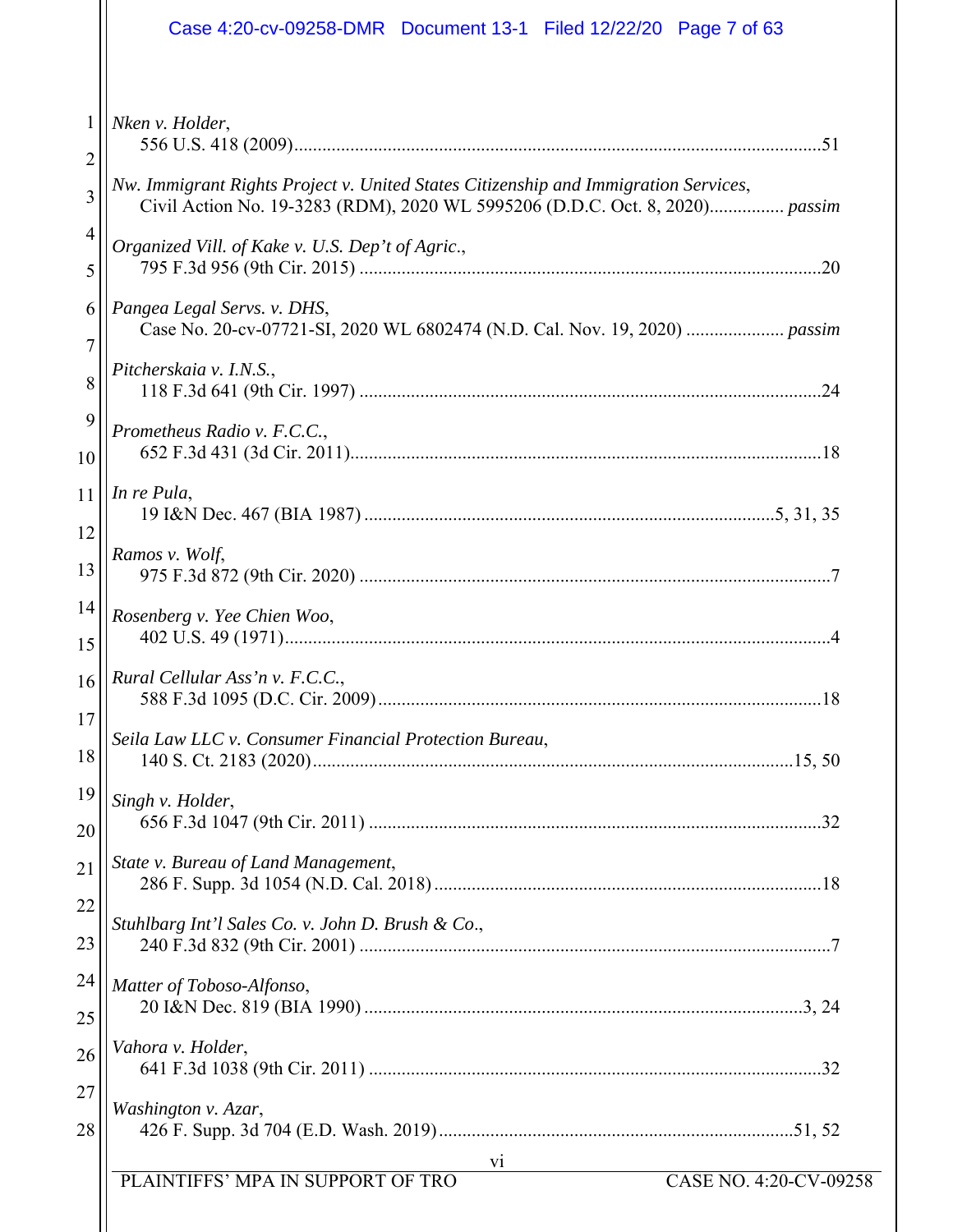|                     | Case 4:20-cv-09258-DMR  Document 13-1  Filed 12/22/20  Page 8 of 63                                                                              |
|---------------------|--------------------------------------------------------------------------------------------------------------------------------------------------|
| $\mathbf{1}$<br>2   | Whitman-Walker Clinic, Inc. v. U.S. Dep't of Health & Human Servs.,                                                                              |
| 3                   | Winter v. Nat. Res. Def. Council, Inc.,                                                                                                          |
| $\overline{4}$<br>5 | Zavala-Bonilla v. I.N.S.,                                                                                                                        |
| 6                   | Zoarab v. Mukasey,                                                                                                                               |
| 7<br>8              | <b>NOTICE OF PROPOSED RULEMAKING</b><br><b>AND FINAL RULE</b>                                                                                    |
| 9                   | 8 C.F.R. (Proposed and/or Current)                                                                                                               |
| 10                  |                                                                                                                                                  |
| 11                  |                                                                                                                                                  |
|                     |                                                                                                                                                  |
| 12                  |                                                                                                                                                  |
| 13                  |                                                                                                                                                  |
|                     |                                                                                                                                                  |
| 14                  |                                                                                                                                                  |
| 15                  |                                                                                                                                                  |
|                     |                                                                                                                                                  |
| 16                  |                                                                                                                                                  |
| 17                  |                                                                                                                                                  |
| 18<br>19            | Procedures for Asylum and Withholding of Removal; Credible Fear and<br>Reasonable Fear Interview ("Notice of Proposed Rulemaking"), 85 Fed. Reg. |
| 20                  |                                                                                                                                                  |
|                     | Procedures for Asylum and Withholding of Removal; Credible Fear and                                                                              |
| 21                  |                                                                                                                                                  |
| 22                  | OTHER REGULATIONS, LEGISLATIVE MATERIALS,<br>STATUTES AND CONSTITUTIONAL PROVISIONS                                                              |
| 23                  |                                                                                                                                                  |
| 24                  |                                                                                                                                                  |
| 25                  |                                                                                                                                                  |
| 26<br>27            |                                                                                                                                                  |
| 28                  |                                                                                                                                                  |
|                     | vii<br>PLAINTIFFS' MPA IN SUPPORT OF TRO<br>CASE NO. 4:20-CV-09258                                                                               |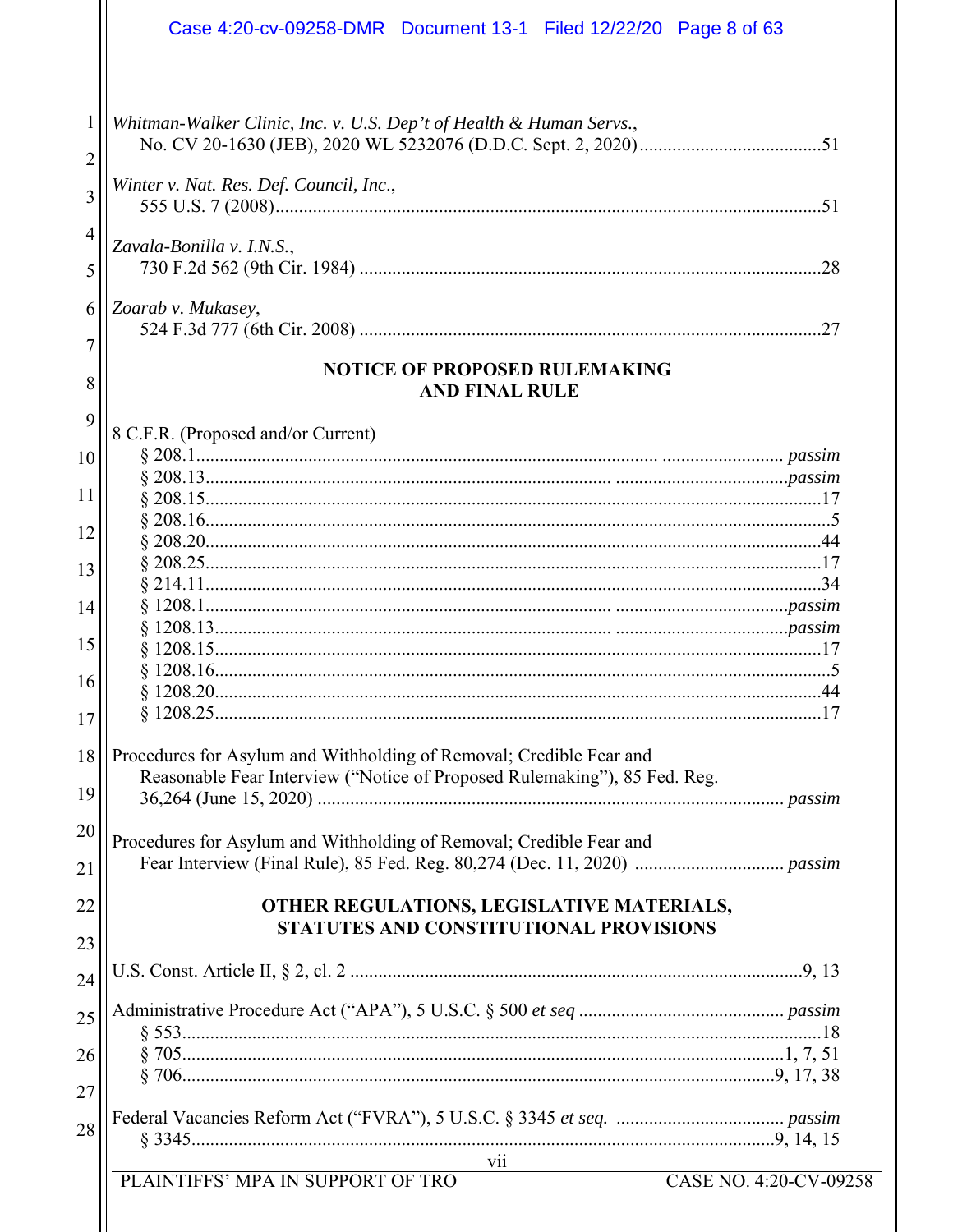| $\overline{2}$<br>3 |                                                                                                                                                                                                                                         |
|---------------------|-----------------------------------------------------------------------------------------------------------------------------------------------------------------------------------------------------------------------------------------|
| 4<br>5              |                                                                                                                                                                                                                                         |
| 6                   |                                                                                                                                                                                                                                         |
| 7<br>8              | Foreign Affairs Reform and Restructuring Act of 1998, Pub. L. No. 105-277, Div. G,                                                                                                                                                      |
| 9<br>10             | Illegal Immigration Reform and Immigrant Responsibility Act Pub. L. 104-208, Div. C,                                                                                                                                                    |
| 11                  |                                                                                                                                                                                                                                         |
| 12                  | 55 Fed. Reg. 30,674 (July 27, 1990) (codified at 8 C.F.R. § 208.15(b) (1990)) 36                                                                                                                                                        |
| 13                  |                                                                                                                                                                                                                                         |
| 14                  | <b>OTHER AUTHORITIES</b>                                                                                                                                                                                                                |
| 15                  | Asylum Eligibility and Procedural Modifications, 84 Fed. Reg. 33,829 (July 16, 2019)                                                                                                                                                    |
| 16<br>17            | <i>Civil Justice Reform</i> , Executive Order No. 12988, § 3(b), 61 Fed. Reg. 4,729 (Feb. 5,<br>.45                                                                                                                                     |
| 18<br>19            | Executive Order No. 12866, § 6(a), Regulatory Planning and Review, 58 Fed. Reg.                                                                                                                                                         |
| 20                  |                                                                                                                                                                                                                                         |
| 21<br>22            | Human Rights Watch, "Not Safe at Home: Violence and Discrimination against LGBT<br>people in Jamaica" (Oct. 2014), https://www.hrw.org/sites/default/files/reports/                                                                     |
| 23                  | Improving Regulation and Regulatory Review, 76 Fed. Reg. 3,821 (Jan. 18, 2011)18                                                                                                                                                        |
| 24<br>25            | INS Policy and Procedural Memorandum from Jeffrey Weiss, Acting Director, Office                                                                                                                                                        |
| 26<br>27            | Mexico. Bureau of Democracy, Human Rights and Labor, U.S. Dep't of State, Mexico<br>Country Reports on Human Rights Practices-2019 (Mar. 11, 2020), available at<br>https://www.state.gov/reports/2019-country-reports-on-human-rights- |
| 28                  | viii                                                                                                                                                                                                                                    |
|                     | PLAINTIFFS' MPA IN SUPPORT OF TRO<br><b>CASE NO. 4:20-CV-09258</b>                                                                                                                                                                      |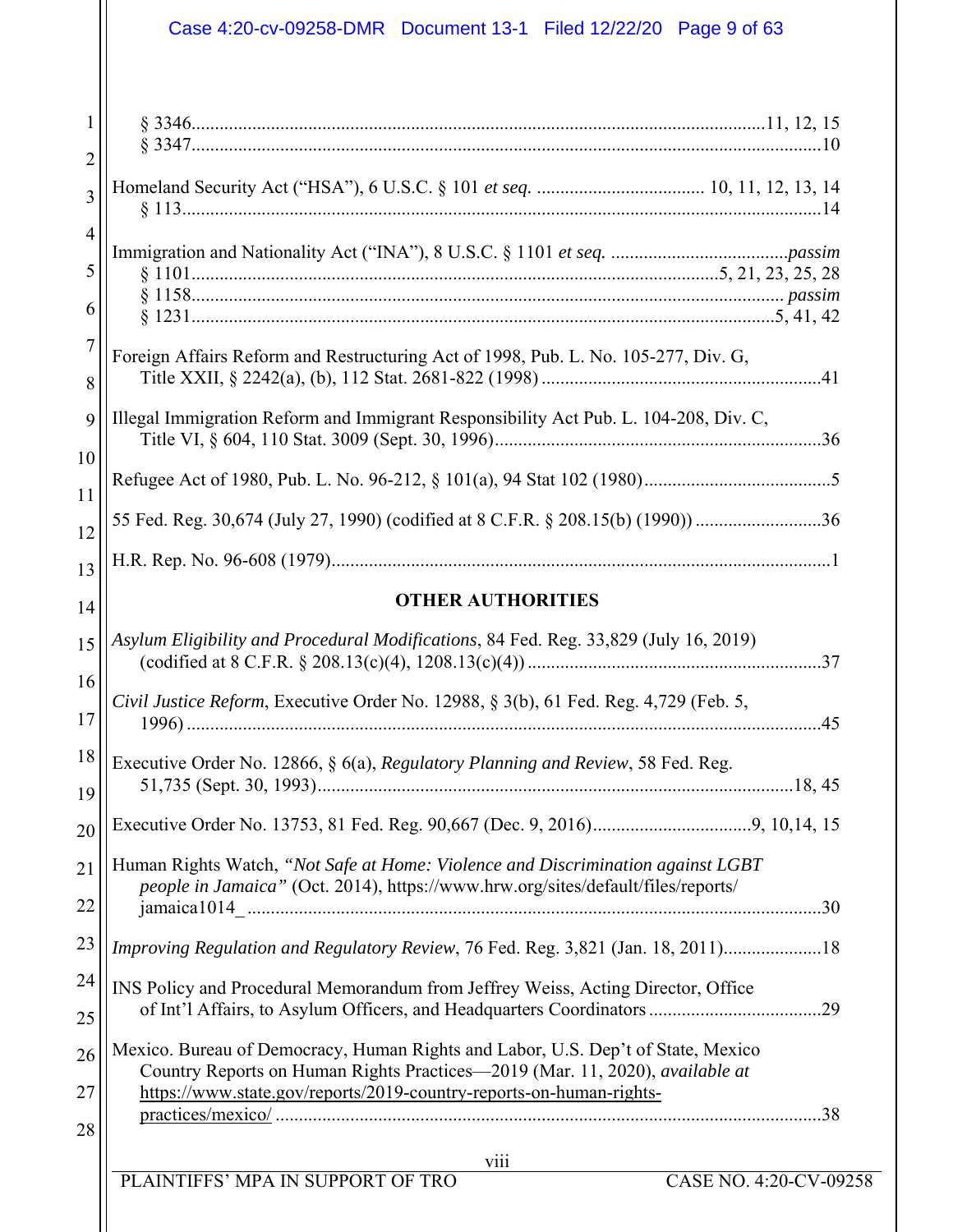|                     | Case 4:20-cv-09258-DMR  Document 13-1  Filed 12/22/20  Page 10 of 63                                                                         |
|---------------------|----------------------------------------------------------------------------------------------------------------------------------------------|
| 1<br>$\overline{c}$ | Public Comment of Immigration Equality (July 15, 2020),                                                                                      |
| 3                   | Public Comment of Oasis Legal Services (July 15, 2020),                                                                                      |
| 4<br>5              | Public Comment (June 18, 2020), www.tahirih.org/wp-<br>content/uploads/2020/06/Request-for-Extension-of-Asylum-Rule Comment-Period-<br>.20   |
| 6<br>$\overline{7}$ | Public Comment of Transgender Law Center (July 15, 2020),                                                                                    |
| 8<br>9              | Refugee and Asylum Claims Training Module (Dec. 28, 2011),<br>https://www.uscis.gov/sites/default/files/document/guides/RAIO-Training-March- |
| 10<br>11            |                                                                                                                                              |
| 12                  | UNHCR's 2019 "Mexico Fact Sheet" (Apr. 2019),<br>https://reliefweb.int/sites/reliefweb.int/files/resources/UNHCR%20Factsheet%2               |
| 13<br>14            |                                                                                                                                              |
| 15                  |                                                                                                                                              |
| 16<br>17            |                                                                                                                                              |
| 18                  |                                                                                                                                              |
| 19                  |                                                                                                                                              |
| 20                  |                                                                                                                                              |
| 21<br>22            |                                                                                                                                              |
| 23                  |                                                                                                                                              |
| 24                  |                                                                                                                                              |
| 25                  |                                                                                                                                              |
| 26                  |                                                                                                                                              |
| 27<br>28            |                                                                                                                                              |
|                     | 1X                                                                                                                                           |
|                     | PLAINTIFFS' MPA IN SUPPORT OF TRO<br>CASE NO. 4:20-CV-09258                                                                                  |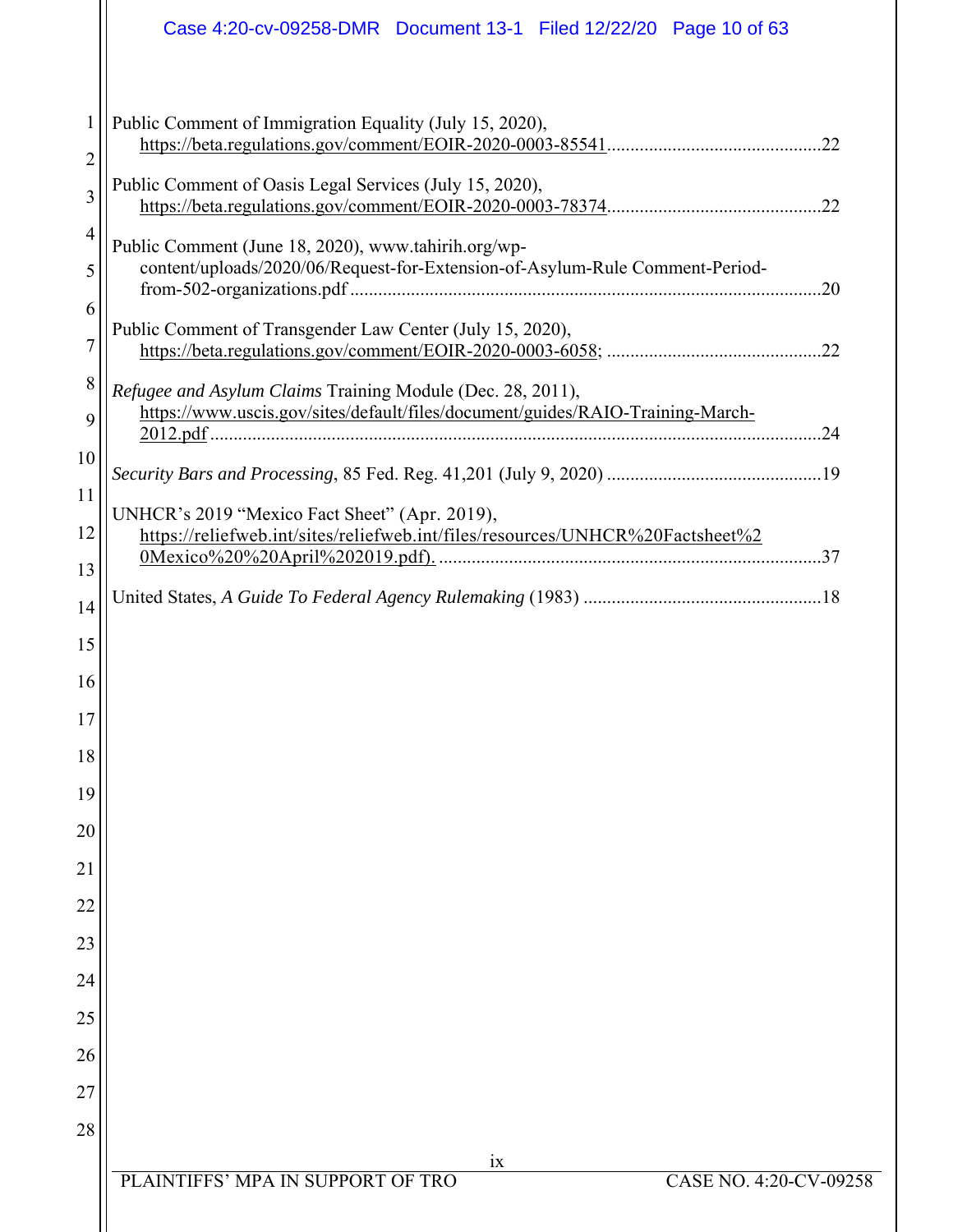# **MEMORANDUM OF POINTS AND AUTHORITIES**

# **I. INTRODUCTION**

1

2

21

22

23

24

3 4 5 6 7 8 9 Plaintiffs, organizations who serve lesbian, gay, bisexual, transgender, queer, and HIV-positive  $("LGBTQ/H")<sup>1</sup>$  refugees, move for a temporary restraining order ("TRO"), preliminary injunction, and stay pursuant to 5 U.S.C. § 705 to enjoin Defendants from implementing and enforcing a newly published rule that would wreak havoc on the asylum system. The rule suffers from numerous critical defects and would cause irreparable harm to Plaintiffs, their clients, their members, and countless others. No urgent interests of either Defendants or the public weigh against granting the immediate injunctive relief Plaintiffs seek.

10 11 12 13 14 15 16 17 18 For 40 years, the asylum laws of the United States have promised "a fair and workable asylum policy which is consistent with this country's tradition of welcoming the oppressed of other nations and with our obligations under international law." H.R. Rep. No. 96-608, at 17-18 (1979). In the waning days of the current administration, the government published *Procedures for Asylum and Withholding of Removal; Credible Fear and Reasonable Fear Review*, 85 Fed. Reg. 80,274 et seq. (Dec. 11, 2020) (the "Final Rule"), which, unless enjoined, goes into effect on January 11, 2021, less than two weeks before a new administration takes office. The Final Rule would gut the asylum system, making myriad changes to longstanding asylum rules and procedures, all of which are calculated to make it much harder, if not impossible, to obtain the basic human right of asylum.

19 20 The Final Rule has numerous provisions that will have an especially devastating impact on the ability of LGBTQ/H refugees fleeing life-threatening persecution to obtain asylum. For example:

> The Final Rule effectively makes it impossible for refugees who transit through other countries on their way to the United States to obtain asylum, based on the assumption that they could have obtained some sort of status or otherwise resettled in those countries, even though regional persecution of LGBTQ/H refugees often makes these third countries as unsafe as their countries of origin.

25 26 27 28  $\overline{a}$ <sup>1</sup> LGBT is the abbreviation for lesbian, gay, bisexual, and transgender. "Q" recognizes those who identify as queer or questioning. "I" refers to those who identify as intersex, and "A" refers to those who identify as asexual or agender. "+" is used to recognize those whom the other letters do not necessarily describe, such as nonbinary or gender nonconforming individuals but who nonetheless are sexual or gender diverse individuals. Throughout this Motion, Plaintiffs use "LGBTQ" as an umbrella term to be read as inclusive of all people with these sexual or gender identities, and use LGBTQ/H to refer to LGBTQ people together with people who are living with HIV.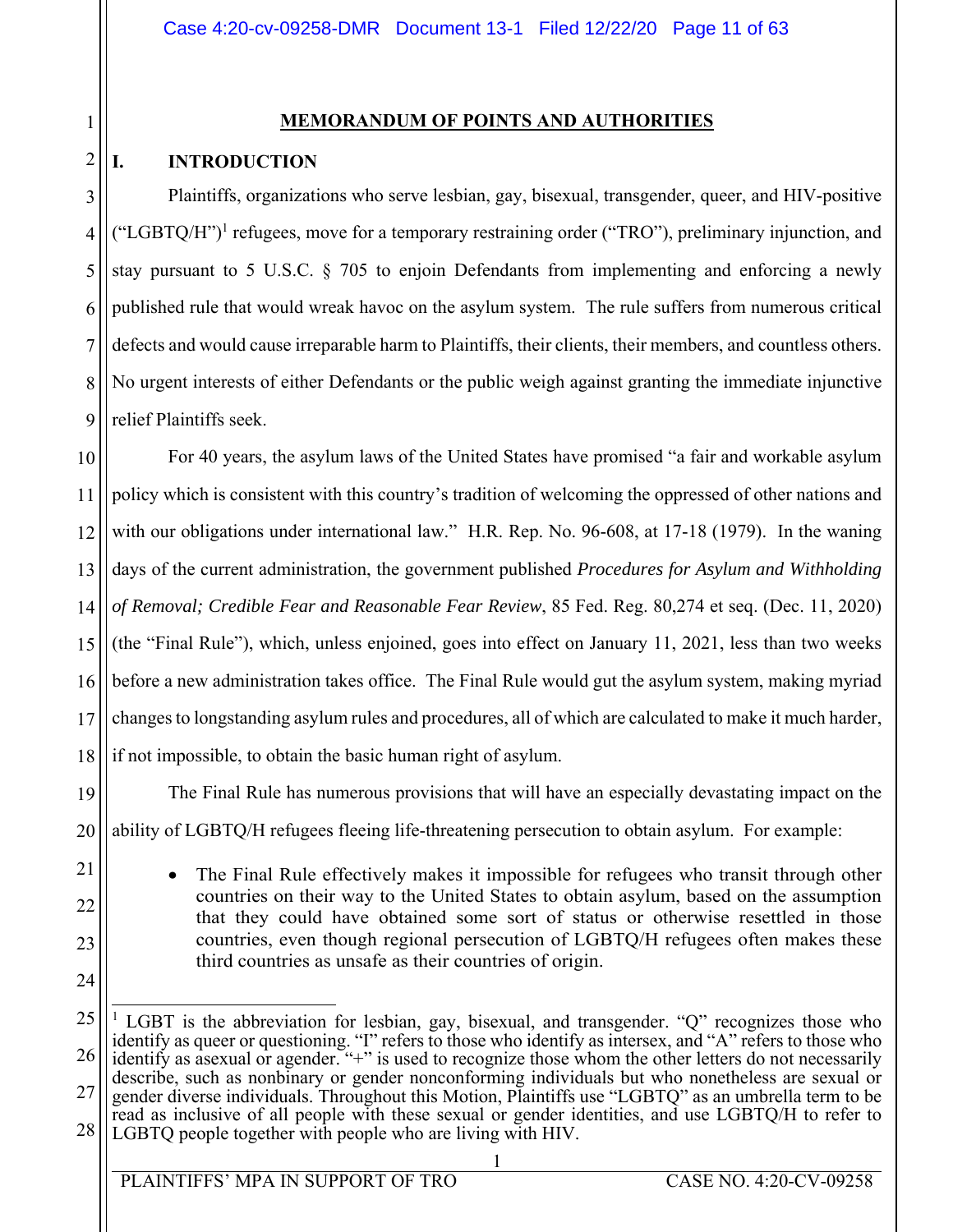- The Final Rule generally requires adjudicators to deny asylum to applicants who accrued one year or more of unlawful presence, ignoring congressionally enacted exceptions to the one-year filing deadline that now protect LGBTQ/H refugees who experience changed or exceptional circumstances or come to terms with their sexual orientation or gender identity only after the one-year deadline.
- And in perhaps the most jarring blow, the Final Rule effectively purports to eliminate gender-based claims, and then creates massive uncertainty as to whether that bar applies to LGBTQ applicants.

Plaintiffs filed this action and now seek a TRO to preserve the status quo and prevent Defendants from effectively destroying the asylum system by implementing and enforcing the Final Rule. The stakes in this case could not be higher: preservation of our nation's longstanding commitment to the fundamental humanitarian protections of asylum, with thousands of lives literally at risk. There are multiple independent grounds upon which a TRO enjoining the implementation of the Final Rule is warranted, until such time as the Court may hold a hearing on a motion for a preliminary injunction.

*First*, the Final Rule is invalid because it was not lawfully issued. Specifically, Defendant Chad Wolf, who purported to issue the Final Rule, has not been confirmed by the Senate to the position of Secretary of Homeland Security and is not lawfully serving as Acting Secretary. This is no mere technicality: Wolf's sham purported appointment reflects a calculated scheme to evade constitutional separation of powers and checks and balances. Consequently, all provisions of the Final Rule that purport to be promulgated by DHS are null and void. Another court recently struck down Wolf's purported changes to the Deferred Action for Childhood Arrivals (DACA) program on precisely the same ground, *Batalla Vidal v. Wolf*, 16-cv-4756 (E.D.N.Y. Nov. 14, 2020), and this Court already found "Wolf is not lawfully serving, and regulations promulgated during his tenure must be vacated. *Pangea Legal Servs. v. DHS*, Case No. 20-cv-07721-SI, 2020 WL 6802474, at \*19 n.22 (N.D. Cal. Nov. 19, 2020). For this reason alone, a TRO is warranted.

*Second*, the Final Rule is invalid because Defendants rushed it to publication with a legally insufficient notice and comment period. Although the proposed rule spanned more than 160 pages and made monumental changes to nearly every aspect of the asylum system, Defendants provided only thirty days for the public to review and comment—all during a global pandemic no less. Defendants thereby failed to ensure that deliberation over the Final Rule was transparent, fair, and accountable, rendering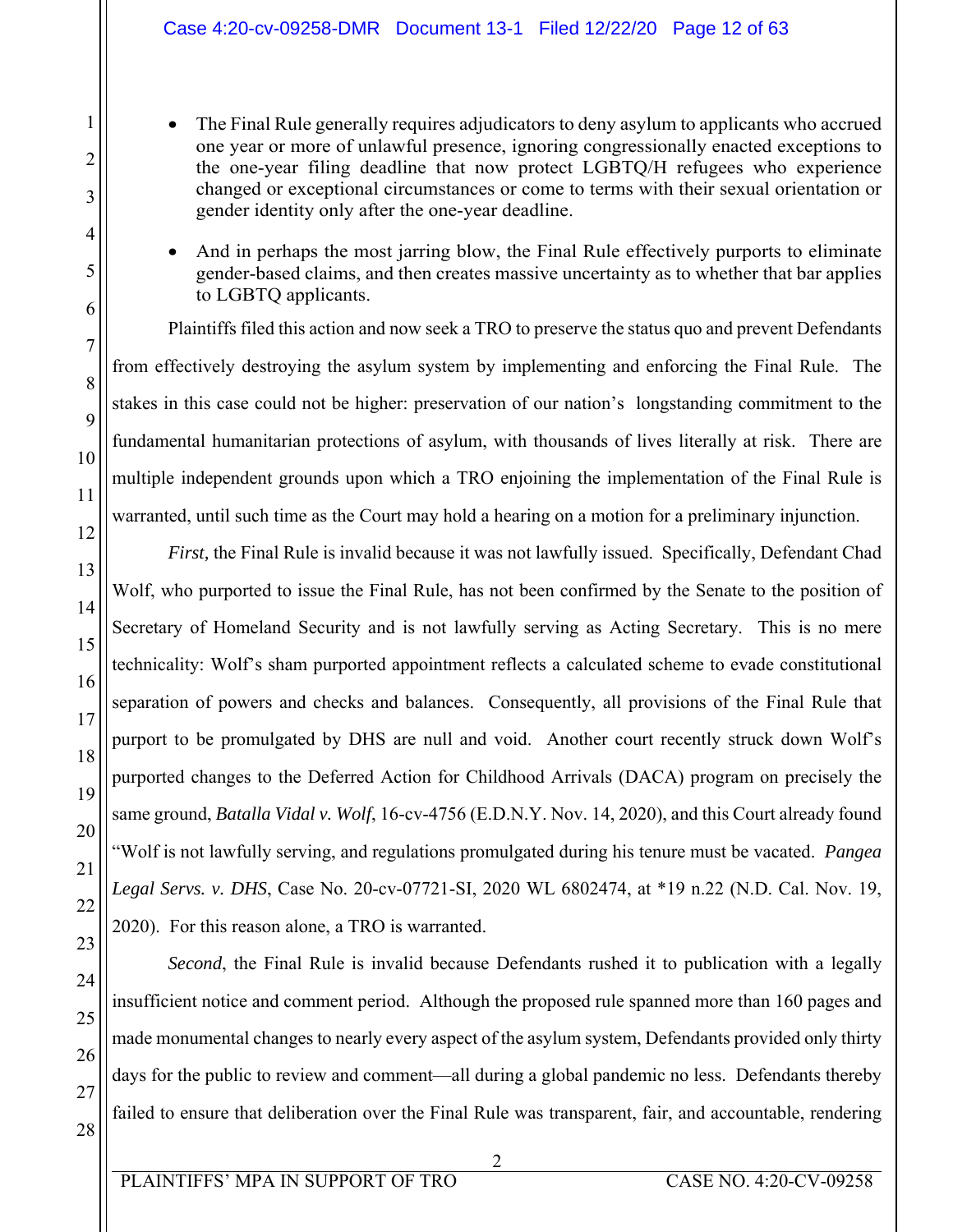the rule invalid under the Administrative Procedures Act ("APA").

3 4 *Third*, the Final Rule is invalid because its provisions are arbitrary and capricious, contrary to law, and/or unconstitutional. These infirm provisions will deny asylum to thousands of applicants with meritorious claims, and will have a particularly disastrous impact on LGBTQ/H applicants.

5 6 7 8 9 10 11 12 13 14 15 16 17 18 19 Because the Final Rule is very likely to ultimately be found invalid, a TRO to preserve the status quo is warranted. Plaintiffs, who sue on their own behalf and on behalf of their clients and members, face irreparable injury if the TRO is not granted. The clients Plaintiffs serve are subject to having asylum denied and to being removed to countries where they face persecution, torture, and death, unless the Final Rule is enjoined. The Final Rule will also be extremely disruptive to Plaintiffs' mission and operations, inflicting programmatic and financial injury that have both been recognized by the Ninth Circuit as irreparable in this context. Plaintiffs will need to devote substantial resources to learning and informing clients about the radically altered regulations, completely overhaul their program and training materials, and shift resources from other crucial program activities. Plaintiffs will also lose revenues because of their inability to help clients obtain asylum. . In contrast, there is no hardship to Defendants from briefly delaying implementation of the Final Rule until such time as the Court may decide if a preliminary injunction should issue—the asylum system has functioned for over 40 years without these rushed, Draconian changes. And granting the injunction favors the public interest by allowing for a careful review of the complex Final Rule before it takes effect, ensuring that refugees with meritorious claims for asylum are not denied relief and removed pending that careful review.

20 21 22 23 24 Finally, the injunction and stay should apply nationwide, given that Plaintiffs and their clients and members are located across the country. Indeed, a TRO applied only within this District would fail to address Plaintiffs' harms and would create inconsistency in the administration of the asylum system, sowing chaos in the courts and confusion and fear among refugees and those who serve them across the land.

25

1

2

# **II. FACTUAL AND LEGAL BACKGROUND**

26 27 28 Ever since the Board of Immigration Appeals' seminal decision in *Matter of Toboso-Alfonso*, 20 I&N Dec. 819 (BIA 1990), the United States asylum system has welcomed members of the global LGBTQ/H community who have been forced to leave behind their lives, homes, and families to flee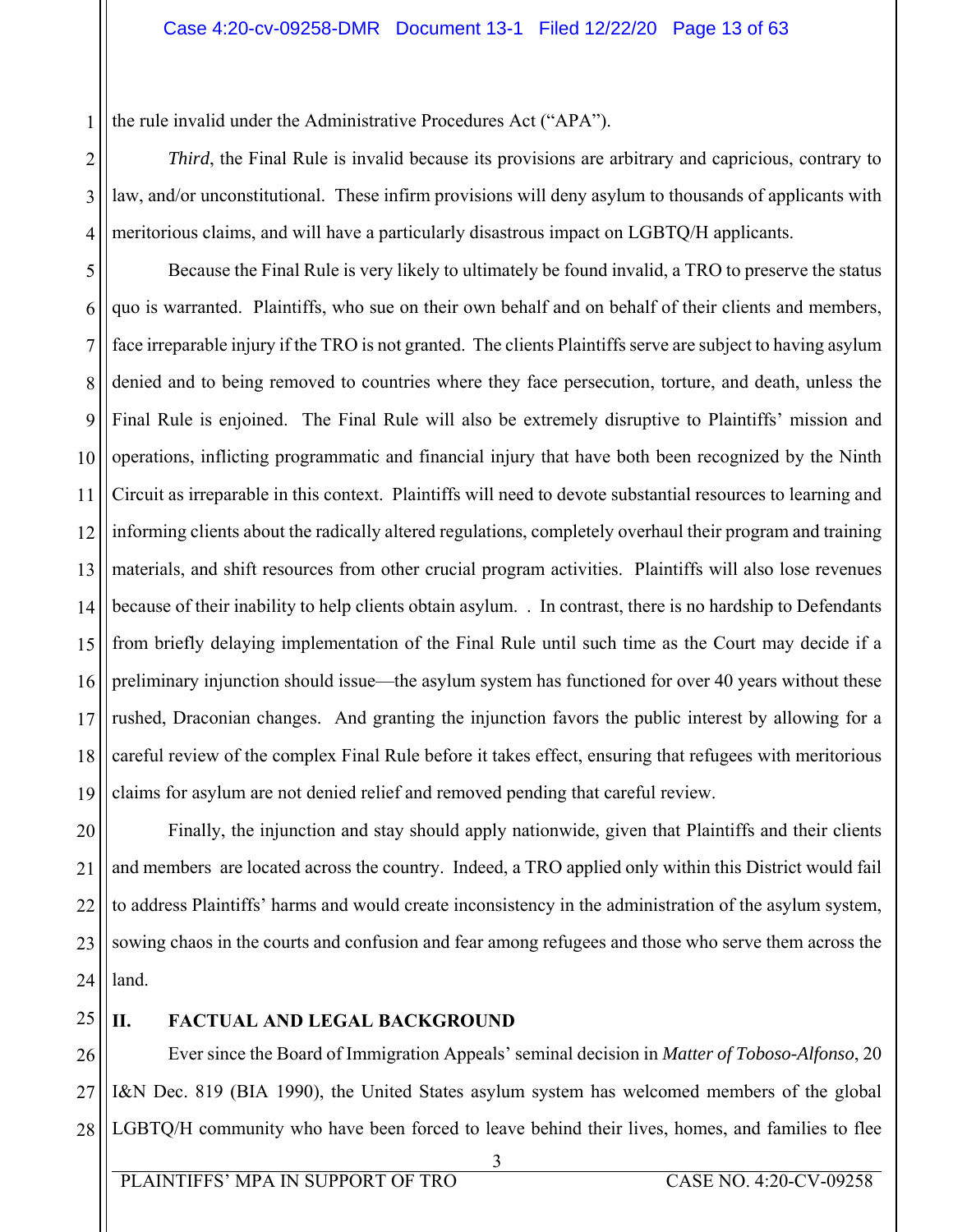#### Case 4:20-cv-09258-DMR Document 13-1 Filed 12/22/20 Page 14 of 63

1 2 3 4 persecution on account of who they are. Today, the inclusivity of the U.S. asylum system is as important as ever. Dozens of countries criminalize same-sex relations, in many cases on penalty of imprisonment or death. *See* Compl. ¶ 72; Morris Decl. ¶ 66. Many more subject LGBTQ/H citizens to egregious forms of persecution, including detention, torture, beatings, rape, and murder. *See id.* ¶ 73.

5 6 7 8 9 10 11 12 13 14 Plaintiffs Immigration Equality, Oasis Legal Services, Transgender Law Center, and the TransLatin $@$  Coalition are organizations providing direct legal services to LGBTQ/H immigrants who fear that, if deported, they will be persecuted on account of their sexual orientation, gender identity, gender expression, or HIV status (the "Legal Services Plaintiffs"). Compl. ¶¶ 34-42, 47-50; Morris Decl. ¶ 6; Kornfield Decl. ¶ 5; Maurus Decl. ¶¶ 7, 11, 13; Fairchild ¶ 4. Plaintiffs TransLatin@ Coalition and the Black LGBTQIA+ Migrant Project are non-profit organizations providing a wide range of service to LGBTQ Latinx and Black asylum seekers and other migrants (the "Community Services Plaintiffs"). Compl. ¶¶ 39-46, Salcedo Decl. ¶ 8; Osaze Decl. ¶ 13. Plaintiffs seek a TRO to prevent Defendants from putting into effect the reckless and unlawful Final Rule, which threatens to slam the door shut on LGBTQ/H refugees and severely injure Plaintiffs and their constituents.

15 16 17 18 19 20 21 22 During World War II and the Holocaust, the global community failed to act as millions of Jews, LGBTQ people, Jehovah's Witnesses, Roma, Slavs, mentally and physically disabled people, and others were systematically murdered. After bearing witness to these horrific events, the United States emerged with a profound sense of obligation to ensure that refugees fleeing persecution would never again be denied safe have. As a signatory to the Universal Declaration of Human Rights, the United States affirmed that "[a]ll human beings are born free and equal in dignity and rights" and that "[e]veryone has the right to seek and to enjoy in other countries asylum from persecution." The Universal Declaration of Human Rights (Dec. 10, 1948), Art. 1, 11.

23 24 25 26 27 28 In 1947, Congress enacted an "immigration and naturalization policy which granted immigration preferences to 'displaced persons,' 'refugees,' or persons who fled certain areas of the world because of 'persecution or fear of persecution on account of race, religion, or political opinion.'" *Rosenberg v. Yee Chien Woo*, 402 U.S. 49, 52 (1971). The United States would later ratify the 1967 Protocol Relating to the Status of Refugees and implement its obligations thereunder through the Refugee Act of 1980, codifying the framework for modern asylum law and proclaiming a "historic policy of the United States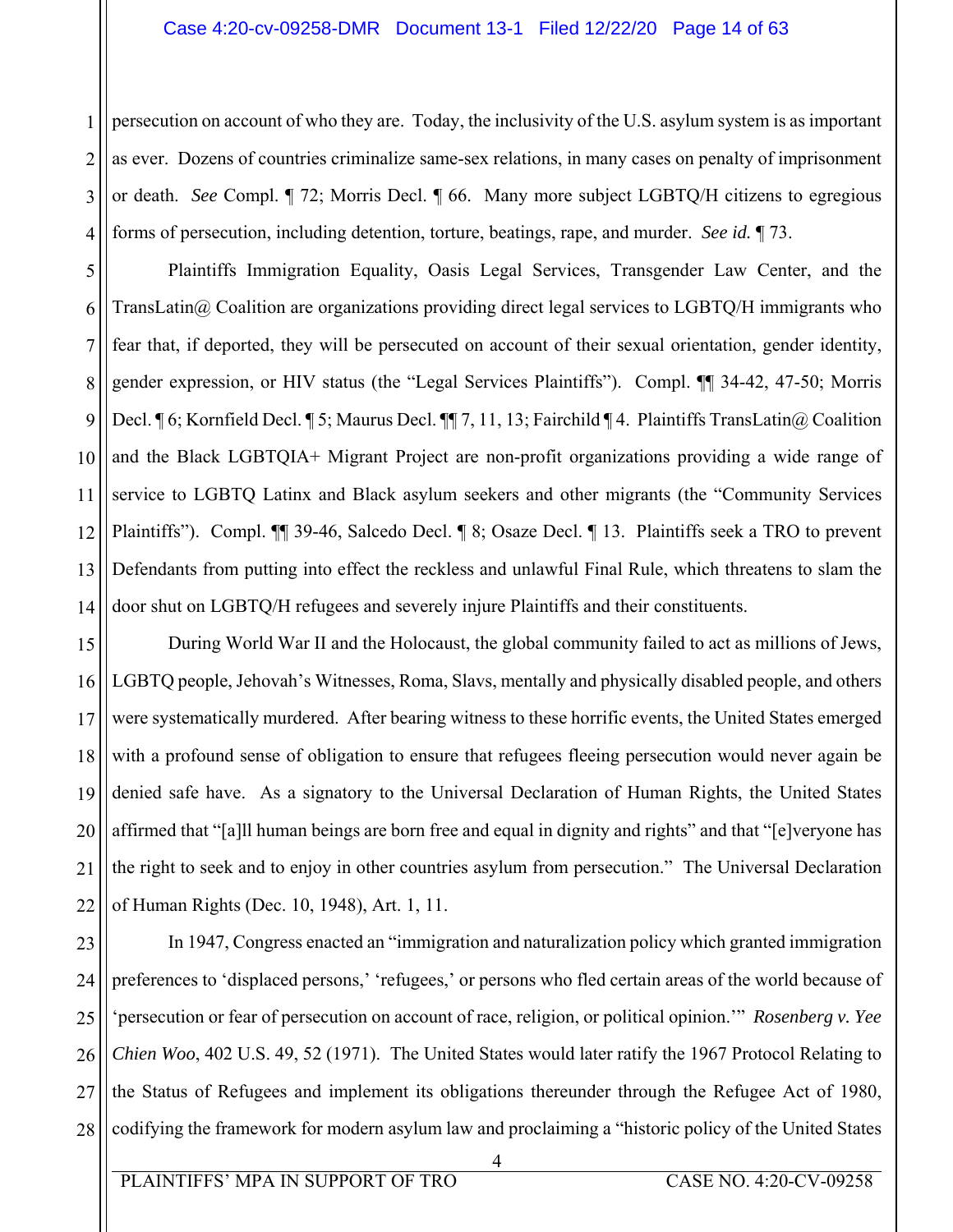to respond to the urgent needs of persons subject to persecution in their homelands, including, where appropriate, … admission to this country of refugees." Pub. L. No. 96-212, § 101(a), 94 Stat 102 (1980).

1

2

3 4 5 6 7 8 9 10 11 12 Today, asylum law in the United States has three core components. Section 208 of the Immigration and Nationality Act ("INA"), as amended, 8 U.S.C. § 1158, provides a mechanism for the federal government to grant asylum to a "refugee," defined, in relevant part, as "any person who is outside any country of such person's nationality … and who is unable or unwilling to return to, and is unable or unwilling to avail himself or herself of the protection of, that country because of persecution or a well-founded fear of persecution on account of race, religion, nationality, membership in a particular social group, or political opinion." *Id.* § 1101(a)(42). Although asylum is discretionary, longstanding precedent has held that the fact of persecution should outweigh all but the most egregious adverse factors. *See In re Pula*, 19 I&N Dec. 467, 473-74 (BIA 1987); *Gulla v. Gonzales*, 498 F.3d 911, 916 (9th Cir. 2007).

13 14 15 16 17 18 As an alternative to asylum, Section 231 of the INA requires the federal government to grant withholding of removal to any person who demonstrates that it is more likely than not that they will be persecuted on a protected ground. 8 U.S.C. § 1231(b)(3). Additionally, the U.S. has promulgated regulations implementing the UN Convention against Torture and Other Cruel, Inhuman or Degrading Treatment or Punishment ("CAT"), granting withholding of removal to those who demonstrate that it is more likely than not that they would be subject to torture if removed. 8 C.F.R. §§ 208.16, 1208.16.

19 20 21 22 23 The asylum system is administered jointly by the Department of Homeland Security ("DHS"), which handles affirmative applications through U.S. Citizenship and Immigration Services ("USCIS"), and the Department of Justice ("DOJ"), which, through the Executive Office of Immigration Review ("EOIR"), oversees defensive applications filed by those in removal proceedings (collectively, the "Departments"). *See* 8 C.F.R. chs. I, V.

24 25 26 27 28 On June 15, 2020, the Departments published in the Federal Register a Notice of Proposed Rulemaking on the rule at issue in this case. *Procedures for Asylum and Withholding of Removal; Credible Fear and Reasonable Fear Review*, 85 Fed. Reg. 36,264 (Jun. 15, 2020). Nearly five months later, the Departments published the Final Rule with limited but important changes. 85 Fed. Reg. at 80,274 (Dec. 11, 2020). The Final Rule is a far-reaching effort to dismantle the U.S. asylum system,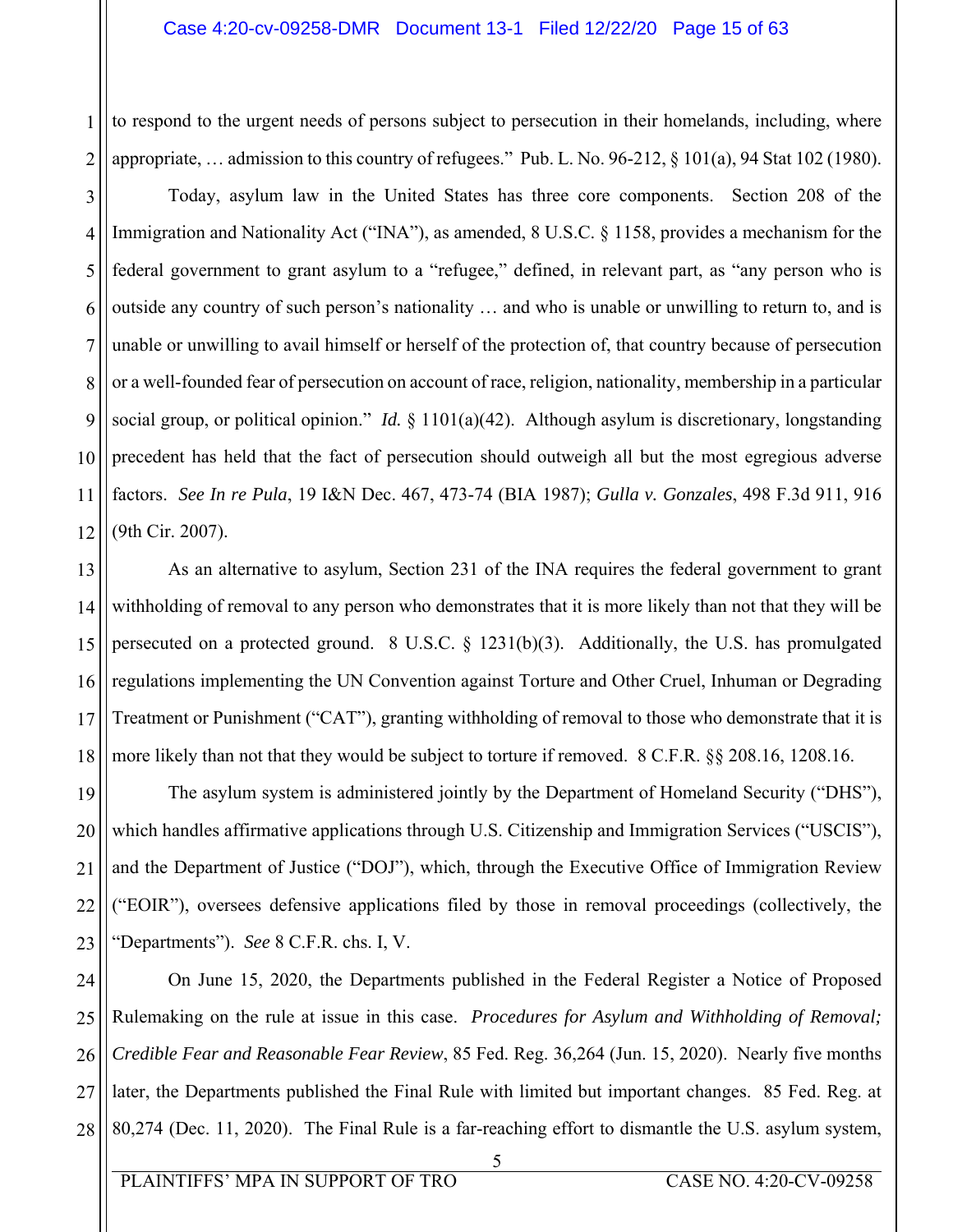1 2 touching virtually every aspect of the regulatory scheme—always and uniformly in ways that harm, rather than help, asylum seekers. *See* Compl. ¶¶ 11, 14, 60-78.

3 4 5 6 7 8 9 10 11 12 13 14 15 The Final Rule harms Plaintiffs, the clients they serve, and their members. Compl.  $\P$  332-71; Morris Decl. ¶ 23; Kornfield Decl. ¶¶ 13, 21, 28; Salcedo Decl. ¶¶ 22, 24-25; Fairchild Decl. ¶ 12; Osaze Decl.  $\P$  21-27; Maurus Decl.  $\P$  16-25. The overall effect of the Final Rule will be to make asylum unavailable in virtually every case, erecting new barriers where, for example, the asylum seeker suffered persecution based on "interpersonal animus" (Compl. ¶¶ 101-15; Morris Decl. ¶¶ 32-34; Kornfield Decl. ¶ 40; Fairchild Decl. ¶¶ 21-23; Maurus Decl. ¶ 44), or traveled through a third country before arriving in the U.S. (Compl. ¶¶ 150-92; Morris Decl. ¶¶ 47-52; Kornfield Decl. ¶¶ 46-49; Fairchild Decl. ¶¶ 42- 47; Maurus Decl. ¶ 68), or arrived unlawfully (Compl. ¶¶179-83; Morris Decl. ¶¶ 48-49; Kornfield Decl. ¶¶ 46-47; Fairchild Decl. ¶¶ 21-23), or asserts a claim of persecution "based on . . . gender" (Compl. ¶¶ 87-100; Morris Decl. ¶¶ 28-30; Kornfield Decl. ¶¶ 39-42; Fairchild Decl. ¶¶ 14-19; Maurus Decl. ¶¶ 43- 44, 47). The latter in particular is a vague new obstacle that may be interpreted as a bar on claims filed by LGBTQ asylum seekers. *See* Compl. ¶¶ 87-100; Morris Decl. ¶ 30; Kornfield Decl. ¶ 41; Fairchild Decl. ¶¶ 17, 19; Maurus Decl. ¶ 47.

16 17 18 19 20 21 In addition to greatly harming Plaintiffs' members and clients, the Final Rule harms Plaintiffs directly, including by fundamentally frustrating their core missions; forcing the Legal Services Plaintiffs to divert their resources, retrain their staff, and reorganize their entire modes of operation in response to the Final Rule, all reducing the total quantity of services that they will be able to provide, *see* Compl. ¶¶ 323-32, and making it more difficult for the Community Services Plaintiffs to inform members of their rights and carry out their institutional missions, *see* Compl. ¶¶ 333-35. *See also* Section V(B)-(C), *infra*.

22 23 24 25 26 27 28 The Final Rule was signed by Attorney General William P. Barr and Wolf (through a delegation of authority to DHS' general counsel). *See id.* ¶ 76. Since November 8, 2019, Wolf has assumed the title of Acting Secretary of Homeland Security, but has no lawful authority to perform in that role as set forth in Section IV(A) and as the U.S. Government Accountability Office ("GAO") and courts in this and other districts have found. *See id.* ¶ 53. As a result of DHS's failure to designate an acting head with proper statutory and constitutional authority, the courts have preliminarily enjoined or vacated multiple DHS rules purportedly issued under Wolf's unlawful tenure. *See id.* ¶ 284.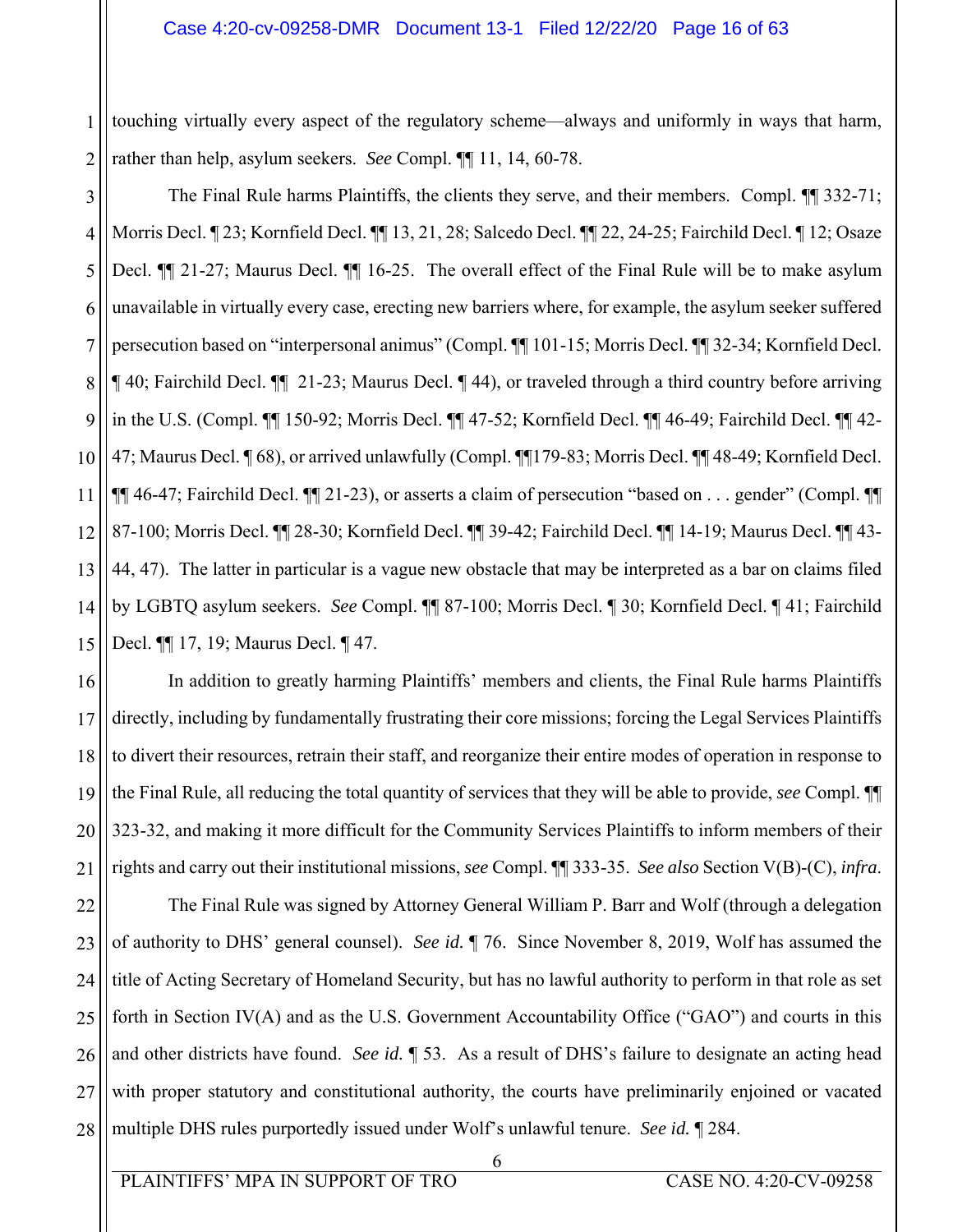1 2 3 4 5 6 7 8 In a transparent rush to enact harmful regulations in the current administration's closing days, federal agencies published a number of proposed rules with truncated notice-and-comment schedules. *See id.* ¶ 318. Here, despite the Rule's size and complexity, only 30 days was provided for notice and comment—all in the middle of a global pandemic. *See id.* ¶ 315-17. Even with only the short period, the Departments received over 88,000 comments, but already overburdened NGOs, legal services organizations, and other groups deeply familiar with the subject matter of the rule had to scramble, during the pandemic, to file hastily prepared and non-exhaustive comments. *See id.* ¶¶ 75-76. The vast majority of comments were critical of the Rule. *See id.* ¶ 77.

9 10 Following publication of the Final Rule on December 11, 2020, Plaintiffs filed their Complaint on December 21 and filed this motion for a TRO the following day.

11

# **III. LEGAL STANDARD**

12 13 14 15 16 17 18 19 20 21 The standard for issuing a TRO is identical to the standard for issuing a preliminary injunction. *Stuhlbarg Int'l Sales Co. v. John D. Brush & Co*., 240 F.3d 832, 839 n.7 (9th Cir. 2001). A party seeking either remedy must establish that: "(1) they are likely to succeed on the merits; (2) they are likely to suffer irreparable harm in the absence of preliminary relief; (3) the balance of equities tips in their favor; and (4) an injunction is in the public interest." *Ramos v. Wolf*, 975 F.3d 872, 887-88 (9th Cir. 2020) (citing *Winter v. Nat. Res. Def. Council, Inc*., 555 U.S. 7, 20 (2008)). Separately, the APA permits the Court to "postpone or stay agency action pending judicial review" and on "conditions as may be required and to the extent necessary to prevent irreparable injury." 5 U.S.C. § 705. The factors considered when issuing such a stay substantially overlap with the factors for a TRO and preliminary injunction. *City and County of San Francisco v. USCIS*, 408 F. Supp. 3d 1057, 1078 (N.D. Cal. 2019).

22 23 24 25 The Ninth Circuit also employs an alternative "serious questions" standard that weighs the four TRO four factors on a sliding scale: a TRO may issue despite "serious questions going to the merits" of the plaintiff's claims, so long as "the balance of hardships tips sharply in the plaintiff's favor" and the other two factors are satisfied. *Id.*

26 27 28 Here, Plaintiffs' claims are highly likely to succeed because the Final Rule violates multiple laws and procedural rule-making requirements. But even if serious questions existed on the merits, a TRO would still be appropriate under the alternative test because the balance of hardships tips sharply in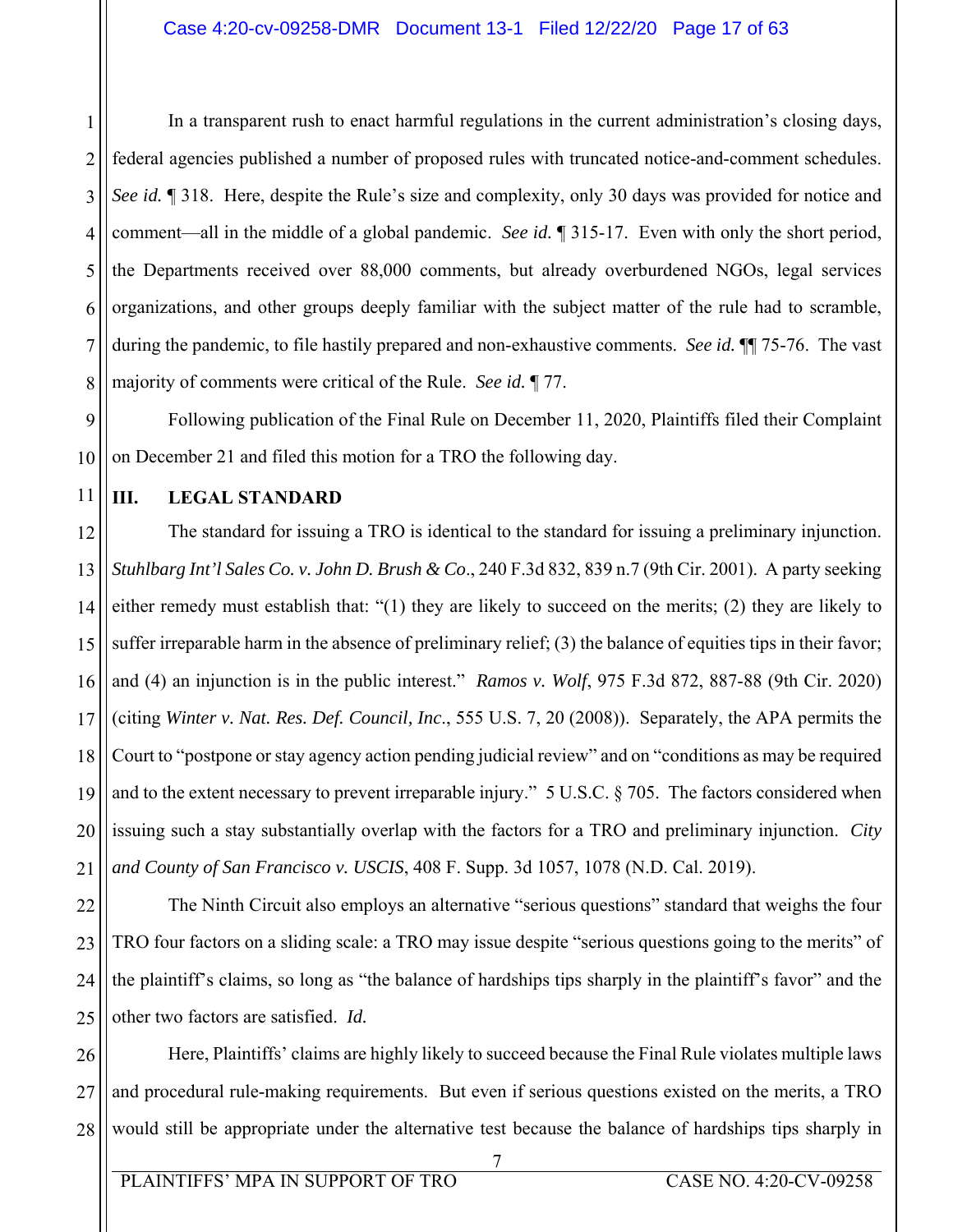2 3 Plaintiffs' favor and a TRO could literally mean the difference between life and death for Plaintiffs' clients. Even the possibility that one persecutory act may occur in the absence of a TRO far outweighs the minimal effects that a short delay will have on Defendants, pending a hearing on Plaintiffs' motion for a preliminary injunction. Thus, a TRO is appropriate under either test.

1

4

5

6

7

8

9

# **IV. THERE IS A STRONG LIKELIHOOD THAT PLAINTIFFS WILL SUCCEED ON THE MERITS.**

# **A. The Final Rule is Invalid Because Wolf is Not Validly Acting as Head of DHS.**

The Final Rule is invalid because Wolf is not lawfully serving as Acting Secretary of DHS and, therefore, lacked the authority to cause the Final Rule to be promulgated. Compl. ¶¶ 278-314. The Senate never confirmed Wolf to the Secretary position, and his claim to the Acting Secretary title is invalid as a matter of law. *Id.* Indeed, this Court recognized the "growing body of case law at the district court level finding . . . Wolf is not lawfully serving" as Acting Secretary and that regulations promulgated during his tenure must be vacated. *Pangea Legal Servs. v. DHS*, Case No. 20-cv-07721- SI, 2020 WL 6802474, at \*19 n.22 (N.D. Cal. Nov. 19, 2020).

This and three other courts have already considered the issue and invalidated or enjoined enforcement of DHS regulations due to Wolf's unlawful appointment. *Immigrant Legal Resource Center v. Wolf*, --- F.Supp.3d ---, Case No. 20-cv-05883-JSW, 2020 WL 5798269, at \*9 (N.D. Cal. Sept. 29, 2020) ("[T]he Court concludes Plaintiffs have shown that they are likely to succeed on the merits of their claim that *Mr. Wolf was not validly serving in office*") (emphasis added); *Batalla Vidal v. Wolf*, -- - F.Supp.3d ---, 16-CV-4756 (NGG) (VMS), 17-CV-5228 (NGG) (RER), 2020 WL 6695076, at \*1 (E.D.N.Y. Nov. 14, 2020) ("[T]he court holds that *Mr. Wolf was not lawfully serving as Acting Secretary* . . . .") (emphasis added); *Nw. Immigrant Rights Project v. United States Citizenship and Immigration Services*, Civil Action No. 19-3283 (RDM), 2020 WL 5995206, at \*11 (D.D.C. Oct. 8, 2020) ("Plaintiffs are likely to prevail on the merits [that] . . . Wolf [lacked] authority to act as the DHS Secretary when he approved (or ratified) the Rule . . . ."); *Casa de Maryland, Inc. v. Wolf*, --- F. Supp. 3d ---, Civil Action No. 8:20-cv-02118-PX, 2020 WL 5500165, at \*23 (D. Md. Sept. 11, 2020) ("[B]ecause Wolf filled the role of Acting Secretary without authority, he promulgated the challenged rules also 'in excess of ... authority,' and not 'in accordance with the law.' 5 U.S.C.  $\S 706(2)(C)$  and (a)(2).").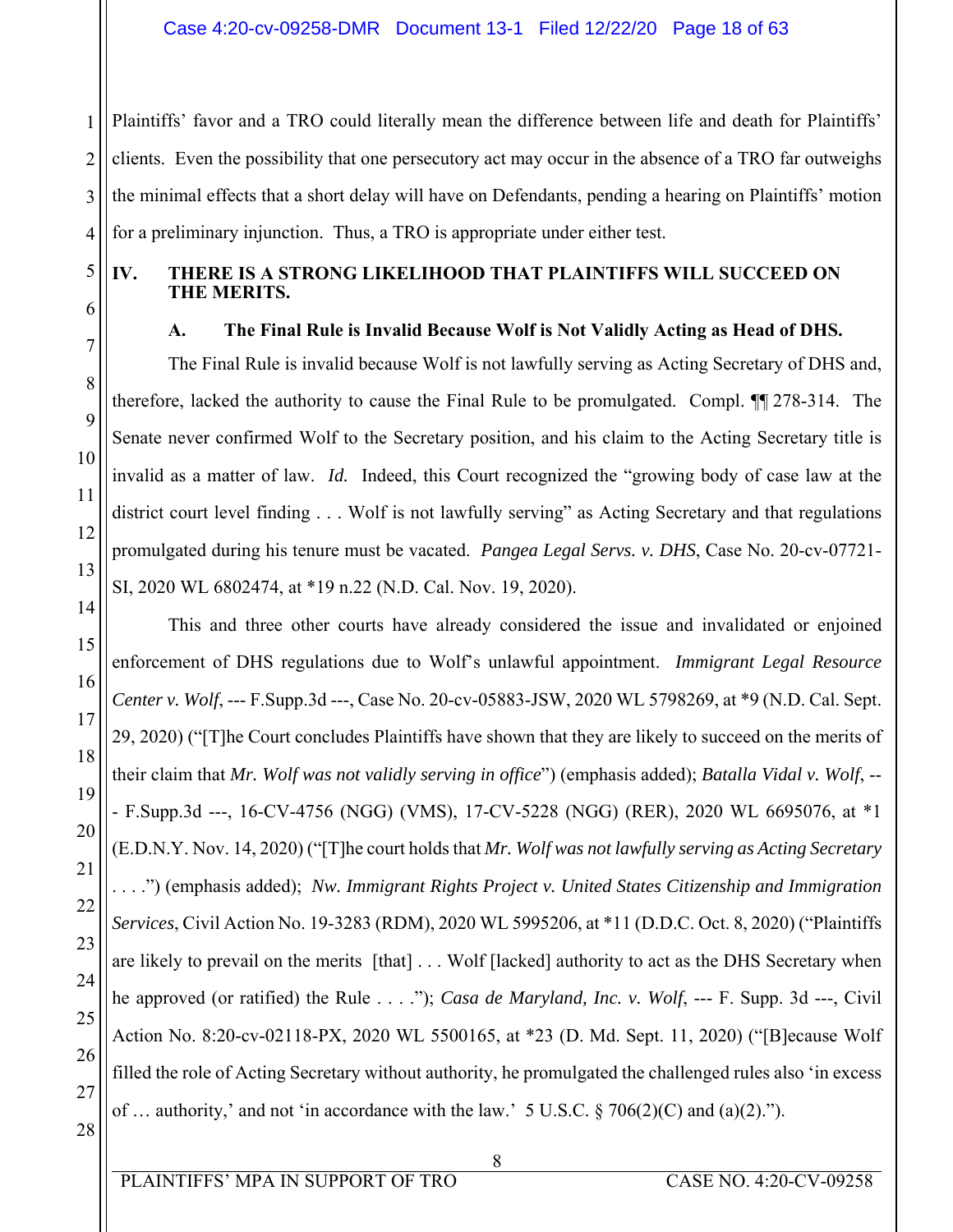1 2 3 4 5 6 7 8 Because Wolf lacked authority to cause the DHS to promulgate the Final Rule, all of its provisions that purport to amend Chapter I (Parts 208 and 235) of Part 8 of the C.F.R. (the "DHS Regulations") must be vacated under the APA as agency action made "in excess of statutory jurisdiction, authority, or limitations" and "without observance of procedure required by law." 5 U.S.C.  $\S 706(2)(C)$ , (D). Furthermore, the provisions of the Final Rule that purport to amend Chapter V (Parts 1003, 1208, 1235, and 1244) of Part 8 of the C.F.R. (the "DOJ Regulations") are non-severable from, and would be arbitrary and capricious without, the DHS Regulations. Accordingly, the DOJ Regulations, and thus the Final Rule in its entirety, must be vacated.

# 9

10

11

12

13

14

15

16

17

18

19

20

21

22

23

24

25

26

### **1. The President Does Not Have Unlimited Power to Make Temporary Appointments of Acting Secretaries Under the FVRA, HSA, and EO 13753.**

The Constitution's Appointments Clause provides that "Officers of the United States," which include the DHS Secretary, must be nominated by the President and appointed with the "Advice and Consent of the Senate" (a "PAS Official"). U.S. Const. art. II, § 2, cl. 2. The Federal Vacancies Reform Act of 1998 ("FVRA") permits the President to appoint *temporary*, acting officials when a vacancy occurs in such offices. "Congress enacted the FVRA to protect the Senate's Advice and Consent power and to prevent the President from engaging in … evasive temporary appointment practices." *Bullock v. U.S. Bureau of Land Mgmt.*, --- F.Supp.3d ---, No. 4:20-cv-00062-BMM, 2020 WL 574836, at \*7 (D. Mt. Sept. 25, 2020). That is precisely what has occurred here with the invalid appointment of Wolf.

Under the FVRA, "[i]f an officer of an Executive agency … resigns," then the "President (and only the President) may direct" certain officers "to perform the functions and duties of the vacant office temporarily in an acting capacity." 5 U.S.C. § 3345(a)(2)-(3). If the President does not appoint someone to fill the vacancy, then, by default, the "first assistant" to the office in which the vacancy arose "shall perform the functions and duties of the office temporarily in an acting capacity." *Id.* § 3345(a)(1). President Obama invoked the FVRA to issue Executive Order No. 13753, 81 Fed. Reg. 90,667 (Dec. 9, 2016), which designates certain DHS officers to serve as Acting Secretary, in succession, in the event of the Secretary's death, resignation, or inability to perform. *See* Compl. ¶ 290; Declaration of Chase Mechanick ("Mechanick Decl."), filed herewith, Exhibit ("Ex.") C.

27

28

The FVRA states that it shall be the "exclusive means" for filling vacancies in PAS Offices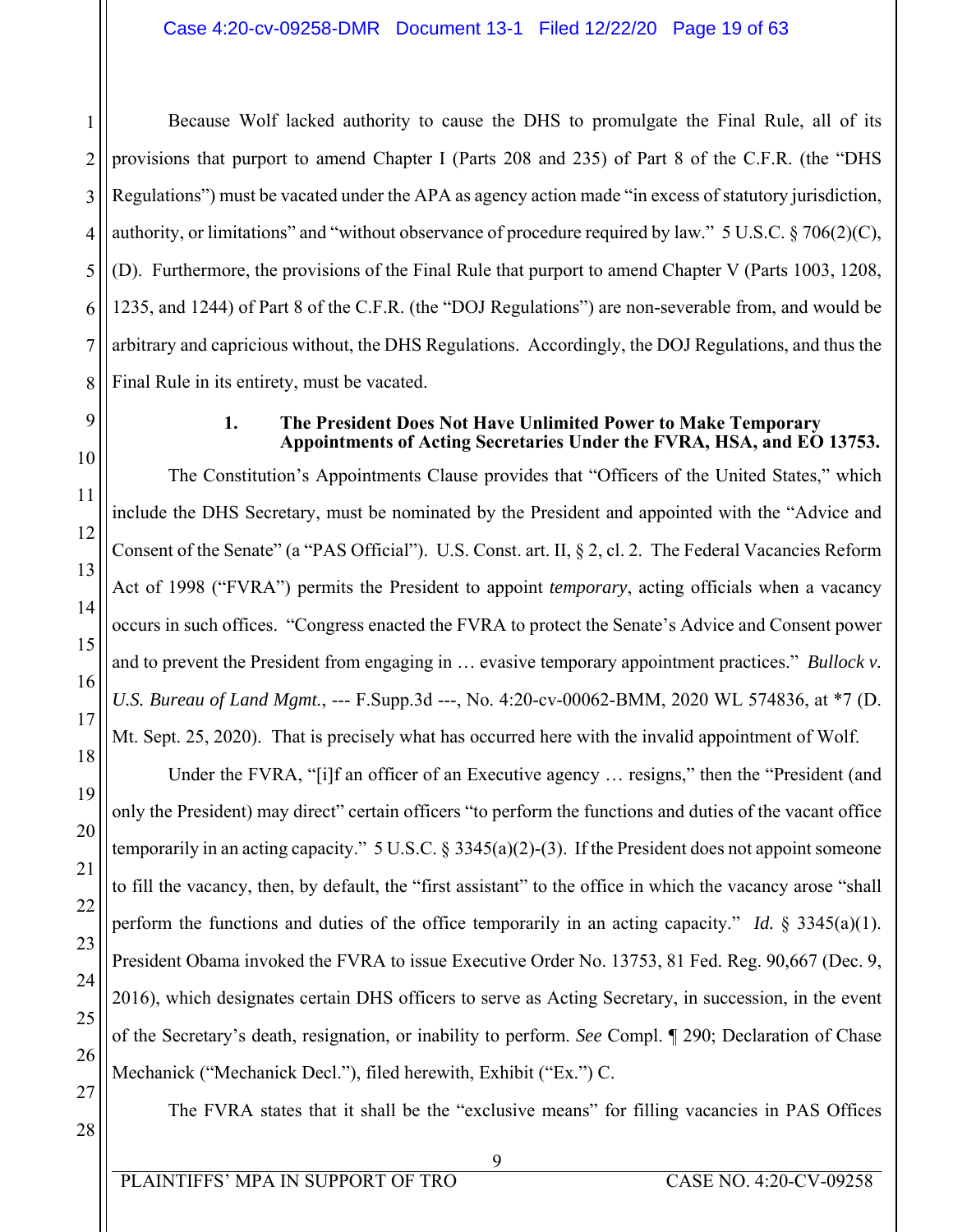#### Case 4:20-cv-09258-DMR Document 13-1 Filed 12/22/20 Page 20 of 63

1 2 3 4 5 6 7 8 9 unless another statute "expressly … authorizes the President, a court, or the head of an Executive Department" to fill such vacancies. 5 U.S.C. § 3347(a). The Homeland Security Act of 2002 ("HSA") designates the Deputy Secretary, followed by the Under Secretary for Management, as the Secretary's successor. 6 U.S.C.  $\S$  113(a), (g)(1). After that, "the Secretary may designate such other officers of the Department in further order of succession to serve as Acting Secretary." *Id.* at  $\S 113(g)(2)$ . In December 2016, Secretary Jeh Johnson issued an order of succession (the "Succession Order"), revised by Secretary Kirstjen Nielsen in February 2019, which provided that, "[i]n case of the Secretary's death, resignation, or inability to perform the functions of the Office, the orderly succession of officials is governed by Executive Order 13753 . . . ." Compl. ¶¶ 291-92; Mechanick Decl., Exs. D, E.

10

# **2. McAleenan Was Never Validly Appointed Acting Secretary.**

11 12 13 14 15 16 17 18 19 20 21 DHS Secretary Kirstjen Nielsen announced her resignation on April 7, 2019. Compl. ¶¶ 293, 290-303 (detailed chronology of Wolf's unlawful appointment). President Trump announced by Tweet later that day that McAleenan would replace Nielsen. *Id.* In an attempt to circumvent the existing Succession Order, Nielsen modified Annex A of the Succession Order on April 9, 2019. *Id.* ¶ 294; Mechanick Decl., Ex. F. However, her modification to Annex A applied only "in the event [the Secretary is] unavailable to act during a disaster or catastrophic emergency," leaving intact the previous Succession Order which pointed to EO 13753, to apply in the event of "resignation." Compl. ¶ 294; Mechanick Decl., Ex. G. In turn, under EO 13753, the proper individual to replace Nielsen was Christopher Krebs, the Senate-confirmed Director of the Cybersecurity and Infrastructure Security Agency. Compl. ¶ 295; Mechanick Decl., Ex. A ("GAO Opinion") at 8 & n.11; Mechanick Decl., Ex. C. McAleenan's designation as Acting Secretary thus violated the HSA and EO 13753.

- 22
- 23

24

#### **3. Wolf is Not Lawfully Serving as Acting Secretary of Homeland Security.**

#### **(a) McAleenan Was Not Lawfully Serving as Acting Secretary When He Revised the DHS Succession Order to Allow Wolf to Become Acting Secretary.**

25 26 27 28 To orchestrate the elevation of Wolf to the Acting Secretary role, McAleenan purported to modify the Succession Order on November 8, 2019 (the "McAleenan Order"), such that the Under Secretary for Strategy, Policy, and Plans ("Under Secretary SPP") would be next in line as his successor. Compl. ¶ 297; Mechanick Decl., Exs. I, J. Five days later, Wolf was confirmed to the position of Under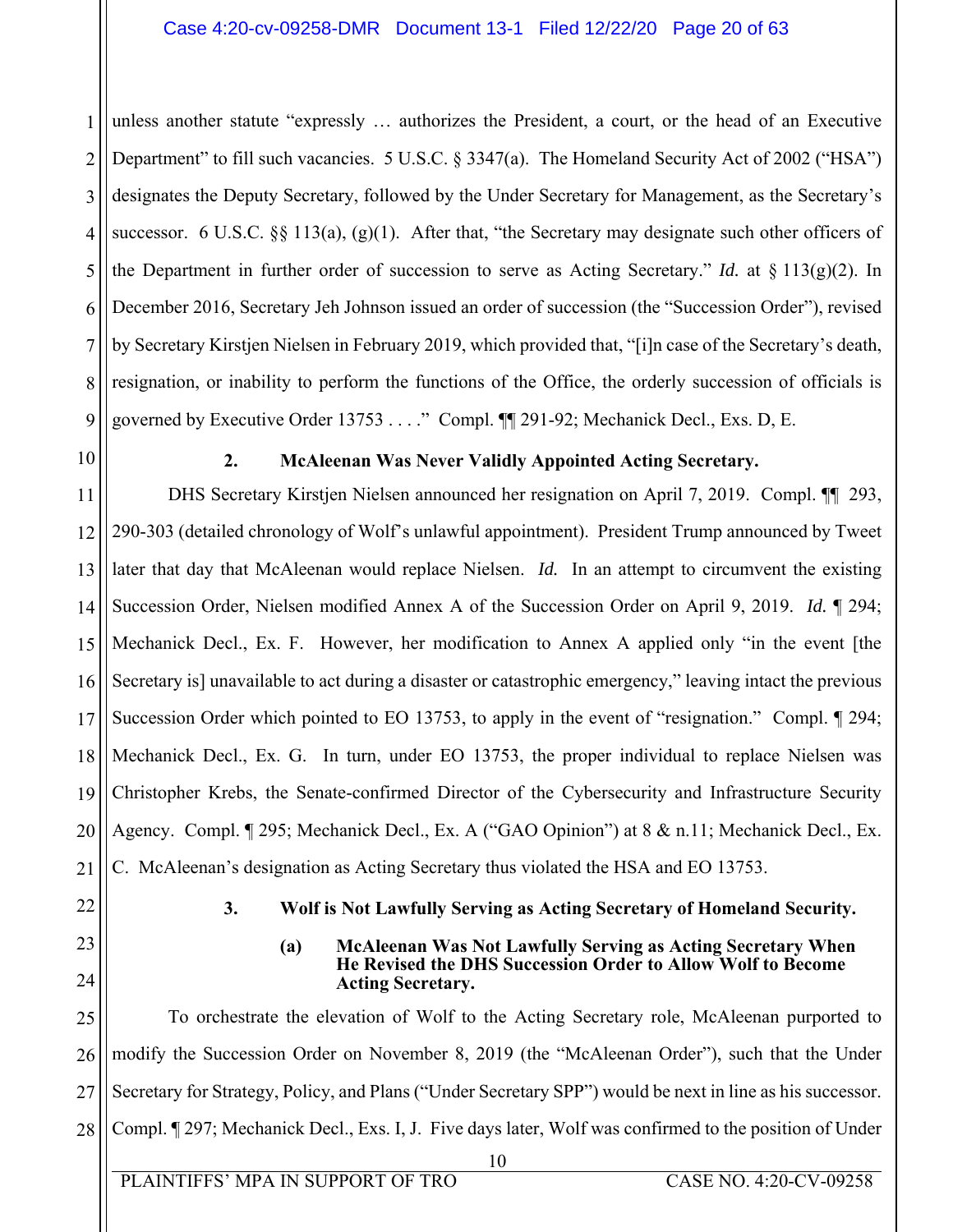1 2 3 4 5 Secretary SPP. Compl*. ¶* 298*.* That same day, McAleenan resigned and Wolf purported to assume the position of Acting Secretary. *Id.* These procedural machinations were necessary because Wolf could not serve as Acting Secretary under the FVRA (as more than 210 days had elapsed since the vacancy, *see* 5 U.S.C. § 3346), and could not be appointed Secretary by President Trump without Senate confirmation, which the administration sought to circumvent.

6 7 8 9 10 11 12 13 14 15 16 17 18 However, this scheme was invalid from the start, as McAleenan lacked any authority to act as Acting Secretary, and therefore could not have modified the Succession Order. The Government Accountability Office ("GAO"), and at least four other courts have all found that McAleenan did not validly ascend to the role of Acting Secretary under § 113(g)(2). *See La Clínica de la Raza v. Trump*, - -- F.Supp.3d ---, Case No. 19-cv-04980-PJH, 2020 WL 7053313, at \*4-\*7 (N.D. Cal. Nov. 25, 2020) (finding Nielsen's April 9 order did not allow McAleenan to become Acting Secretary); *Batalla Vidal*, 2020 WL 6695076, at \*9 ("Based on the plain text of the operative order of succession, neither Mr. McAleenan nor, in turn, Mr. Wolf, possessed statutory authority to serve as Acting Secretary"); *Immigrant Legal Res. Ctr.*, 2020 WL 5798269, at \*8 ("[T]he court could not help but conclude [McAleenan] assumed the role of Acting Secretary without lawful authority") (cleaned upp); *Casa de Maryland*, 2020 WL 5500165, at \*21 ("McAleenan had not lawfully assumed the office of 'Acting Secretary' . . . ."); GAO Opinion at 9 ("Mr. McAleenan was not the designated Acting Secretary...."); Mechanick Decl., Ex. B (GAO decision denying reconsideration).

19 20 21 22 23 24 Nor could McAleenan have been validly serving as Acting Secretary under the FVRA when he purported to issue the McAleenan Order. Until such time as a replacement has been nominated to the Senate for confirmation as Secretary, the FVRA permits an Acting Secretary to serve for only 210 days. 5 U.S.C. § 3346(a)(1). That 210-day clock started by April 10, 2019, when Secretary Nielsen's resignation became effective, and expired by November 6, 2019, several days before he issued the McAleenan Order. *See* Mechanick Decl., Ex. H (April 10, 2019 Farewell Letter).

25 26 27 28 Because McAleenan did not have authority as Acting Secretary to issue the McAleenan Order, which purportedly elevated Wolf, "Wolf filled the role of Acting Secretary without authority [and] promulgated the challenged rules [] 'in excess of . . . authority,' and not 'in accordance with the law.'" *Casa de Maryland*, 2020 WL 5500165, at \*23 (quoting 5 U.S.C. § 706(2)(C) and (a)(2)).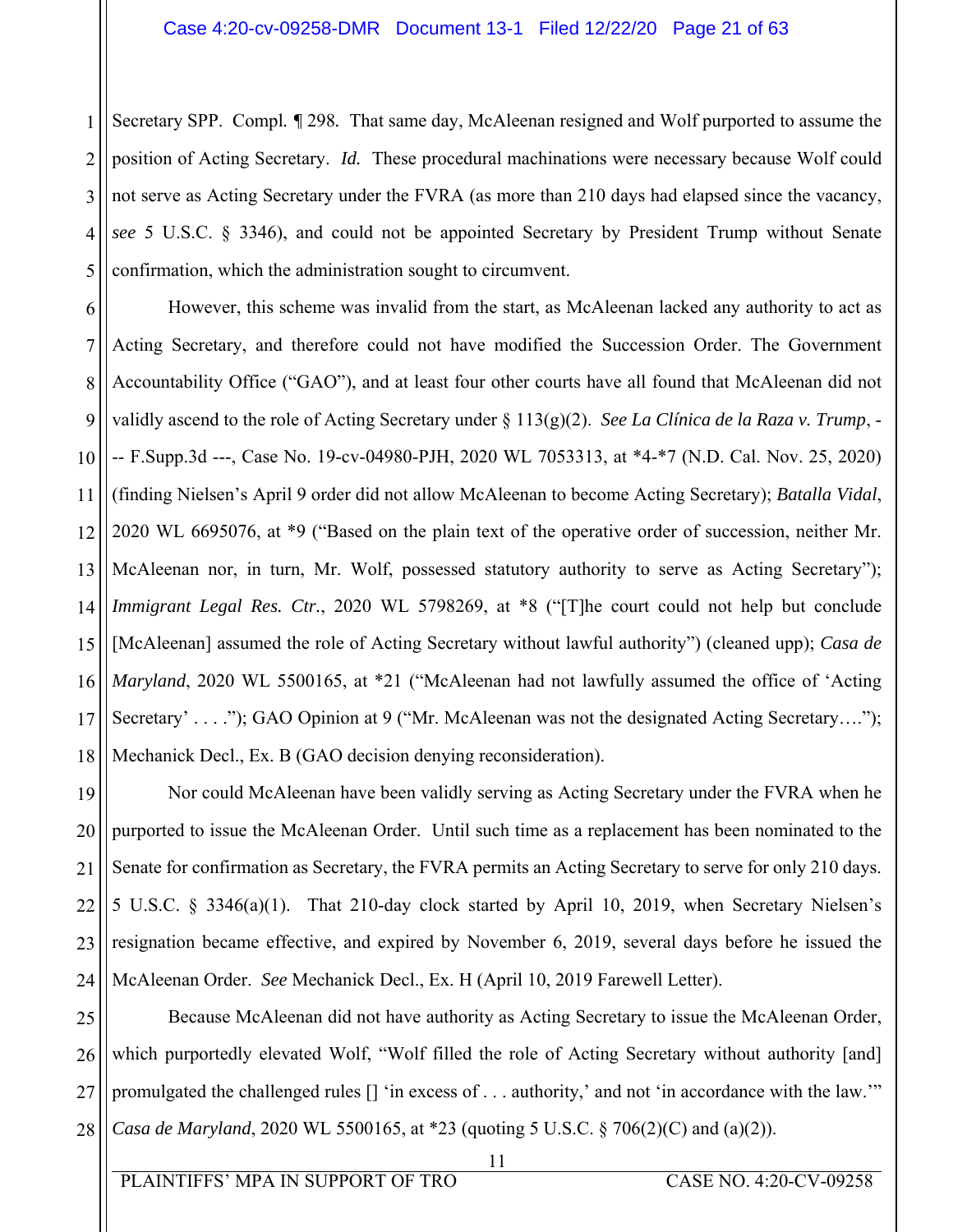1

2

3

4

5

6

7

8

9

10

11

12

13

14

15

16

17

18

19

20

21

22

23

24

25

#### **(b) As a Purported Acting Secretary, McAleenan Was Not Authorized to Modify the Succession Order.**

Even if McAleenan were lawfully serving as Acting Secretary, he still would have lacked authority to modify the Succession Order to allow Wolf to become Acting Secretary. That is because Acting Secretaries, in contrast to Senate-confirmed Secretaries, do not have authority to issue orders under 6 U.S.C. § 113(g)(2). *See Nw. Immigrant Rights Project*, 2020 WL 5995206, at \*17-\*24 (finding McAleenan lacked authority to modify Succession Order). To the contrary, the HSA provides only that "the *Secretary* may designate . . . Acting Secretar[ies]," and does not include any authorization for Acting Secretaries to do so.<sup>2</sup> 6 U.S.C. § 113(g)(2) (emphasis added).

This plain reading of that statute is grounded in the intent of the HSA to read consistently with the FVRA. *See Nw. Immigrant Rights Project*, 2020 WL 5995206, at \*18 ("Congress wrote the HSA to operate alongside the FVRA"). Permitting Acting Secretaries to modify the Succession Order would restore the same abusive practices that Congress sought to end with the FVRA. Specifically, Congress enacted the FVRA because it "was concerned . . . that the Attorney General and other department heads had made frequent use of organic vesting and delegation statutes to assign the duties of PAS offices to officers and employees, with little or no check from Congress." *Id.* at \*19 (quoting *L.M.-M v. Cuccinelli.*, 442 F. Supp. 3d 1, 29 (D.D.C. 2020)).

A reading of  $\S 113(g)(2)$  allowing Acting Secretaries to modify the Succession Order could not be correct or it would permit DHS to be led for years by an ongoing cycle of unaccountable department heads, excising both the President and the Senate from their constitutional appointment and confirmation roles. *See id.* (if Acting Secretaries could modify Succession Orders, "'the President would be relieved of responsibility and accountability for selecting acting officials' … and that power could pass not only to a PAS Secretary but to lower level 'officers' whom the President did not appoint and, perhaps, whom the President has even heard of") (cleaned up) (quoting *L.M.-M.*, 442 F. Supp. 3d at 29). "Such a reading would undermine the structure and purposes of the FVRA and … should therefore be avoided." *Id.* Recognizing that McAleenan exceeded his power as Acting Secretary is not a procedural

26

 $\overline{a}$ 

27 28 <sup>2</sup> Where Congress intended to refer to "Acting Secretaries," it knew how to do so. *See id.* § 113(g)(1) (Under Secretary for Management shall become "*Acting Secretary*" where neither the "*Secretary* nor Deputy Secretary is available"), (g)(2) ("[T]he *Secretary* may designate such other officers of the Department in further order of succession to serve as *Acting Secretary*") (emphasis added).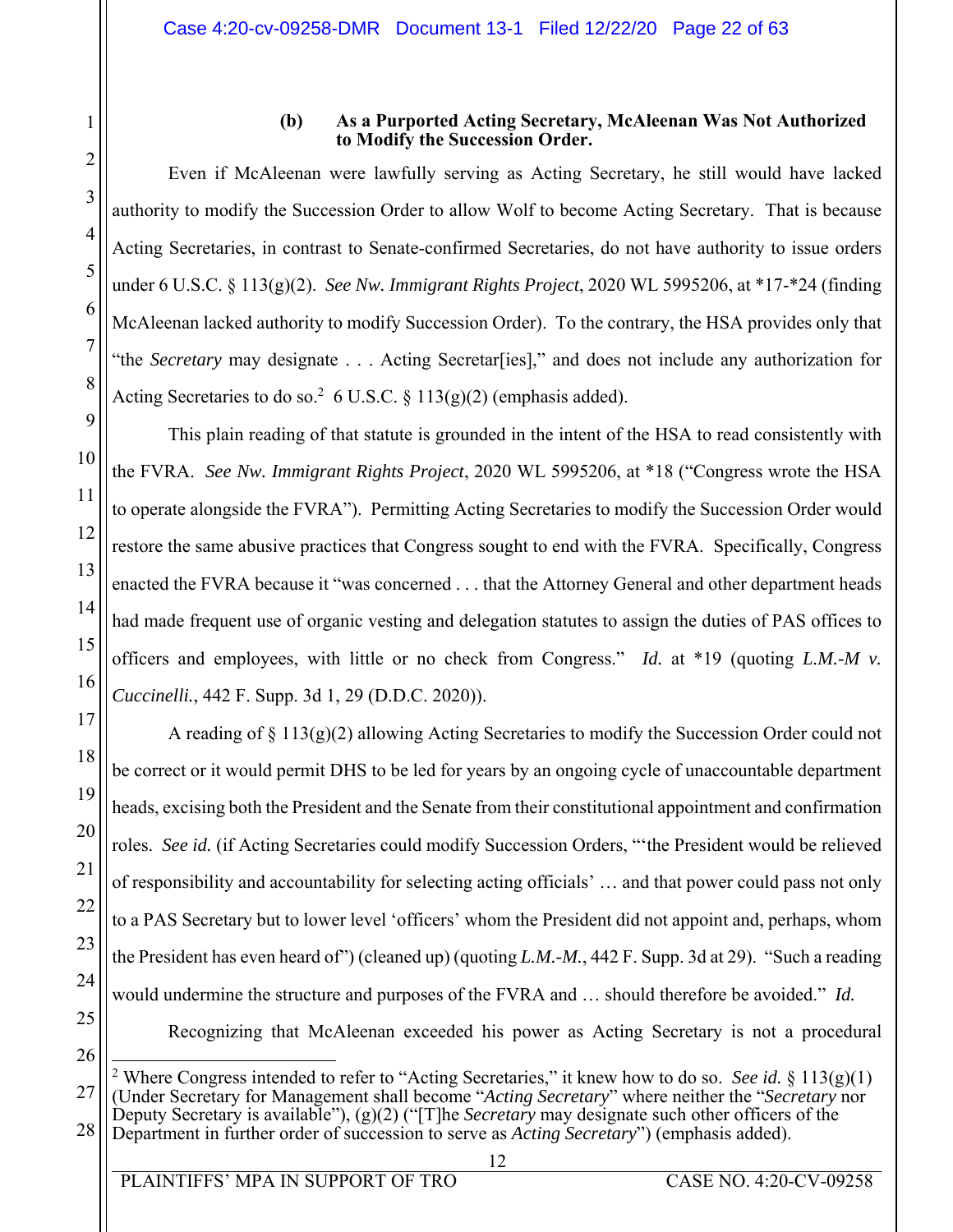### Case 4:20-cv-09258-DMR Document 13-1 Filed 12/22/20 Page 23 of 63

1 2 3 4 5 6 7 8 9 10 11 12 13 14 15 technicality, but rather a critical constitutional issue. "By requiring the joint participation of the President and the Senate, the Appointments Clause was designed to ensure public accountability for both the making of a bad appointment and the rejection of a good one." *Edmond v. United States*, 520 U.S. 651, 660 (1997). The limitation of authority to modify Succession Orders to the Senate-confirmed Secretary protects the Appointment Clause from being negated, either by an overreaching President or by politically unaccountable government officials. *See Nw. Immigrant Rights Project*, 2020 WL 5995206, at \*19 ("Congress enacted the FVRA, in large part, to reclaim its 'Appointments Clause power'") (quoting *L.M.-M. v. Cuccinelli*, 442 F. Supp. 3d 1, 29 (2020)). "[I]f each 'officer' serving in [the DHS] were subject to designation as the Acting Secretary—and, if each of those individuals could then, in turn, set a new order of succession, effectively designating the next Acting Secretary—the few potential recipients of the appointment power specified in the Appointments Clause would arguably expand beyond constitutional limits." *Nw. Immigrant Rights Project*, 2020 WL 5995206, at \*22 (cleaned up). $3$  Under the doctrine of constitutional avoidance, the HSA should not be construed as permitting such violence to the Appointment Clause, and instead should be construed only to permit Senate-confirmed Secretaries to modify the Succession Order.

16 17 Because 6 U.S.C.  $\S$  113(g)(2) allows only presidentially appointed and Senate-confirmed "Secretar[ies]" to designate "Acting Secretar[ies]," the McAleenan Order was without effect.

22

23

24

25

#### **(c) Wolf Does Not Have Authority to Serve as Acting Secretary Under the FVRA.**

There would be no merit to an argument that Wolf is validly serving under the FVRA, rather than the HSA, that contention too is without merit. Under the FVRA, subject to exceptions not relevant here, an officer nominated by the President to a vacant position to which they were not the "first assistant" may not simultaneously serve in that position in an acting capacity. 5 U.S.C. § 3345(b)(1). Wolf has never served as Deputy Secretary, the "first assistant" to Secretary. *See* 6 U.S.C. § 113(a)(1)(A). Because President Trump submitted Wolf's nomination to the Senate on September 10,  $\overline{a}$ 

28 by acting Secretaries on a permanent, open-ended basis. *See SW. Gen.*, 137 S. Ct. at 935.

<sup>26</sup> 27 <sup>3</sup> There are other reasons allowing acting secretaries to appoint their successors cannot be constitutional. For example, as explained in *Nw. Immigrant Rights Project*, acting heads qualify as "inferior Officers" under the Excepting Clause of Art. II,  $\S$  2, cl. 2, and the Supreme Court and Founding Era-debates have indicated that inferior officers may not appoint other inferior officers. *See* 2020 WL 5995206, at \*19- \*21 (collecting authorities). It is also constitutionally questionable whether the Department may be led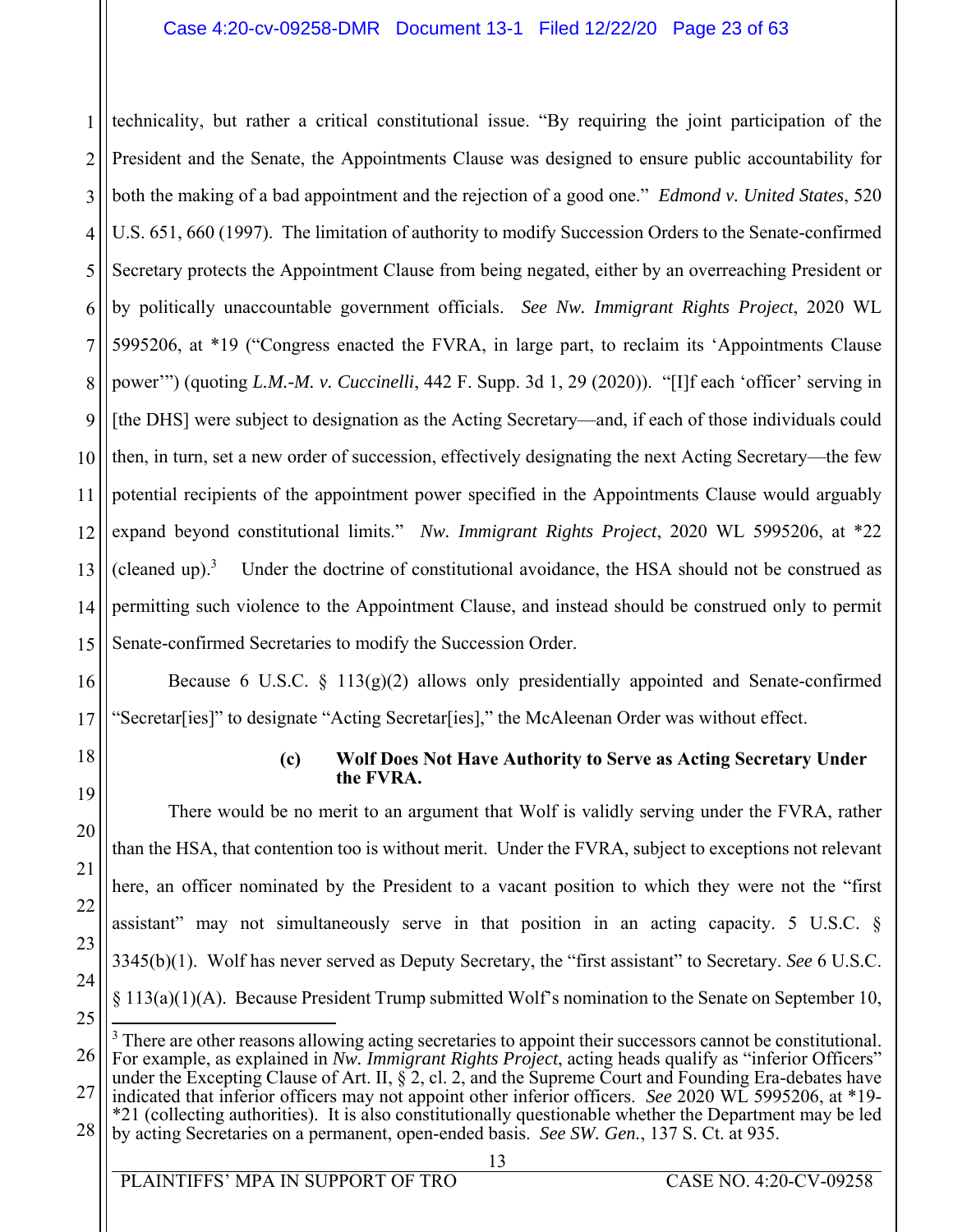Wolf is ineligible to serve as Acting Secretary under the FVRA. *See Nw. Immigrant Rights Project*, 2020 WL 5995206, at \*15 n.2.

#### **4. Administrator Gaynor Did Not Validly Designate Under Secretary Wolf to Serve as Acting Secretary**

As set forth above, Wolf did not validly succeed McAleenan because he was not next in line under EO 13753 or the controlling Succession Order. *See* Mechanick Decl., Exs. C, G. Under the thencontrolling order of succession, the FEMA Administrator was ahead of the Under Secretary SSP position Wolf was appointed to. *See id*. On January 16, 2020, Defendant Gaynor commenced service as FEMA Administrator. Compl. ¶ 296. Presumably recognizing that Wolf was not lawfully serving as Acting Secretary and seeking to remedy the situation after the fact, on November 14, 2020, Gaynor issued an order purporting to use whatever authority he had as Acting Secretary to modify the Succession Order (the "Gaynor Order"). *Id.* ¶ 302; Mechanick Decl., Ex. K. The Gaynor Order purported to place the Under Secretary SPP position ahead of the FEMA Administrator in order to allow Wolf to assume the role of Acting Secretary even if the McAleenan Order was void. However, the Gaynor Order itself is invalid.

*First*, as noted above, Acting Secretaries have no authority to designate successors. Thus, even if Gaynor were Acting Secretary, a position he was never appointed to, he "could not amend the order of succession to put Wolf next in line." *Nw. Immigrant Rights Project*, 2020 WL 5995206, at \*24.

*Second***,** the Gaynor Order directly conflicts with a controlling presidential Executive Order, EO 13753. In the FVRA, Congress empowered "the President (*and only the President*) [to] direct" certain persons "to perform the functions and duties of the vacant office temporarily in an acting capacity." 5 U.S.C. § 3345(a)(2), (3) (emphasis added). President Obama exercised this power by issuing EO 13753, explicitly invoking the FVRA and stating that "the officers named" therein, "in the order listed, shall act as, . . . the Secretary of Homeland Security . . . during any period in which the Secretary has … resigned[.]" 81 Fed. Reg. at 90,667. As previously noted, the highest-ranking official under EO 13753 is Gaynor. Thus, since September 10, 2020, Gaynor is eligible to be appointed Acting Secretary under the FVRA, because President Trump's nomination of Wolf to Secretary allows Gaynor (but not Wolf) to serve as Acting Secretary notwithstanding the lapse of more than 210 days since the vacancy arose.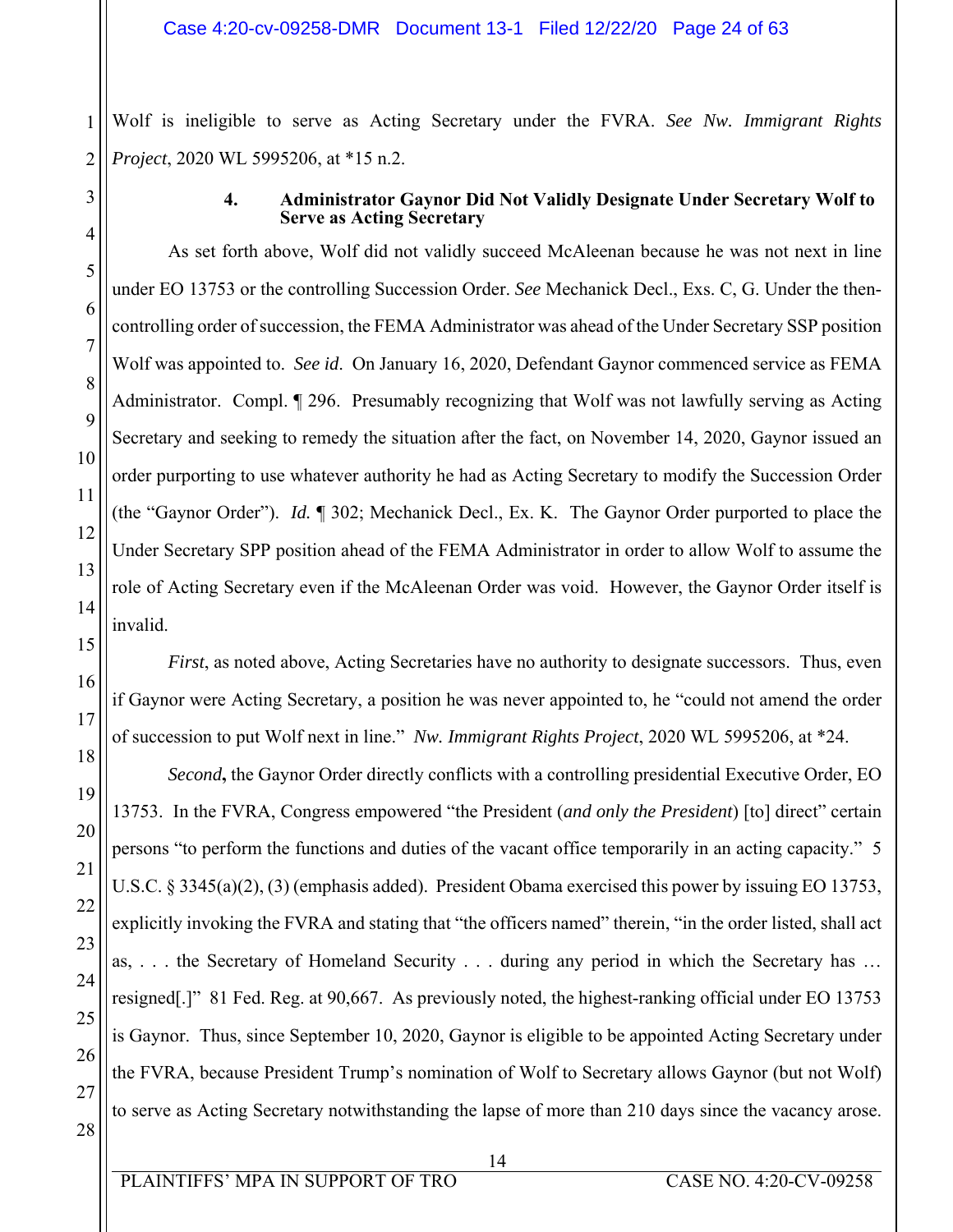5 U.S.C. § 3346(a)(2). Therefore, under EO 13753 Gaynor, not Wolf, could be Acting Secretary.

2 3 4 5 6 7 8 9 10 Gaynor cannot override this presidential mandate by issuing an inconsistent order allowing Wolf to become Acting Secretary. That "would seem to turn the normal executive branch hierarchy on its head." *Nw. Immigrant Rights Project*, 2020 WL 5995206, at \*14 n.1.<sup>4</sup> As the Supreme Court recently explained "The entire 'executive Power' belongs to the President alone . . . . These lesser officers must remain accountable to the President, whose authority they wield." *Seila Law LLC v. Consumer Financial Protection Bureau*, 140 S. Ct. 2183, 2197 (2020). Thus, while the FVRA and HSA give the President and the Secretary concurrent powers of appointment, it is clear that the President's orders govern in the event of a conflict. Because the Gaynor Order conflicts with still controlling EO 13753, which can be trumped only by another presidential Executive Order, it is without effect.

11 12 13 14 15 16 17 18 19 20 21 22 23 *Third*, the Gaynor Order is invalid because Gaynor has never purported to actually serve as Acting Secretary and, therefore, cannot issue orders as Acting Secretary. With more than 240,000 employees, DHS is the third-largest Cabinet department and tasked with critical security missions. DHS is to be headed by a Senate-confirmed Secretary. Gaynor cannot purport to act as head of this agency "in the alternative," *Batalla Vidal*, 2020 WL 6695076, at \*9, by invoking "any authority [he] may have been granted" while denying to actually be serving as the Acting Secretary. Mechanick Decl., Ex. K at 1. Indeed, *Batalla Vidal* examined this precise issue and found that "[t]here is no indication that Administrator Gaynor has ever been empowered by the agency to exercise the powers of the Acting Secretary," and the purposes of the FVRA "would be significantly undermined if DHS allowed two different people—Mr. Wolf and Administrator Gaynor—to simultaneously exercise the Secretary's power." 2020 WL 6695076, at \*9. "Even if Administrator Gaynor should be Acting Secretary, *DHS cannot recognize his authority only for the sham purpose of abdicating his authority* to DHS's preferred choice, *and only in the alternative*." *Id.* (emphasis added).

24 25 26 Confirming that Gaynor never assumed the office of Acting Secretary, under the FVRA, "the name of any person serving in an acting capacity and the date such service began" must be submitted to the Comptroller General of the United States and to each House of Congress "immediately upon the

27

28

 $\overline{a}$ 4 The *Nw. Immigrant Rights Project* court did not ultimately rule on this issue, as it found that Gaynor's order was invalid on other grounds. *See* 2020 WL 5995206, at \*17-\*24.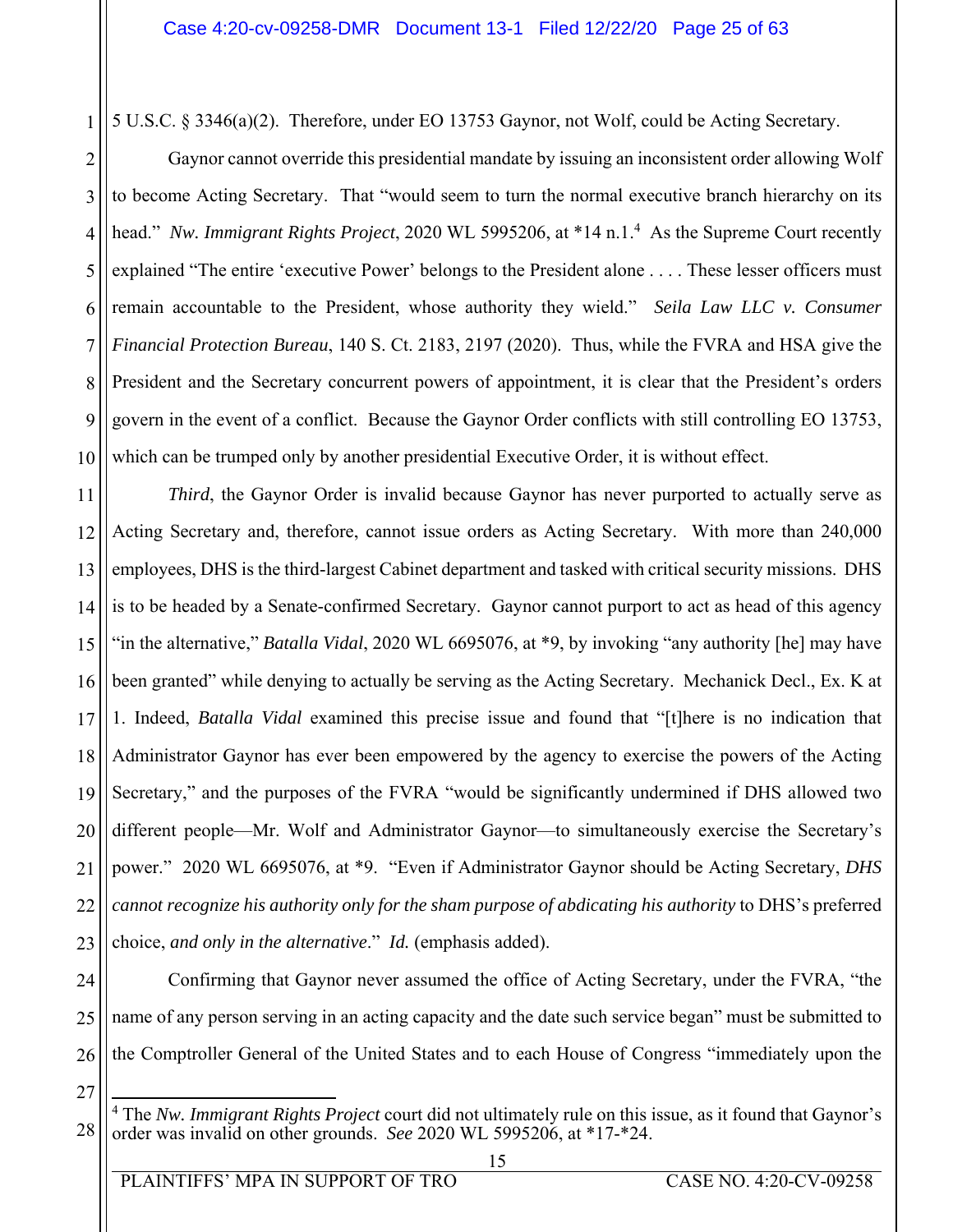1 2 3 4 5 designation" of such individual. *Id.* § 3349(a)(2). No such notice was ever submitted on Gaynor's behalf. *See Batalla Vidal*, 2020 WL 6695076, at \*9. This is critical as as the FVRA's notification requirement reflects a "detailed contingency plan[] to ensure that somebody is accountable for the Department's mission." *Id*. Because DHS has not undertaken these requisite procedures, Gaynor's halfhearted, in-the-alternative purported action cannot be valid, and the Gaynor Order has no effect. *Id.*

6 7 For all of these reasons, Wolf is not the lawful Acting Secretary. Therefore, the DHS Amendments must be set aside under the APA.

8

9

10

11

12

13

14

15

16

17

18

19

20

21

22

23

24

25

26

#### **5. Because the DHS Regulations Must Be Set Aside, The DOJ Regulations Must Be Set Aside As Well**

Because the DHS Regulations must be set aside, so too must the DOJ Regulations. The Final Rule recognizes the clear need for uniform interagency standards governing asylum, withholding of removal, and CAT relief. Applying different standards and definitions, including inconsistent constructions of governing statutory language, to affirmative applications made to DHS and defensive applications submitted in DOJ proceedings, would create massive confusion in the asylum system, invite forum shopping, and embody the very definition of arbitrary and capricious rulemaking.

Severance is proper only "when the remainder of the regulation could function sensibly without the stricken provision." *MD/DC/DE Broadcasters Ass'n v. F.C.C.*, 253 F.3d 732, 734 (D.C. Cir. 2001) (cleaned up) (declining to sever and vacating entire rule). By design, the DOJ Regulations largely correspond, and in most cases are identical, to the DHS Regulations. For example, the two Departments adopt matching definitions of "particular social group," 8 C.F.R. §§ 208.1(c), 1208.1(c); "political opinion," *id.* §§ 208.1(d), 1208.1(d); "persecution," 8 C.F.R. §§ 208.1(e), 1208.1(e); "nexus," *id.* §§ 208.1(f), 1208.1(f); and "firm resettlement," *id.* §§ 208.15, 1208.15. They also adopt identical standards for numerous other provisions. Compl. ¶¶ 132-192 (Transit Rules and one-year bar), ¶¶ 225-233 (cultural evidence), ¶¶ 234-246 (internal relocation), ¶¶ 247-265 (CAT relief), ¶¶ 266-277 (information disclosure). This structure makes clear that the Departments would not have promulgated the Final Rule unless regulations for *both* Departments could be enacted. Otherwise, the Final Rule would implement starkly inconsistent asylum protocols as between DHS and DOJ—in direct contravention of the Final Rule's clear intent to promote interagency uniformity.

28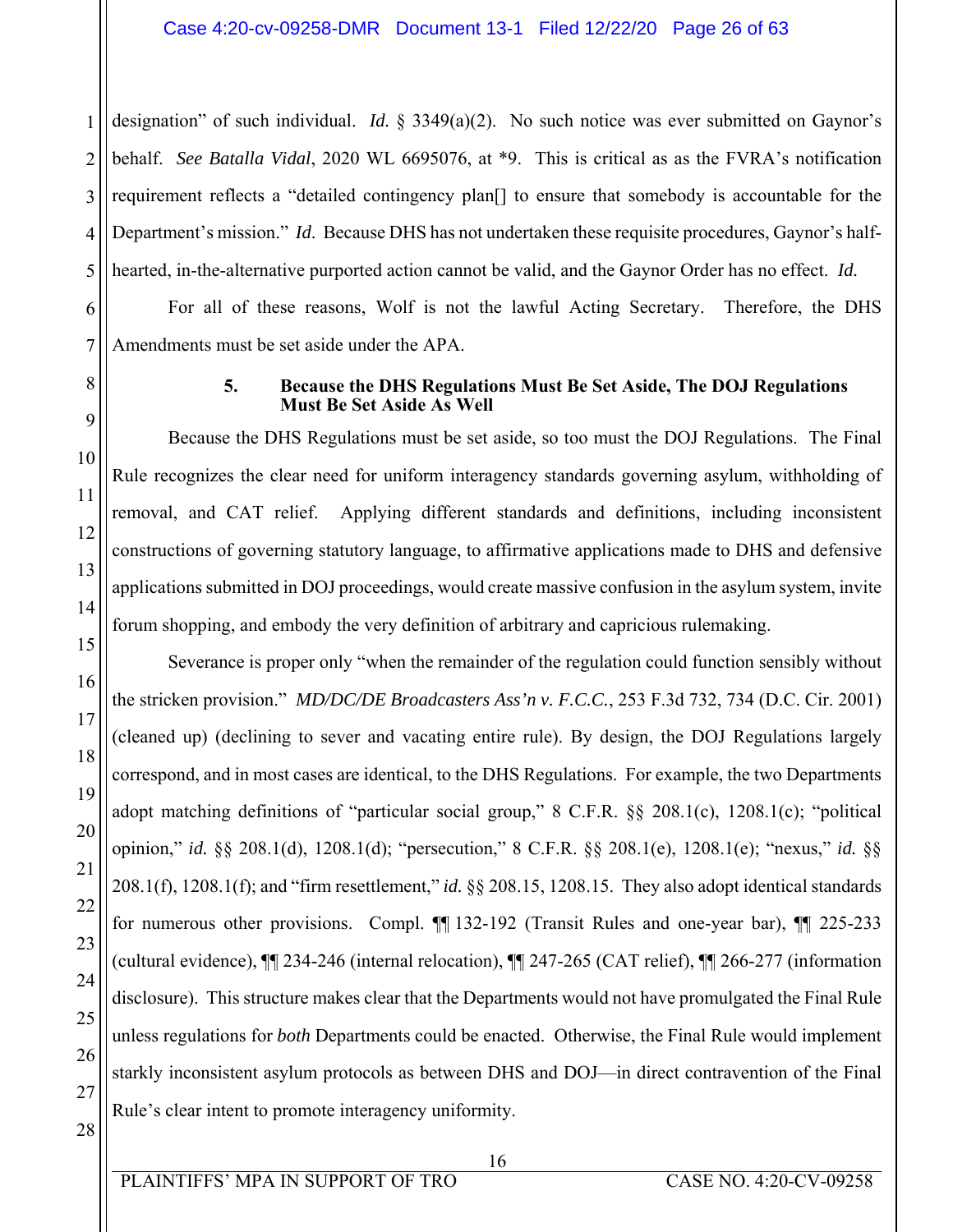1 2 3 4 5 6 7 8 9 10 11 12 The Final Rule contains no severability clause attempting to save the DOJ Regulations in the event the DHS Regulations are set aside, reflecting the Departments' recognition that it makes sense to revise the two agencies' regulations only in a synchronized fashion. The Final Rule does contain certain *intra-part* severability clauses, which state that provisions of particular parts of Title 8 shall be severable from other provisions *within the same part*. *See*, *e.g.*, 8 C.F.R. § 208.25 ("The provisions *of part 208* are separate and severable *from one another*. In the event that any *provision in part 208* is stayed, enjoined, not implemented, or otherwise held invalid, the *remaining provisions* shall nevertheless be implemented as an independent rule and continue in effect") (emphasis added); *see also id.* §§ 235.6(c), 1003.42(*i*), 1208.25, 1212.13, 1235.6(c). Specifically providing for intra-part but *not* inter-part severability only confirms the Departments' intent to revise parallel provisions in tandem. Indeed, the Departments' own explanation for the Final Rule expressly confirms the need for joint, identical revisions to parallel provisions:

Because officials in both DHS and DOJ make determinations involving the same provisions of the INA, including those related to asylum, it is appropriate for the Departments to coordinate on regulations like the proposed rule that affect both agencies' equities in order to ensure consistent application of the immigration laws

85 Fed. Reg. at 80,286.

Therefore, any effort to implement the Final Rule without its DHS sub-provisions would be arbitrary and capricious under the APA. *See* 5 U.S.C. § 706(2)(A). The DHS Regulations may not be severed from the DOJ Regulations, and the latter must be set aside with the DHS Regulations.

13

14

15

16

17

18

19

20

21

22

23

24

27

# **B. The Final Rule is Invalid Because its 30-Day Comment Period Was Insufficient.**

The Final Rule should be enjoined on the independent ground that the notice and comment period was inadequate for a rulemaking process of this complexity and importance. An agency complies with 5 U.S.C. § 553 only where it affords the public a "meaningful opportunity" to comment. *Rural Cellular Ass'n v. F.C.C.*, 588 F.3d 1095, 1101 (D.C. Cir. 2009); *accord State v. Bureau of Land Management*, 286 F. Supp. 3d 1054, 1071 (N.D. Cal. 2018).

25 26 28 Here, the notice of proposed rulemaking ("NPRM") for the Final Rule provided a mere 30 days for the public to submit comments. 85 Fed. Reg. at 36,264. This is much less than has been recognized as sufficient for complex rulemaking. For example, in *Prometheus Radio v. F.C.C.*, 652 F.3d 431, 453

 17 PLAINTIFFS' MPA IN SUPPORT OF TRO CASE NO. 4:20-CV-09258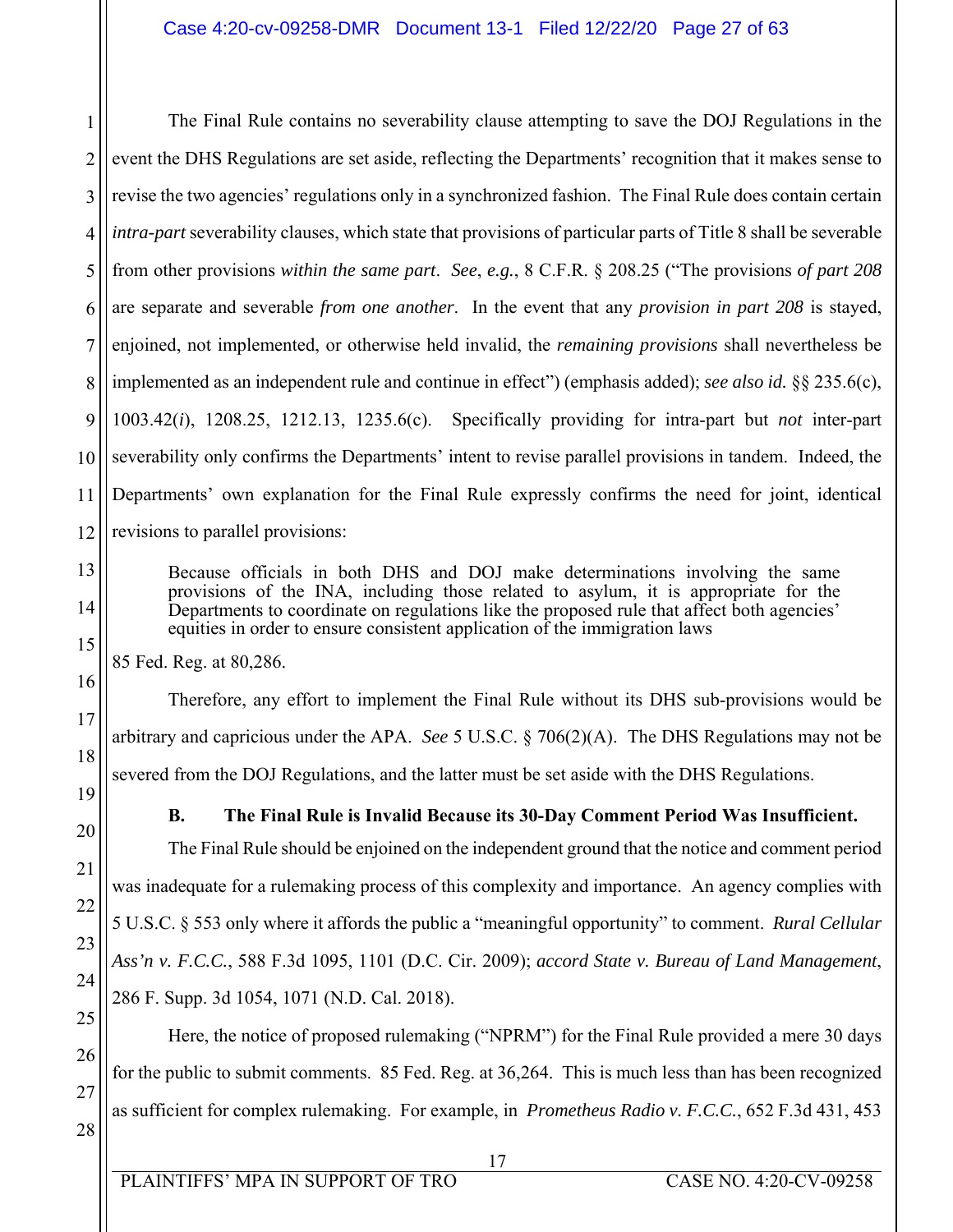1 2 3 4 5 6 7 8 (3d Cir. 2011), the court found inadequate a comment period of "only 28 days for response, not the usual 90 days" because "The APA requires that the public have a meaningful opportunity to submit data and written analysis regarding a proposed rulemaking." Executive Order No. 12866, § 2(b) instructs agencies that the "comment period … should generally be at least 60 days." Executive Order No. 12866, § 6(a), *Regulatory Planning and Review*, 58 Fed. Reg. 51,735, 51,740 (Sept. 30, 1993). *See also Improving Regulation and Regulatory Review*, 76 Fed. Reg. 3,821, 3,821-22 (Jan. 18, 2011) (same). Similarly, the Administrative Conference of the United States views 60 days as "a more reasonable minimum time for comment." *Guide To Federal Agency Rulemaking*, *supra*, at 124.

9 10 11 12 13 14 15 While a minimal comment period of 30 days might suffice in certain circumstances, it is insufficient for complex rules, such as the Final Rule. *See, e.g.*, *Pangea Legal Services v. U.S. Dept. of Homeland Security* ("*Pangea I*"), Case No. 20-cv-07721-SI, 2020 WL 6802474, at \*19-23 (N.D. Cal. Nov. 19, 2020) (30 days plus weekend insufficient); *California by and through Becerra v. U.S. Dept. of the Interior*, 381 F. Supp. 3d 1153, 1177 (N.D. Cal. 2019) (30 days insufficient); Admin. Conference of the United States, *A Guide To Federal Agency Rulemaking* 124 (1983) (30 days is "an inadequate time to allow people to respond to proposals that are complex or based on scientific or technical data").

16 17 18 19 20 21 22 23 24 Given the length, complexity, and magnitude of the Final Rule, 30 days was an inherently unreasonable period of time for public comment under the APA. The NPRM spanned 43 dense pages of the Federal Register, equivalent to 161 double-spaced pages in its pre-publication release and attempts to overhaul virtually every aspect of the asylum process across two major Cabinet agencies. It will fundamentally change asylum law, cutting off access for countless applicants and functionally reversing a 40-year policy commitment that the United States should be a safe refuge for individuals fleeing persecution the world over. A change so fundamental, and involving so many complicated policy issues, should be implemented only after providing a full opportunity for review – not rushed through with a minimal comment period in the waning days of an outgoing administration.

25 26 27 28 Just last month, this District entered a TRO enjoining a much less complex asylum rule with the same 30-day period. *Pangea I*, 2020 WL 6802474, at \*5, \*20 (noting that "thirty days" was "short" for a 22-page notice of proposed rulemaking that "amend[ed] current DHS and DOJ regulations governing asylum law in three ways"). *A fortiori*, 30 days is inadequate for this far more complicated, far-reaching,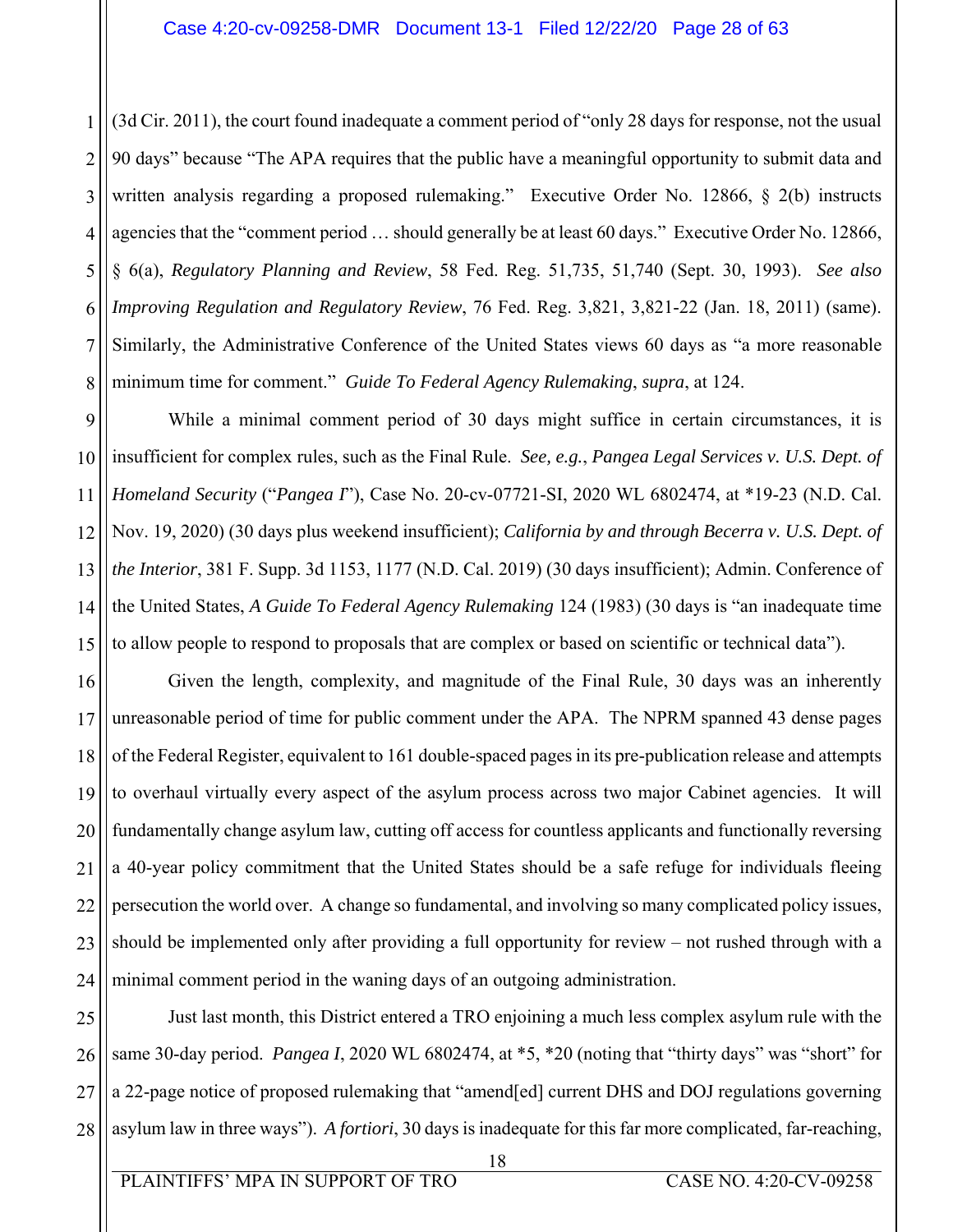1 and momentous overhaul. *See*, *e.g.*, Morris Decl. ¶ 73; Kornfield Decl. ¶ 52; Fairchild Decl. ¶ 10.

2 3 4 5 6 7 8 9 10 11 12 13 14 Additional factors render the 30-day period even more clearly inadequate here. For example, on July 9, 2020, the Departments published a rule that would have created new security bars for those seeking asylum based on potential exposure to communicable diseases. *See Security Bars and Processing*, 85 Fed. Reg. 41,201 (Jul. 9, 2020). The two rules had overlapping notice-and-comment periods and governed similar subject matter, requiring individuals and organizations preparing comments on the NPRM to divide their efforts between the two rules. In addition, as part of this waning administration's scattershot and unseemly rush to destroy the U.S. asylum system, the Departments persisted in proposing and finalizing other interrelated rules to radically alter the asylum landscape even beyond just the NPRM, making it impossible for commenters to address the NPRM fully and meaningfully. *See*, *e.g.*, *Procedures for Asylum and Withholding of Removal*, 85 Fed. Reg. 81,698 (finalizing rule proposed on September 23, 2020, 85 Fed. Reg. 59,692, that would, *inter alia*, require applicants in asylum-only and withholding-only proceedings to file their asylum applications within 15 days of their first Master Calendar hearing).

15 16 17 18 19 20 21 22 23 24 25 26 27 28 The ongoing COVID-19 pandemic has also greatly disrupted operations for many commenting organizations, particularly nonprofit organizations with already diminished resources dedicated to providing community and legal services, making it impossible for many organizations to fully respond in 30 days. *See*, *e.g.*, Morris Decl. ¶ 73 ("Immigration Equality did not have adequate time to fully respond to the NPRM . . . During the public comment period, [it] had closed its offices, was working virtually, and was preparing for a partial furlough of all of its staff."); Fairchild Decl. ¶ 10 ("the period to respond was during a time when our office was dealing with the unprecedented challenges that the COVID-19 pandemic had imposed upon our organization, and which had handicapped our ability to meet our clients' needs as well as respond to the NPRM along with the other rules proposed around the same time."). Plaintiffs Immigration Equality and Oasis Legal Services and over 500 other organizations, requested more time to comment given the rule's complexity, the interests at stake and the pandemic, but the request was ignored. Request to Provide 60 Days for Public Comment, (June 18, 2020), www.tahirih.org/wp-content/uploads/2020/06/Request-for-Extension-of-Asylum-Rule Comment-Period-from-502-organizations.pdf.

 19 PLAINTIFFS' MPA IN SUPPORT OF TRO CASE NO. 4:20-CV-09258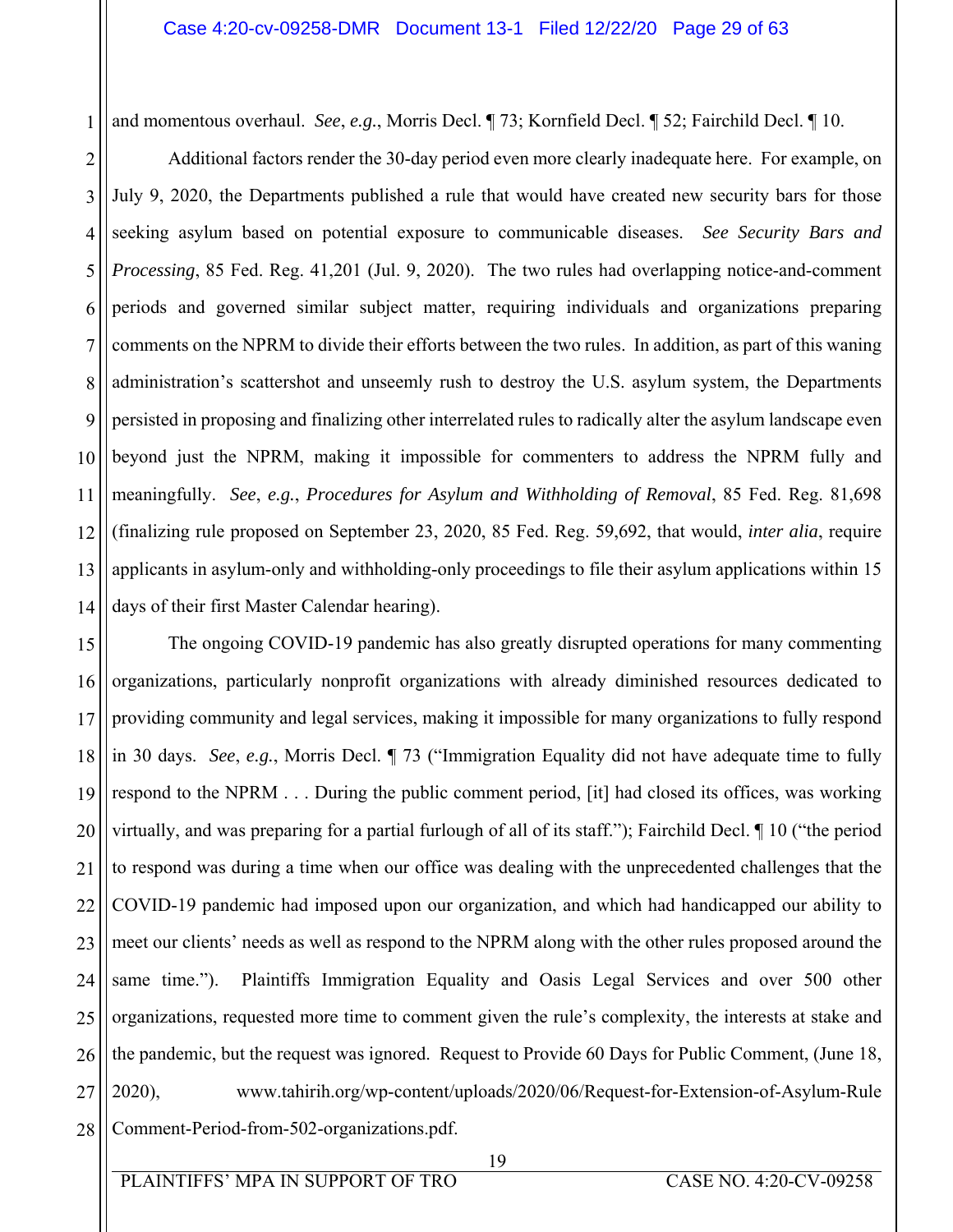Because the Rule's 30-day comment period was inadequate under the APA, the Final Rule should be set aside.

1

# **C. The Final Rule is Invalid Because its Provisions are Arbitrary and Capricious, Contrary To Law, and/or Unconstitutional**

There is a strong likelihood that Plaintiffs will succeed on the merits because the Final Rule as a whole and its provisions individually are (1) arbitrary and capricious, (2) contrary to law, and/or (3) unconstitutional. The APA "requires a Court to hold unlawful and set aside" agency action that is "arbitrary, capricious, an abuse of discretion, or otherwise not in accordance with law.'" *Organized Vill. of Kake v. U.S. Dep't of Agric*., 795 F.3d 956, 966 (9th Cir. 2015). A rule is arbitrary and capricious if the agency "relied on factors which Congress has not intended it to consider, entirely failed to consider an important aspect of the problem, offered an explanation for its decision that runs counter to the evidence before the agency, or is so implausible that it could not be ascribed to a difference in view or the product of agency expertise." *Motor Vehicle Mfrs. Ass'n of U.S., Inc. v. State Farm Mut. Auto. Ins. Co*., 463 U.S. 29, 43 (1983). A reviewing court must overturn a rule where the agency failed to consider the relevant factors and data or articulate a rational connection between them and the rule, *id*., or that is contrary to law or fails to meet statutory, procedural, or constitutional requirements. *Citizens to Pres. Overton Park, Inc. v. Volpe*, 401 U.S. 402, 414 (1971) (overruled on other grounds).

Here, the Court should overturn the Final Rule because, with respect to the provisions addressed below and throughout the Complaint, there is no rational connection between the Final Rule and the underlying factors it purports to address, and because the Final Rule violates multiple laws including the Due Process Clause of the Constitution.

# **1. The Final Rule Improperly Subverts the "Nexus" Analysis with an Arbitrary Laundry List of Disqualifying Categories.**

One of the most destructive changes wrought by the Final Rule is a perversion of a key step in the asylum analysis, the requirement that asylum seekers establish that they have suffered or fear persecution "*on account of* race, religion, nationality, membership in a particular social group, or political opinion" (8 U.S.C.  $\S$  1101(a)(42)(A) (emphasis added))—the so-called "nexus" requirement. Compl. ¶¶ 80-86. While a persecutor may have mixed motives, the protected ground must be "at least one central reason" for applicants' persecution or well-founded fear of persecution. 8 U.S.C. §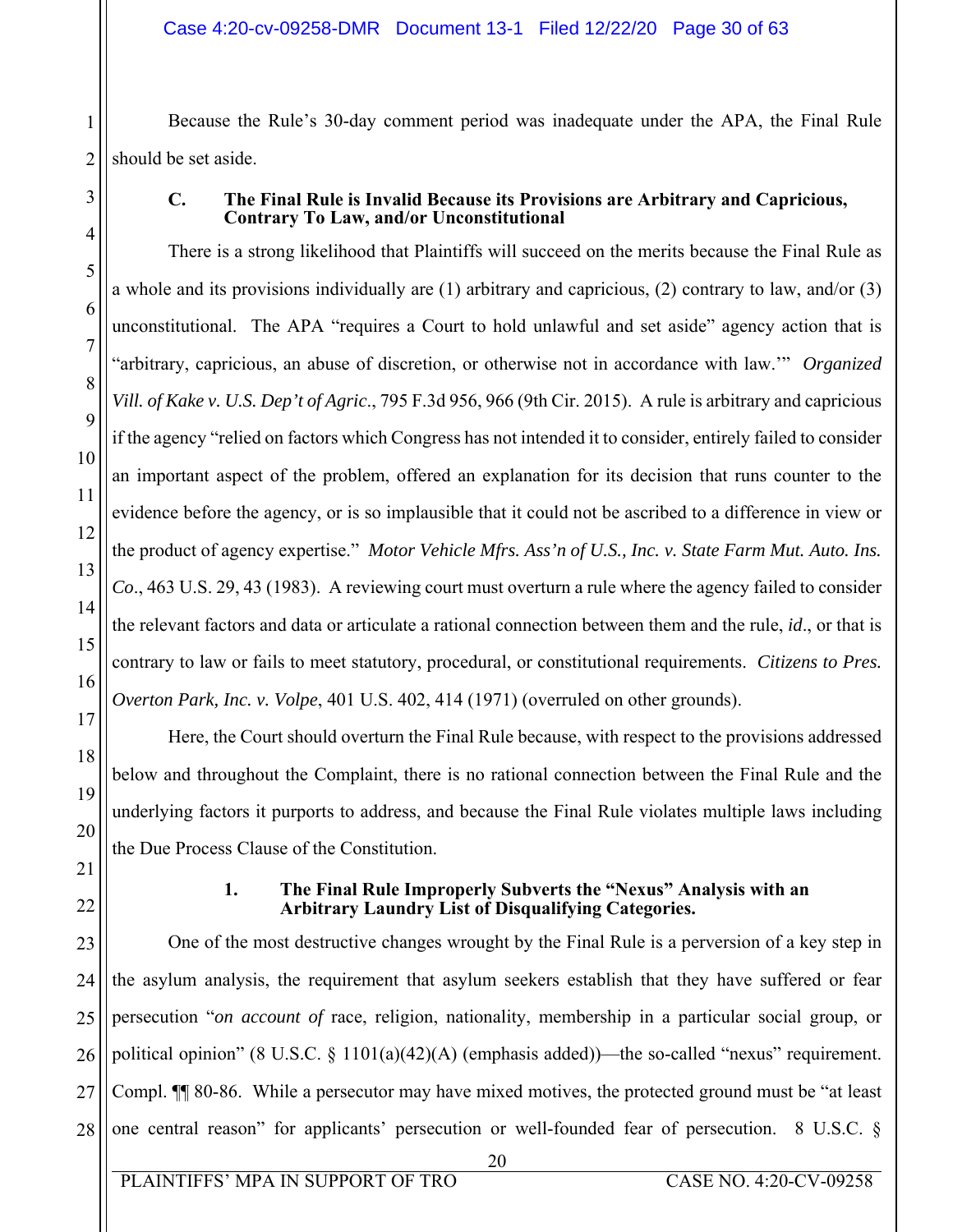3 4  $1158(b)(1)(B)(i)$ . The Final Rule radically alters the nexus analysis by listing eight blanket circumstances that adjudicators must now "generally" find insufficient for asylum or withholding of removal relief, including claims based on "gender" and "interpersonal animus." 85 Fed. Reg. 80,386 (to be codified as  $8 \text{ C.F.R. }$   $\S$   $\S$   $208.1(f)$ ,  $1208(f)(1)$ ).

5 6 7 8 9 10 12 Mandating blanket denials for certain categories of asylum claims under the auspices of nexus is arbitrary, capricious, and nonsensical. Under this infirm approach, an adjudicator is no longer required to address whether a nexus between persecution and a protected ground actually exists. Determining nexus is a factual inquiry requiring the adjudicator to consider facts specific to each case, such as evidence of the persecutor's motivation for harming or attempting to harm the applicant. *See e.g., INS v. Elias Zacarias*, 502 U.S. 478, 484 (1992); *Matter of A-R-C-G-*, 26 I&N Dec. 388, 394-95 (BIA 2014). The Final Rule subverts this factual analysis, replacing it with the Departments' categorical disapproval of certain categories of claims without consideration of the underlying facts.

13 14 15 16 17 The proffered rationale for the new nexus requirement is to provide clarity and efficiency for adjudicators. *See* 85 Fed. Reg. at 80,329. However, the Departments do not actually point to any real lack of clarity in the existing law. Moreover, efficiency does not justify a complete departure from prior practice and law. In essence, in the name of expediency, the Departments are eliminating the individualized analysis required under the INA as a technique to swiftly deny applications.

18 19 This entire approach is arbitrary and capricious, but two items on the list are particularly pernicious and injurious.

20 21

11

1

2

# **(a) The Exclusion of Gender Imperils the Availability of Asylum for All LGBTQ Refugees.**

22 23 24 25 26 27 The Final Rule's general exclusion of gender as a basis for a finding of nexus arbitrarily and capriciously threatens the availability of asylum for all LGBTQ refugees. Disturbingly, the Final Rule does not explain whether this "gender-based" exclusion is intended to preclude claims by LGBTQ refugees. This creates confusion given that, while sexual orientation and transgender status are not necessarily coterminous with gender, case law recognizes that discrimination based on sexual orientation or transgender status are forms of sex discrimination.

28

The Final Rule's failure to clarify the impact of the gender exclusion on LGBTQ-based claims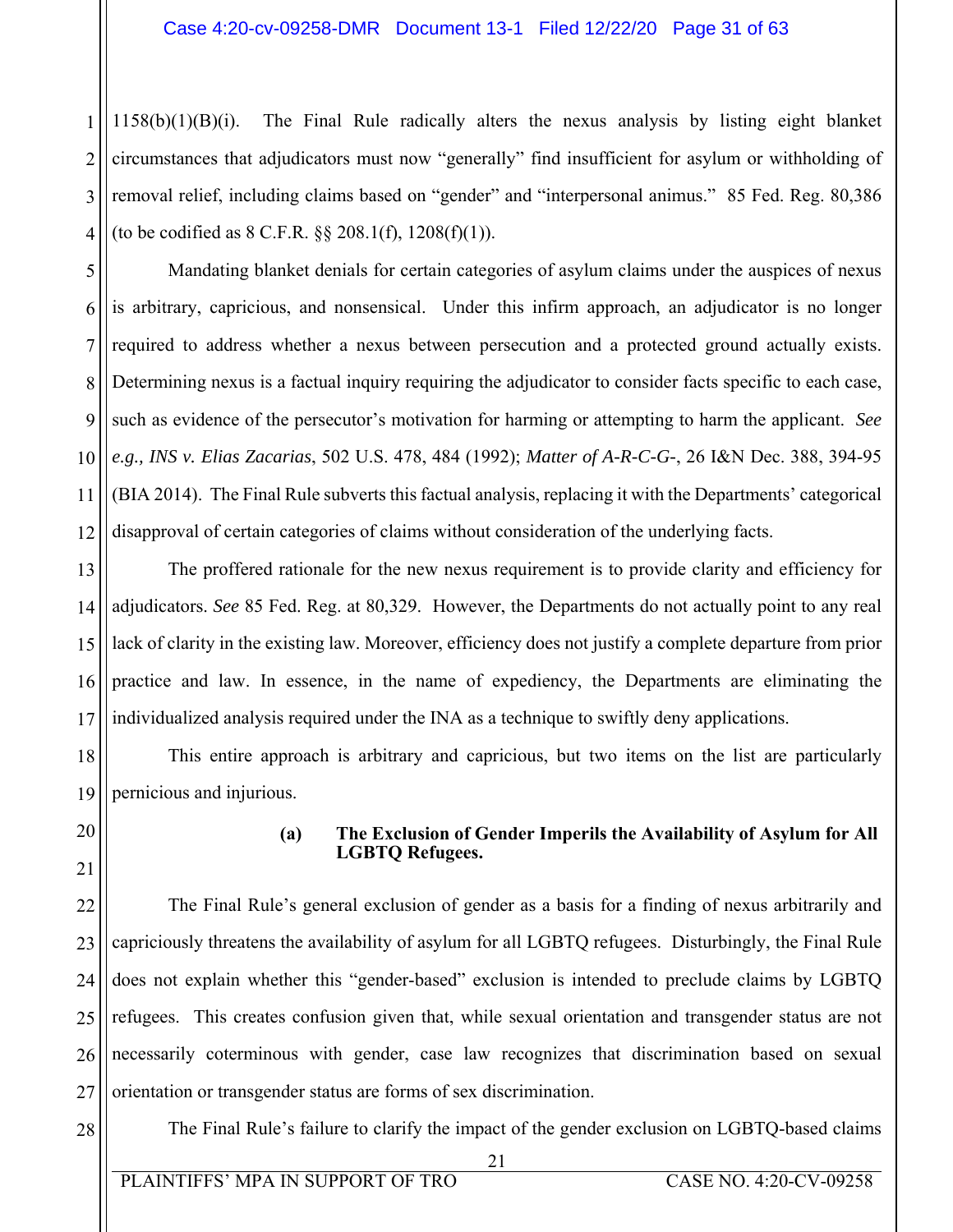1 2 3 4 5 6 7 8 9 10 11 12 13 14 15 16 17 18 19 is inexplicable and inexcusable. Numerous LGBTQ-allied organizations, including Plaintiffs Immigration Equality, Oasis Legal Services, and Transgender Law Center, submitted comments noting that the rule had the potential to be misconstrued to eliminate asylum claims for LGBTQ refugees, despite a well-settled body of case law firmly establishing LGBTQ asylum claims. *See* Public Comment of Immigration Equality (July 15, 2020), at 14-15, https://beta.regulations.gov/comment/EOIR-2020-0003-85541 ("[W]hile the Proposed Rule certainly does not deny that LGBTQ people constitute protected PSGs, there is a real risk that adjudicators will misconstrue the gender bar to preclude gender identity and sexual orientation claims"); Public Comment of Oasis Legal Services (July 15, 2020), at 15, https://beta.regulations.gov/comment/EOIR-2020-0003-78374 ("Oasis has assisted hundreds of applicants who have been persecuted by individuals centrally motivated to commit persecutory acts on account of perceived gender violations—that is, on account of their membership in a cognizable particular social group relating to their sexual minority status"); Public Comment of Transgender Law Center (July 15, 2020), https://beta.regulations.gov/comment/EOIR-2020-0003-6058; *see also* Compl. ¶ 89, n.2 (collecting additional comments). In the Final Rule, the Departments acknowledge commenters' concerns that the "rule will categorically deny asylum to . . . LGBTQ asylum-seekers," but wave away these concerns as "unsupported" and "speculative" without any substantive effort to engage with the issue or provide assurance that the Final Rule will not work a radical change in asylum practice by excluding such claims, sowing further confusion rather than providing clarity. 85 Fed. Reg. 80,287.

20 21 22 23 24 25 26 27 The Final Rule creates further confusion by suggesting for the first time, in a footnote in its Preamble, that "gender" may also be categorically barred under the separate PSG section of the Final Rule which contains a different list of circumstance barred from protection. 85 Fed. Reg. at 80,335 n.56 ("although the rule considers gender under the category of nexus, it may also be appropriately considered under the definition of 'particular social group' as well as the lists under both definitions are nonexhaustive"). This backdoor treatment of gender in the context of PSGs in addition to nexus was not presaged in the NPRM and gives rise to serious concerns that commentators had no opportunity to address in the rulemaking process.

28

The Final Rule exacerbates the confusion with another bizarre citation in the same footnote to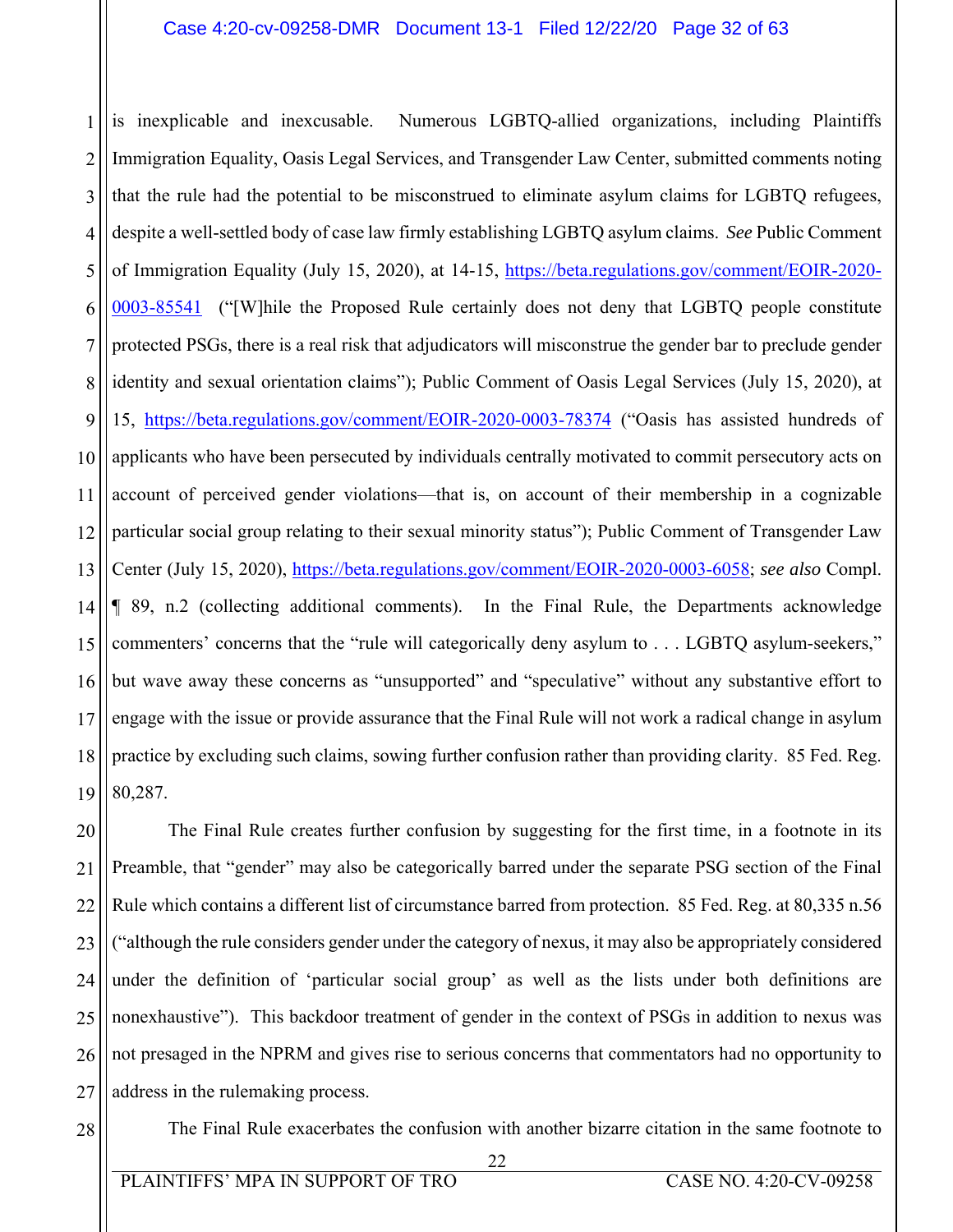1 2 3 4 5 6 7 8 9 10 11 *Bostock v. Clayton County, Georgia*, 140 S. Ct. 1731 (2020), in support of the misguided, scientifically inaccurate belief that the gender identity of transgender and/or nonbinary people "changes over time" and therefore may not be an "immutable characteristic" for the purpose of defining a PSG. 85 Fed. Reg. at 80,335 n.56. (citing *Bostock*, 140 S. Ct. at 1779 (Alito, J., dissenting)). As revealed by this statement, the Departments appear to lack even a basic understanding of the lives and experiences of transgender people, whose gender identity does not "change" when they transition—it becomes visible to others. Moreover, this citation poses an apparent threat to the long-settled practice of recognizing LGBTQ people as constituting a PSG for asylum purposes – and the Departments introduced this threat only in a footnote to the Final Rule, after the time to comment or object had run. In short, the Departments have created a confusing mess that did not provide stakeholders the requisite opportunity to comment on the rule and leaves Plaintiffs uncertain how LGBTQ asylum claims will be treated going forward.

12 13 14 15 16 17 18 19 20 21 22 23 24 25 26 27 28 For decades, the BIA, the Attorney General, USCIS, and the courts have recognized that persecution on account of LGBTQ status qualifies as persecution on account of "membership in a particular social group" under the INA. 8 U.S.C. § 1101(a)(42). *See, e.g.*, *Avendano-Hernandez v. Lynch*, 800 F.3d 1072, 1082 (9th Cir. 2015) ("The unique identities and vulnerabilities of transgender individuals must be considered in evaluating a transgender applicant's asylum, withholding of removal, or CAT claim."); *Karouni v. Gonzales*, 399 F.3d 1163, 1173 (9th Cir. 2005) ("homosexuals" are a PSG); *Pitcherskaia v. I.N.S.*, 118 F.3d 641, 645 n.5 (9th Cir. 1997) (lesbians are a PSG); *Matter of Toboso-Alfonso*, 20 I&N Dec. 819, 822-23 (BIA 1990) (Cuban gay asylum applicant established membership in a PSG); Att'y Gen. Order No. 1895-94 (June 19, 1994) (designating *Toboso* "as precedent in all proceedings involving the same or similar issues"); USCIS, *Guidance for Adjudicating Lesbian, Gay, Bisexual, Transgender, and Intersex (LGBTI) Refugee and Asylum Claims* Training Module (Dec. 28, 2011), https://www.uscis.gov/sites/default/files/document/guides/RAIO-Training-March-2012.pdf. Moreover, LGBTQ claims clearly meet the PSG standard codified the Final Rule. 8 C.F.R. §§ 208.1(c), 1208.1(c) ("a particular social group is one that is based on an immutable or fundamental characteristic, is defined with particularity, and is recognized as socially distinct in the society at question. Such a particular social group cannot be defined exclusively by the alleged persecutory acts or harm and must also have existed independently of the alleged persecutory acts or harm that forms the basis of the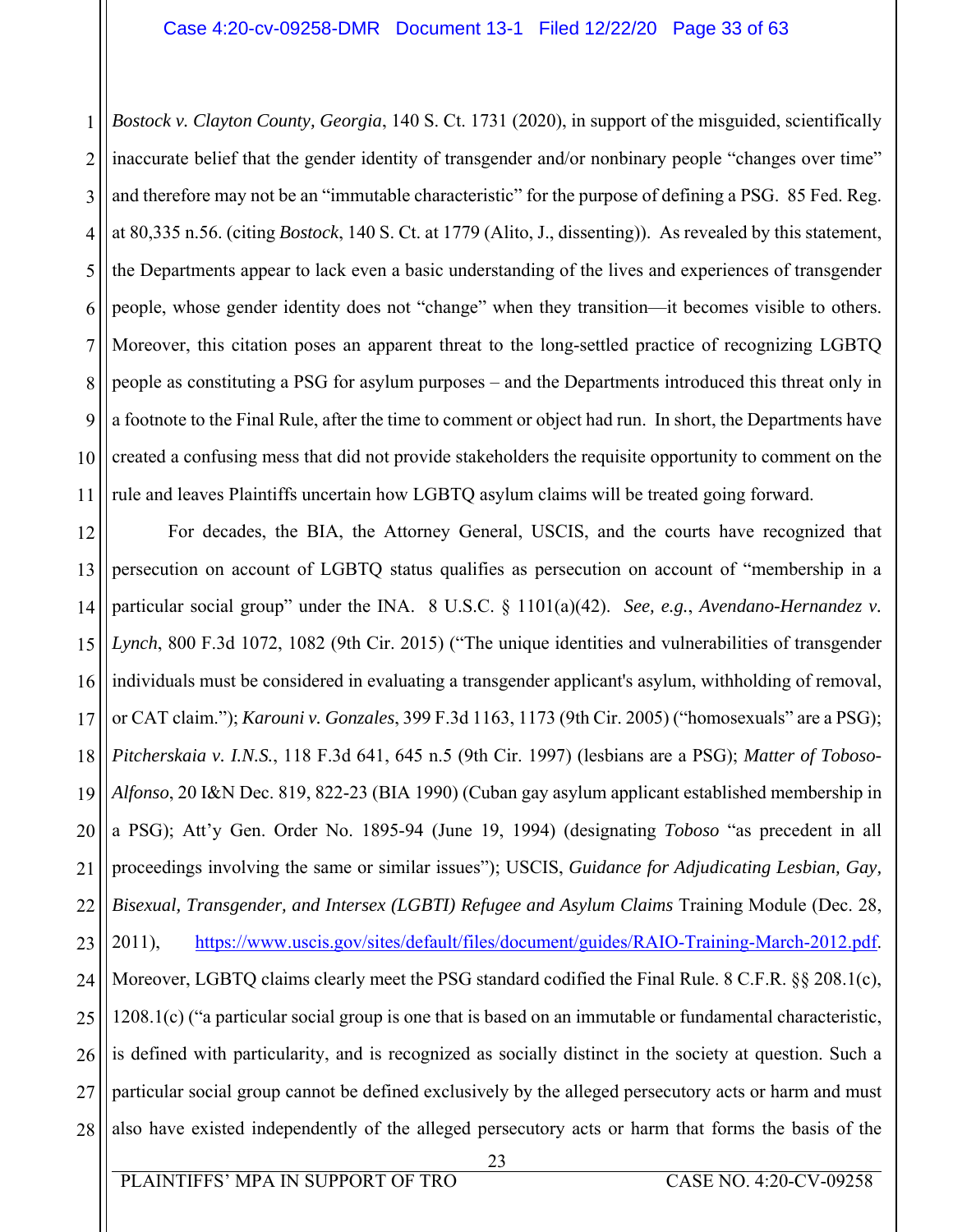1 claim.").

2 3 4 5 6 7 8 9 10 If the Departments intended to upend decades of settled law and presumptively preclude LGBTQ claims, it was obligated to give clear notice of its intent to do so in the NPRM along with a rational basis for ending protection for LGBTQ refugees. Effectuating such a drastic change through a sudden footnote in the PSG section of the Final Rule, and with no meaningful response to the public comments opposing the NPRM's misguided analysis of the related point in its arbitrary exclusion of gender-based claims in its nexus exclusion, is grossly improper and a plain violation of the APA. *See Ctr. For Biological Diversity, Defenders of Wildlife v. Kelly*, 93 F. Supp. 3d 1193, 1206 (D. Idaho 2015) ("Such an unexpected and significant change in reasoning based on materials not previously discussed in the Proposed Rule … require[s] an additional period of public review and comment").

11 12 13 14 15 16 17 18 19 20 21 22 23 24 25 26 27 The experiences of LGBTQ refugees show that they would be severely injured by a rule that excludes gender-based persecution. *See*, *e.g.*, Morris Decl. ¶ 29; Kornfield Decl. ¶ 41; Maurus Decl. ¶¶ 43-44, 47. Plaintiffs' clients and members have faced rape, torture, extortion, and other grave harm based on their gender identity and gender-non-conforming presentation and behavior. *See* Morris Decl. ¶¶ 29-30; Kornfield Decl. ¶ 41; Maurus Decl. ¶¶ 27, 44a, 46b; Fairchild Decl. ¶¶ 6, 16; Salcedo Decl. ¶¶ 20, 26; Osaze Decl. ¶ 28 ("We have members who, in their countries of origin, have been kidnapped and tortured; subjected to conversion therapy by their families; arrested, beaten, and extorted by the police; shot at, stabbed, and faced mob violence; and watched their partners be killed by angry mobs or the police, all because of their sexual orientation and/or gender identity."). LGBTQ asylum seekers face grave harm if they are returned to countries where they will likely suffer further violence, sexual assault, and even death because of their actual and perceived gender identity and non-conformance to gender stereotypes. *See*, *e.g.*, Maurus Decl. ¶ 41a. The Final Rule, however, leaves utterly unclear whether the Departments intend to start denying such claims. At best, the rule creates confusion and invites inconsistent adjudication. Morris Decl. ¶ 30; Kornfield Decl. ¶ 42; Maurus Decl. ¶ 48; Fairchild Decl. ¶¶ 17-18. At worst, it eliminates vital protections for LGBTQ people under the guise of presumptively finding such claims inadequate without conducting the requisite nexus analysis based on the facts of the particular case. Compl. ¶¶ 80-100.

Either way, the Final Rule violates the APA. It is contrary to law in denying meritorious claims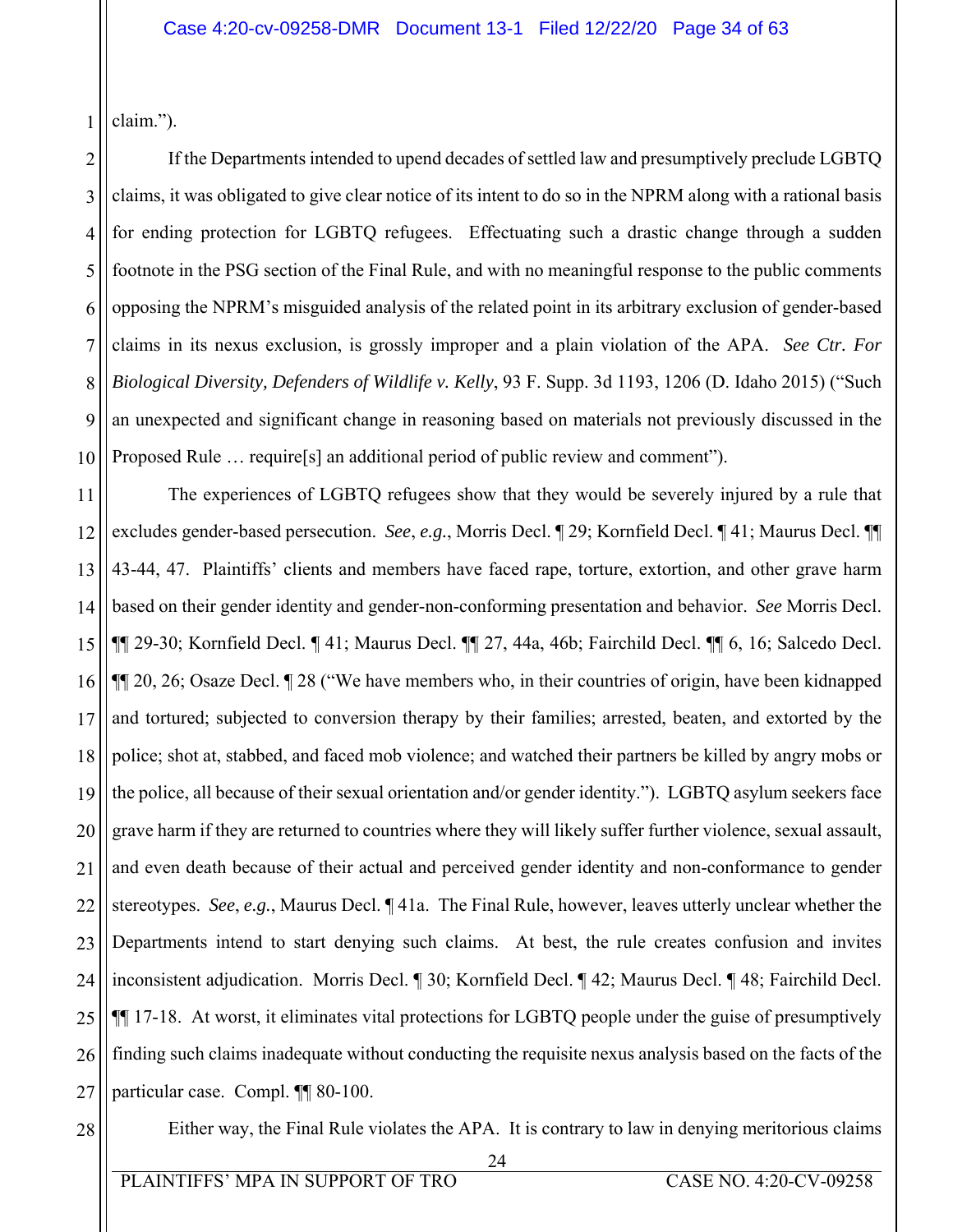1 2 3 4 5 6 7 from LGBTQ applicants. Under the INA, an individual qualifies as a "refugee" if they are have suffered persecution or have a well-founded fear of persecution "on account of race, religion, nationality, membership in a particular social group, or political opinion." 8 U.S.C. § 1101(a)(42). As noted above, it is well-settled in decades of case law and agency interpretation that the phrase "particular social group" includes the LGBTQ community. Accordingly, the rule is contrary to law because it can be read to deny refugee status to those who claim persecution or a well-founded fear of persecution based on their membership in a particular social group.

8 9 10 11 12 13 14 15 16 The rule is arbitrary and capricious because the Departments failed to acknowledge or analyze how the "gender-based" nexus exclusion would affect LGBTQ populations, *see Motor Vehicle Mfrs. Ass'n of U.S., Inc. v. State Farm Mut. Auto. Ins. Co.*, 463 U.S. 29, 43 (1983) ("[n]ormally, an agency rule would be arbitrary and capricious if the agency . . . entirely failed to consider an important aspect of the problem"), and failed to acknowledge or justify their departure from longstanding precedent regarding the treatment of such claims, *see Encino Motorcars, LLC v. Navarro*, 136 S. Ct. 2117, 2125- 26 (2016) ("When an agency changes its existing position, it . . . must at least 'display awareness that it is changing position' and 'show that there are good reasons for the new policy'") (quoting *FCC v. Fox Television Stations, Inc.*, 556 U.S. 502, 515 (2009)).

- 17
- 18

#### **(b) The Final Rule Impermissibly Limits Asylum and Withholding-of-Removal Claims Based on "Interpersonal Animus."**

19 20 21 22 23 24 25 26 27 28 The Final Rule's revisions to the "nexus" analysis is further arbitrary and capricious and contrary to law because it impermissibly bars asylum or withholding of removal for persecution based on (i) "personal animus or retribution,"  $\S$  208.1(f)(1)(i), 1208(f)(1)(i); or (ii) "interpersonal animus in which the alleged prosecutor has not targeted, or manifested an animus against, other members of an alleged particular social group in addition to the member who has raised the claim at issue," 8 C.F.R §§  $208.1(f)(1)(ii)$ ,  $1208(f)(1)(ii)$ . Compl. || 101. As a result, the Final Rule (i) eliminates the discretion of immigration judges and asylum officers to grant asylum or withholding of removal in cases where an applicant's claim of persecution is based, even partly, upon "interpersonal animus" (even if such persecution is also based upon a protected status) and (ii) imposes an unjustified additional evidentiary burden on applicants to prove that their persecutors also targeted other members of a PSG or else have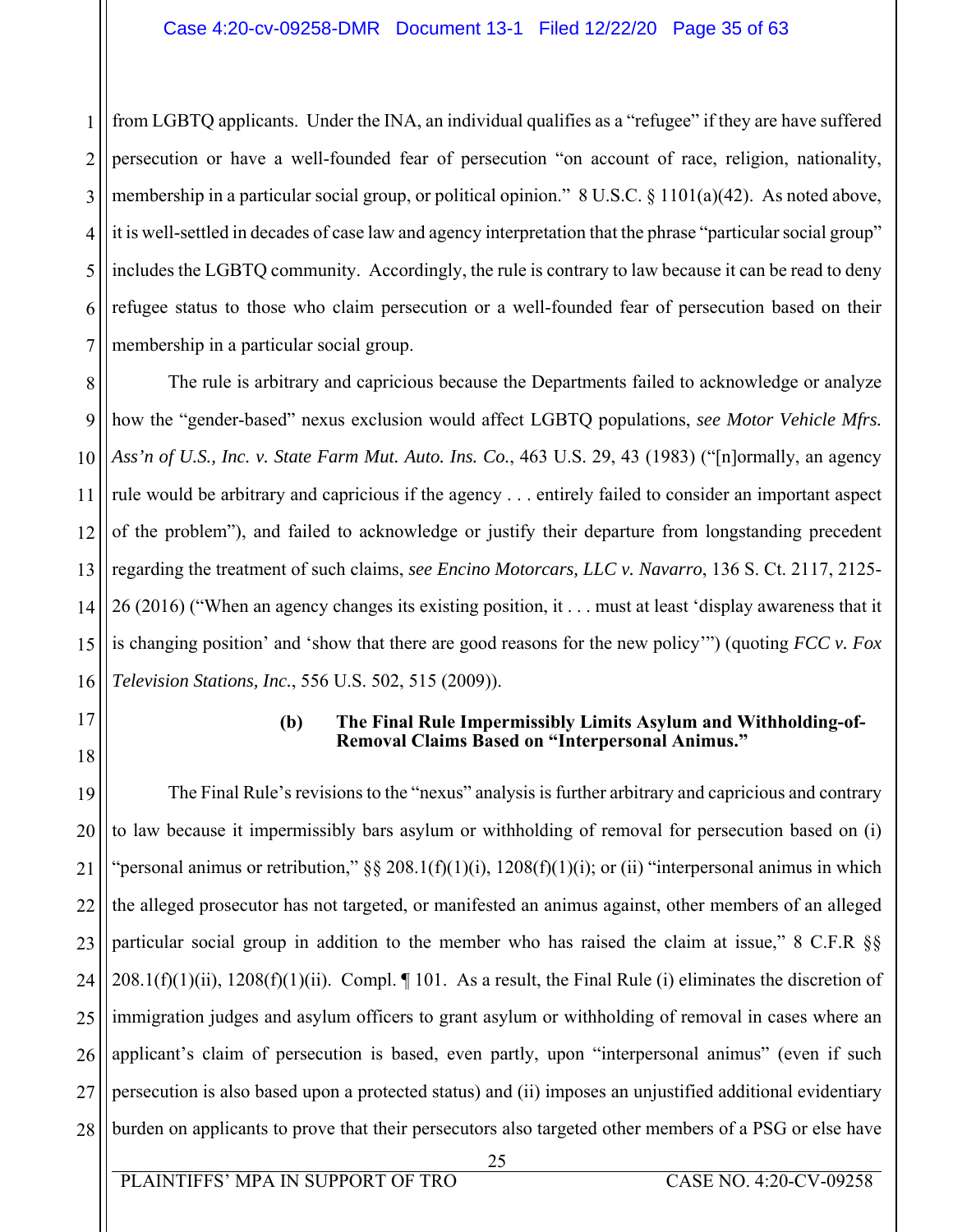their claim denied (the "Additional Target Requirement"). Compl. ¶¶ 101, 110.

1

2 3 4 5 6 7 8 9 10 11 12 13 14 These changes will particularly harm LGBTQ/H claimants, whose persecution often arises in "interpersonal" circumstances, such as state-sanctioned violence at the hands of family members and personal acquaintances. *See*, *e.g.*, Morris Decl. ¶¶ 23, 33; Kornfield Decl. ¶ 40; Maurus Decl. ¶¶ 44a (cousin led mob to kill Jamaican transwoman), 44b (father violently abused Kyrgyzstani transwoman); 46a (aunts viciously beat Salvadoran bisexual man); 46c (family punished Guatemalan transwoman); 50a (townspeople lynched Ghanaian bisexual man). *See also* Compl. ¶ 106 (citing examples of interpersonal violence against LGBTQ applicants). Plaintiffs' clients have been kidnapped, beaten, threatened with forced abortion, and targeted for death based on circumstances that may be dismissed under the Final Rule as mere personal animus, even though they arise in significant part from their LGBTQ/H identity. *Id*. In these circumstances, applicants may experience "mixed motive" persecution, where the persecutor is motivated both by "interpersonal animus" and the victim's LGBTQ/H status. *See* Maurus Decl. ¶ 45. The Final Rule is fundamentally flawed because it is unclear whether applicants would be able to gain asylum based on this type of persecution. Complaint ¶ 103.

15 16 17 18 19 20 21 22 The Final Rule is contrary to law and arbitrary and capricious because the broad language of the "personal animus or retribution" exclusion could arguably be read to require denial of nearly *any* asylum case, as almost all persecution arises from personal animus. Complaint ¶ 102. Further, the Final Rule can be read as eliminating "mixed motive" persecution as grounds for asylum, which violates the INA.<sup>5</sup> The INA provides that a protected ground need only be "*at least one central reason*"—not necessarily the *only* reason—for persecution. 8 U.S.C. § 1158(b)(1)(B)(i) (emphasis added). Thus, eliminating all claims where personal animus is a factor, even where persecution is also based in significant part on a protected ground, violates the INA.

23 24 25 26 The Departments have failed to offer satisfactory justification for this fundamental shift in policy, basing it primarily on *Zoarab v. Mukasey*, 524 F.3d 777 (6th Cir. 2008), which held only that persecution based on business dealings rather than political opinion or any other protected ground did not support relief. In response to numerous comments noting the insufficiency of *Zoarab*, the

<sup>27</sup> 28  $\overline{a}$ <sup>5</sup> In response to public Comments, the Departments state that mixed motive evidence is not barred by the Final Rule but did not modify the Final Rule to reflect this view, nor explain how motivations of persecution based on the excluded categories may be considered. *See* 85 Fed. Reg. 80,329.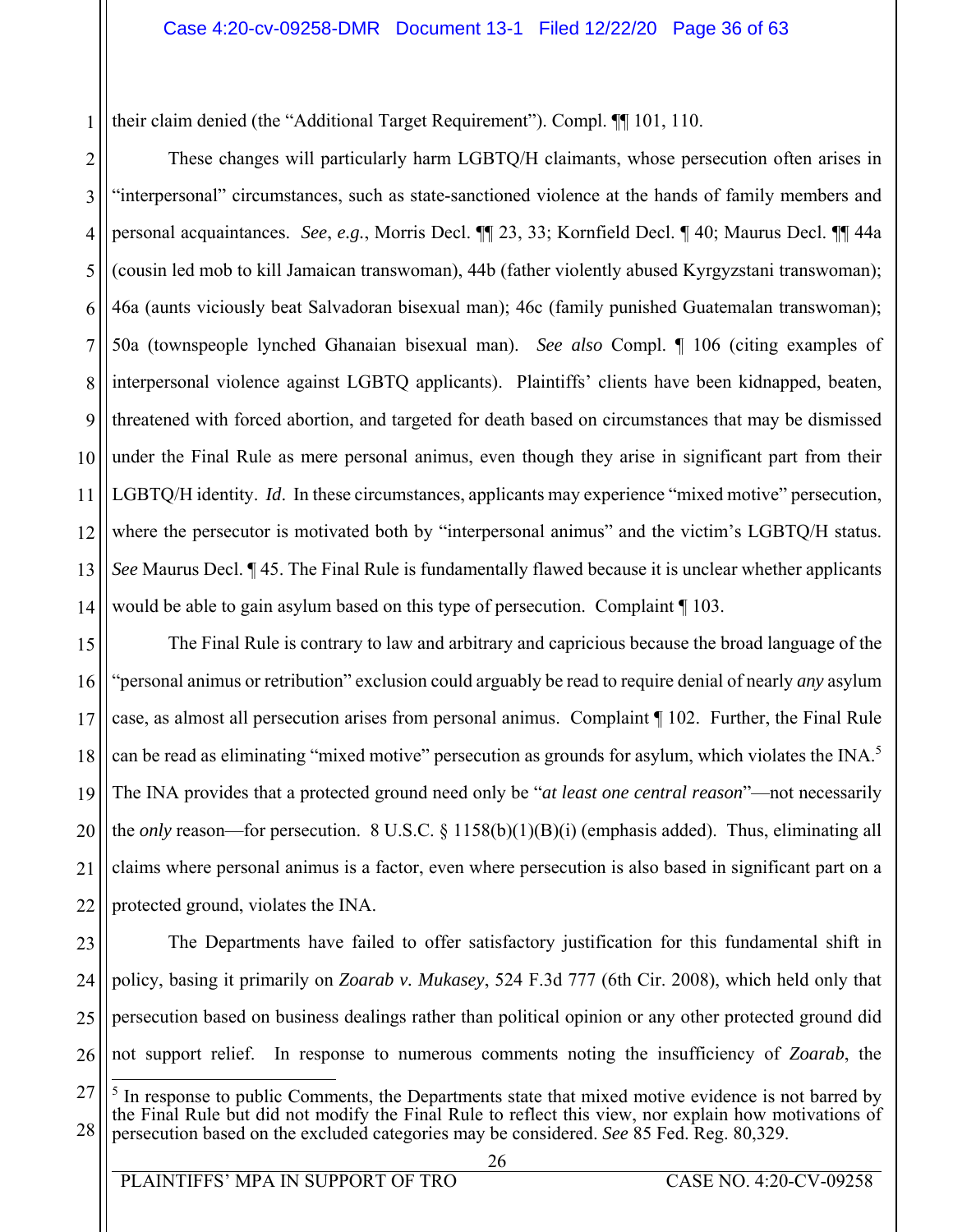#### Case 4:20-cv-09258-DMR Document 13-1 Filed 12/22/20 Page 37 of 63

2 3 Departments have cited to a handful of additional fact-specific cases which, despite the Departments' position, still do not provide a rational basis for a general rule denying asylum applications based in whole or part on "interpersonal animus or retribution." *See* Compl. ¶ 105.

4 5 6 7 8 9 10 11 12 The Final Rule is also flawed in imposing the Additional Target Requirement. Requiring that asylum applicants provide proof that their persecutors have targeted additional members of a PSG is particularly harmful for LGBTQ applicants. Such evidence may not exist or may be impossible for an applicant to obtain—for example, because a persecutor has not previously targeted LGBTQ individuals (based on their belief that the applicant is the first LGBTQ person they have encountered). *See* Morris Decl. ¶ 32; Maurus Decl. ¶¶ 44a, b, c; Kornfield Decl. ¶ 35; Fairchild Decl. ¶ 22. Moreover, anti-LGBTQ/H abuse is often violent and horrific, and it may be impossible for an applicant to locate another victim willing to go on the record in the applicant's asylum case. Compl. ¶ 110 (discussing obstacles to obtaining witness corroboration of persecution).

13 14 15 16 17 18 19 20 21 22 23 The Additional Target Requirement is arbitrary and capricious because there is no rational basis for imposing this added evidentiary hurdle on asylum applicants. Further, the requirement is contrary to law because it rests on an impermissible interpretation of 8 U.S.C. § 1101(a)(42). Under the statute, eligibility for asylum is based solely on persecution of the individual applicant; it is irrelevant whether the persecutor has engaged in a similar pattern against others. The Final Rule is further arbitrary and capricious and contrary to law because the "additional harm" exclusion applies only to claims based on membership in a PSG, rather than the other statutory categories of "race, religion, nationality, or political opinion." 8 U.S.C. § 1101(a)(42). This unfairly and arbitrarily puts a harsher burden on asylum seekers alleging persecution based on PSG membership (such as LGBTQ status), as compared to other types of asylum claims (such as religion). Compl. ¶ 112. The Final Rule makes no attempt to justify such disparate treatment.

24

1

#### **2. The Final Rule Arbitrarily Narrows the Definition of "Persecution."**

25 26 27 28 The Final Rule improperly narrows the definition of "persecution" by enumerating arbitrary categories of conduct that Defendants contend are not persecutory. The categories abandon without adequate analysis the longstanding policy of permitting adjudicators to determine on a case-by-case basis whether harm rises to the level of persecution. *See*, *e.g.*, *Herrera-Reyes v. Att'y Gen. of U.S.*, 952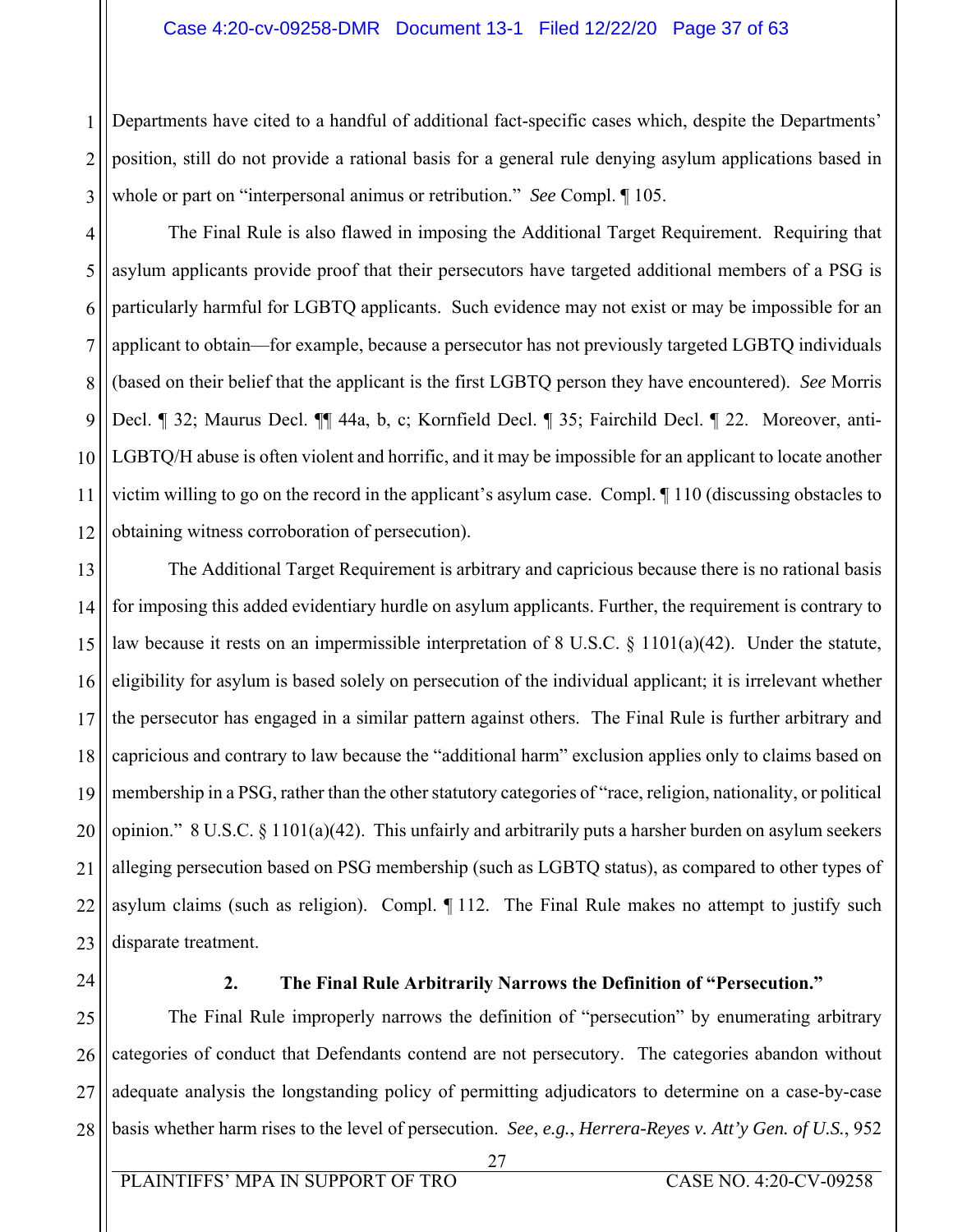1 2 3 4 5 6 7 F.3d 101, 110 (3d Cir. 2020) (asylum claims analyzed "on a case-by-case basis" with "fact-specific analysis to determine whether a petitioner's cumulative experience amounts to a severe affront to that petitioner's life or freedom"); *Zavala-Bonilla v. I.N.S.*, 730 F.2d 562, 565 (9th Cir. 1984) (same); *In re J-H-S-*, 24 I&N Dec. 196, 197-98, 200-01 (BIA 2007) (same). These categorical exclusions will have a particular impact on LGBTQ/H applicants, for example, in situations where laws are infrequently enforced on a formal basis but nevertheless create a pervasively dangerous and threatening environment. Compl. ¶¶ 116, 130; *see also*, *e.g.*, Maurus Decl. ¶¶ 51, 58.

8 9 10 11 12 13 Specifically, the Final Rule with rare exception excludes from the meaning of persecution "brief detentions," "threats with no actual effort to carry out the threats," and "laws … that are unenforced or infrequently enforced." 85 Fed. Reg. 80,386 (to be codified as 8 C.F.R. §§ 208.1(e), 1208.1(e)). The NPRM did not provide any reasoned analysis supporting these sudden exclusions, and the Final Rule does not adequately answer the many comments objecting to these exclusions, which depart from longstanding and settled practice. *See* Compl. ¶ 129 (describing comments and response).

14 15 16 17 18 19 20 21 Each of the specific exclusions is arbitrary and capricious. *First,* to examine multiple occurrences of "detention[]" or "harassment" *seriatim* without regard to the cumulative effect of such treatment is illogical. As one INS policy memorandum observed, "though discriminatory practices and experiences are not generally regarded by themselves as persecution, they 'can accumulate over time or increase in intensity so that they may rise to the level of persecution.'" Guidelines for Children's Asylum Claims, INS Policy and Procedural Memorandum from Jeffrey Weiss, Acting Director, Office of Int'l Affairs, to Asylum Officers, and Headquarters Coordinators (Asylum and Refugees) 14 (Dec. 10, 1998). *See* Maurus Decl. ¶¶ 55c (harassment by Cuban police), 57 (death threat following rape).

22 23 24 25 26 27 28 *Second*, the categorical exclusion of "infrequently enforced" laws is arbitrary and capricious. The very existence of persecutory laws is a threat to liberty and forces individuals to live in secrecy and fear, which itself is a form of severe harm that constitutes persecution, and the very existence of such laws can preclude applicants from availing themselves of their country's protection if they fear their own arrest in going to the police. Morris Decl. ¶¶ 66-69; Kornfield Decl. ¶ 48; *cf.* Maurus Decl. ¶ 50; *see also* Compl. ¶ 126. Plaintiffs' clients have been extorted, raped, and abused, and yet they are unable to obtain protection from the police because of laws criminalizing their LGBTQ identify. Morris Decl.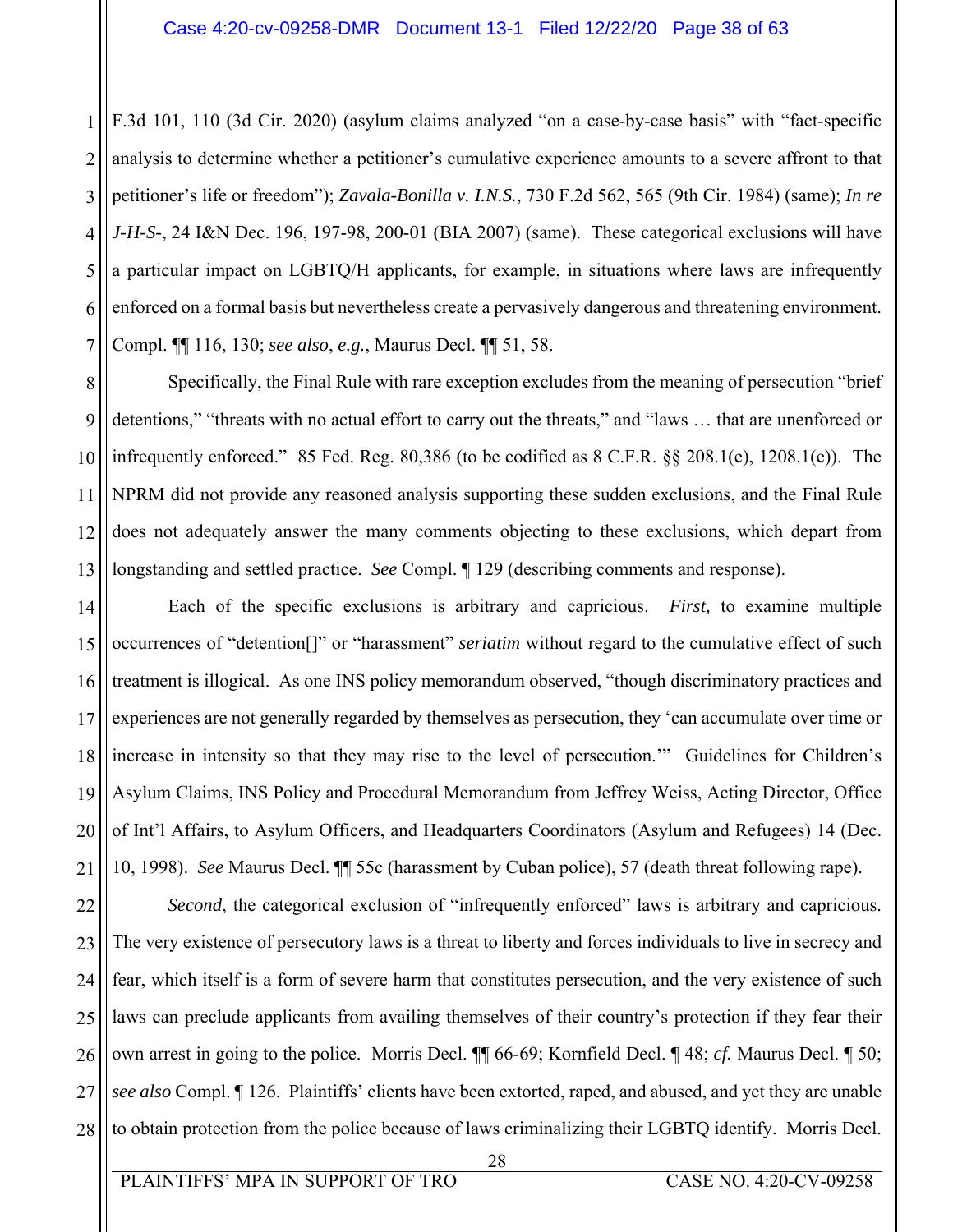1 ¶¶ 66-69 (providing examples of client narratives).

2 3 4 5 6 7 8 *Third*, the requirement that persecution involve an "exigent threat" and the categorical exclusion of "threats with no … effort to carry out the threats" is arbitrary. Asylum seekers often suffer threats of violence that are severe and genuine, even if it may be unclear *when*, precisely, violence will materialize. *See*, *e.g.*, Public Comment of Los Angeles LGBT Center Re: RIN 1125-AA94/EOIR Docket No. 18- 0002 at 2 (July 9, 2020) (discussing client who "found her husband's body chopped into pieces on the side of the road and was warned she would suffer the same fate if she reported his murder to the police"); *see also* Maurus Decl. ¶ 57.

9 10 11 12 13 14 15 16 17 18 19 20 21 22 23 These arbitrary and capricious categorical exclusions will have a particularly calamitous impact on LGBTQ/H applicants. With respect to the requirement that threats be "exigent," LGBTQ/H refugees should not have to expose themselves to risk of violence – up to and including death – to show they were persecuted. Many of Plaintiffs' clients have fled from bona fide threats of violence or even death, but under the Final Rule such threats may be excluded as not sufficiently immediate or "exigent." (Morris Decl. ¶¶ 66-67; Maurus Decl. ¶ 57; Fairchild Decl. ¶ 26). The exclusion of "intermittent harassment" and "brief detentions" overlooks the widespread targeting of LGBTQ/H individuals by law enforcement. Fairchild Decl. ¶ 27 ("Indeed, police are often the instigators of the violence and persecution that LGBTQ refugees, including our TGNC clients and members, experience, and that intermittent but common detentions occur frequently, each time subjecting the LGBTQ refugees to abuse and sending the message they can be detained and abused with impunity."); *see also* Lambda Legal Comment, *supra*, at 3 (discussing gay asylum seeker from Kenya who "had been imprisoned three times for being gay"); Human Rights Watch, *"Not Safe at Home: Violence and Discrimination against LGBT people in Jamaica"*, at 34 (Oct. 2014), https://www.hrw.org/sites/default/files/reports/ jamaica1014 ForUpload 1.pdf (recounting "abuse at the hands of the police" as "regular occurrence").

24 25 26 27 28 While many countries have laws that criminalize LGBTQ/H conduct that may not be frequently enforced, many of Plaintiffs' clients live in perpetual fear of arrest, torture or even death either pursuant to those laws or because of the societal hostilities those laws sanction among the populace. *See*, *e.g.*, Morris Decl.  $\P$  68-69; Comp  $\P$  126. The persecutory effect of such laws consists not just in the actual enforcement of the law, but also in the chilling effect that the law has on a person's ability to live openly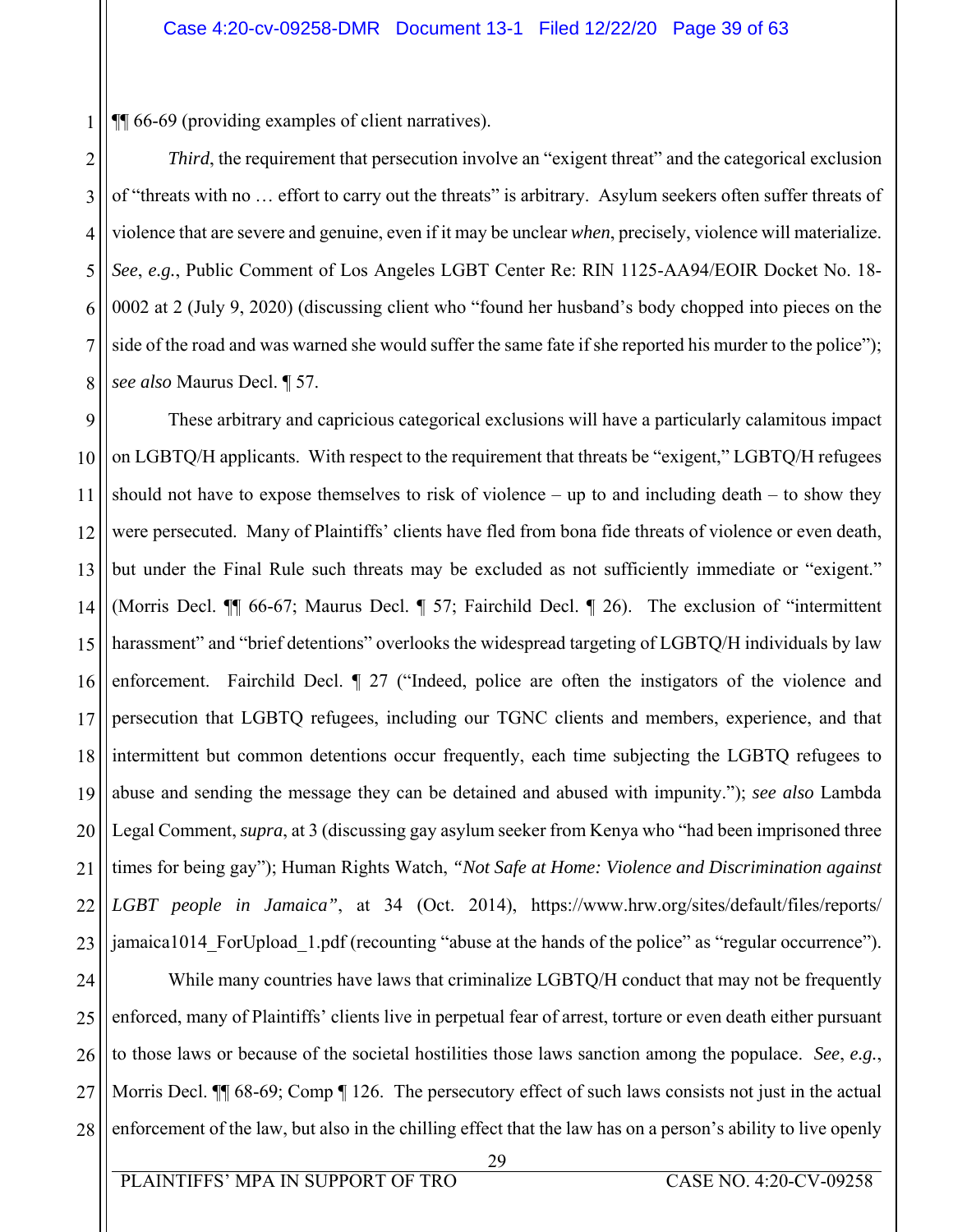1 2 3 4 as LGBTQ/H. *See* Kornfield Decl. ¶ 38 ("Even when the presence of these laws do not lead to criminal prosecution against our clients, they still exert the same level of violence in the form of a [] silent and dehumanizing cudgel that deters an individual from seeking protection, provides impunity for violence by local government authorities, and humiliates LGBTQ+ individuals for their very existence.").

In short, by abandoning without adequate explanation the longstanding policy of allowing adjudicators to determine on a case-by-case basis what harm amounts to persecution, the Final Rule is arbitrary and capricious and therefore unlawful.

#### **3. The Final Rule Mandates the Denial of** *Bona Fide* **Asylum Claims under the Guise of Discretion.**

The Final Rule is arbitrary and capricious because it makes Draconian changes to the Departments' application of discretion to asylum claims. Under long-settled law and policy, once an applicant establishes that they are a refugee eligible for asylum, the adjudicator makes a discretionary determination whether to grant asylum based on the totality of the circumstances, but given the grave humanitarian concerns, "the danger of persecution should generally outweigh all but the most egregious of adverse factors." *In re Pula*, 19 I&N Dec. 467, 473–74 (BIA 1987). The Final Rule breaks with over thirty years of precedent, reversing the heavy presumption that eligible applicants should be granted asylum. Compl. ¶¶ 132-35. Instead, the Final Rule establishes nine "adverse discretionary factors" and three "significant adverse discretionary factors" that essentially eliminate adjudicators' discretion. 85 Fed. Reg. 80,387-88 (to be codified as 8 C.F.R. §§ 208.13(d), 1208.13(d)). Despite their name, the "discretionary" factors are mandatory: subject to extremely limited exceptions, a favorable exercise of discretion *must* be denied if they are present. *See id.* § 208.13(d)(2)(i). *Id*.; Compl. ¶¶ 132-35.

The Final Rule thus effectively strips adjudicators of their discretionary authority, forcing them to deny meritorious asylum claims (except in "extraordinary" or "extremely unusual" cases) based on factors that have nothing to do with the underlying claim. The Departments' repeated mischaracterizations of these factors as "discretionary," both in the Final Rule's Preamble and the text of the rule itself, show that the Departments have not adequately analyzed—or do not understand—the implications of their own rule, rendering these "discretionary" factors arbitrary and capricious. Two aspects of the list of "discretionary factors" raise particular concerns: the factor related to one year of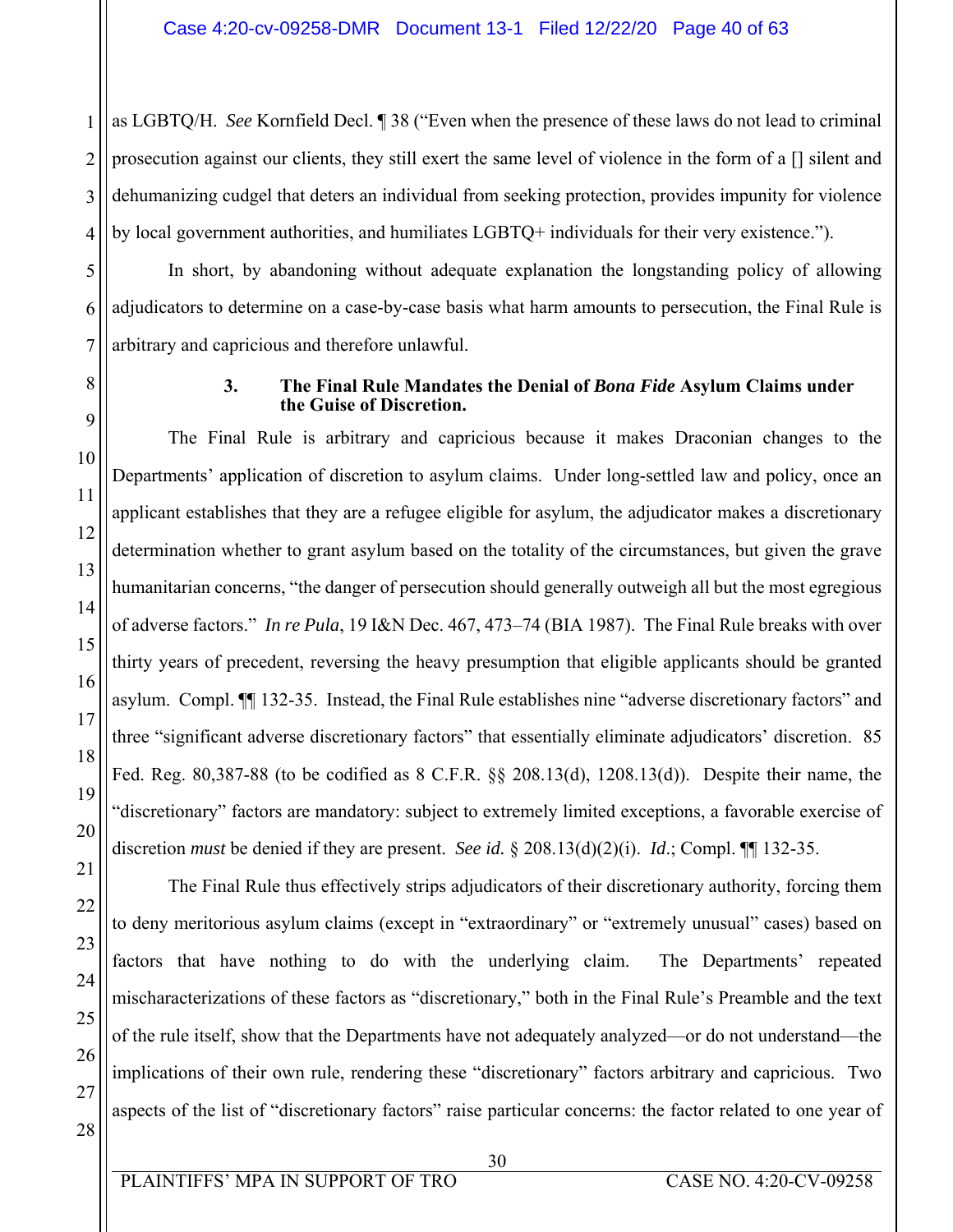unlawful presence, and those related to third country transit. These factors are arbitrary, capricious, and contrary to law for the additional reasons discussed below

### **(a) The Final Rule Unlawfully Erases Statutory Exceptions to the One-Year Filing Deadline.**

The Final Rule is contrary to law and arbitrary and capricious because it unlawfully erases statutory exceptions to the one-year filing deadline, violating the plain language of the INA and upending decades of settled asylum practice. Under the INA, an asylum applicant must "demonstrat[e] that the application has been filed within 1 year after the date of the alien's arrival in the United States" (the "One-Year Bar") 8 U.S.C.  $\S 1158(a)(2)(B)$ . However, Congress mandated that the one-year filing deadline does not apply "if the alien demonstrates to the satisfaction of the Attorney General" either (1) "the existence of changed circumstances which materially affect the applicant's eligibility," or (2) "extraordinary circumstances relating to the delay in filing an application within the period specified in subparagraph (B)." 8 U.S.C. § 1158(a)(2)(D).

The Final Rule unlawfully eliminates both of these exceptions and mandates denial of asylum where the alien misses the one-year filing deadline. Compl. ¶ 139 (citing 85 Fed. Reg. 80387-88, 80396- 97 (to be codified as  $8 \text{ C.F.R. }$  §§ 208.13(d)(2)(i)(D); 1208.13(d)(2)(i)(D))). The only exceptions to this mandatory denial of asylum under the Final Rule are significantly narrower than the statutory exceptions Congress set forth in the INA. Compl. ¶ 140 (citing 8 U.S.C. § 1158(a)(2)(D); 85 Fed. Reg. 80387-88, 80396-97 (to be codified as 8 C.F.R. §§ 208.13(d)(2)(ii), 1208.13(d)(2)(ii))).

The Final Rule is contrary to law because it contravenes the plain language of the INA and settled case law. Under the Final Rules, a change in circumstances that materially affects the applicant's eligibility is no longer sufficient for an exemption from the one-year filing deadline. *See Vahora v. Holder*, 641 F.3d 1038, 1044 (9th Cir. 2011) (changed circumstances exist where "new facts make it substantially more likely that [the applicant's] claim will entitle him to relief"); *id.* at 1045 (changed circumstances and extraordinary circumstances exceptions under  $\S 1158(a)(2)(D)$  "were intended to be broad"); *Singh v. Holder*, 656 F.3d 1047, 1053 (9th Cir. 2011) ("[A] petitioner might still qualify for the changed circumstances exception even if the relevant circumstances . . . simply provide further evidence of the type of persecution already suffered"). Moreover, the Final Rule purports to impose a burden of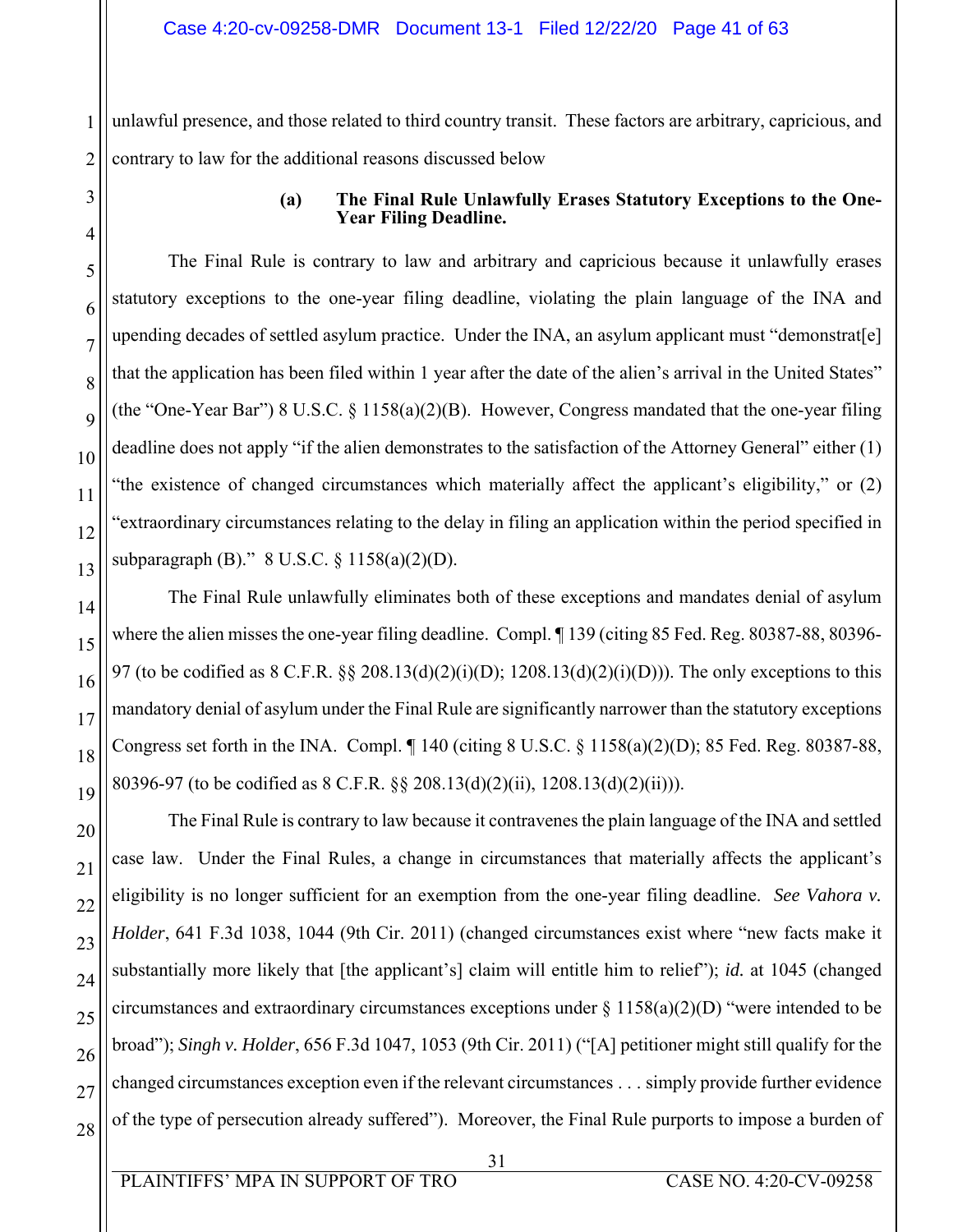#### Case 4:20-cv-09258-DMR Document 13-1 Filed 12/22/20 Page 42 of 63

proof on asylum applicants inconsistent with the INA by requiring the applicant to demonstrate "exceptional and extremely unusual hardship" by "clear and convincing evidence." 85 Fed. Reg. 80388, 80397 (to be codified as 8 C.F.R. §§ 208.13(d)(2)(ii), 1208.13(d)(2)(ii)).

4 5 6 7 8 9 10 11 The Final Rule's unlawful erasure of statutory exceptions to the one-year filing deadline is devastating to LGBTQ asylum seekers, who are often unable to apply for asylum within the first year of their arrival in the United States. *See* Morris Decl. ¶¶ 26-27. The Final Rule arbitrarily bars asylum for LGBTQ/H applicants who, among other things, were not able to immediately understand their LGBTQ identity (Fairchild Decl. ¶¶ 31-33; Maurus Decl. ¶¶ 39-40; Compl. ¶ 145), did not feel safe disclosing their sexual orientation or gender identity (Kornfield Decl. ¶¶ 30-31; Maurus Decl. ¶ 41; Compl. ¶ 146), or developed a well-founded fear of persecution based on anti-LGBTQ (or other) developments in their country of origin more than one year after arrival (Compl. ¶ 147).

12 13 14 15 16 17 Additionally, the Final Rule eliminates the longstanding recognition of a variety of extraordinary circumstances that justify failures to file for asylum within one year, such as if the applicant suffered from Post-Traumatic Stress Disorder or other significant health problems, or had diminished mental capacity. Kornfield Decl. ¶¶ 29, 31; Maurus Decl. ¶¶ 41a; Morris Decl. ¶¶ 26-27; Compl. ¶ 141. The Final Rule narrows extraordinary circumstances to national security or foreign policy considerations, which are unlikely to apply to the vast majority of refugees.

18 19 20 21 22 23 24 25 26 27 28 The Departments fail to meaningfully address relevant comments or offer any rationale for changing these longstanding asylum practice, rendering the Final Rule arbitrary and capricious. Compl. ¶ 144. The Departments acknowledge that commenters expressed concerns that LGBTQ individuals may require more than one year to recognize and understand their identities, and that this process often necessitates safety, security, and a support system that is frequently unavailable during flight from their home countries. 85 Fed. Reg. 80,354. The Departments ignore rather than meaningfully respond to these concerns, claiming that the new rule " is not a bar to asylum," and suggesting that "[f]or the discrete populations referenced by the commenters who file outside the one-year deadline, adjudicators may consider those circumstances in accordance with the rule"—but that is not what the Final Rule says. *Id.* at 80,355. These cursory and conclusory responses do not adequately address commenters' concerns, and serve only to highlight the arbitrary and capricious nature of the Departments' rulemaking.

1

2

3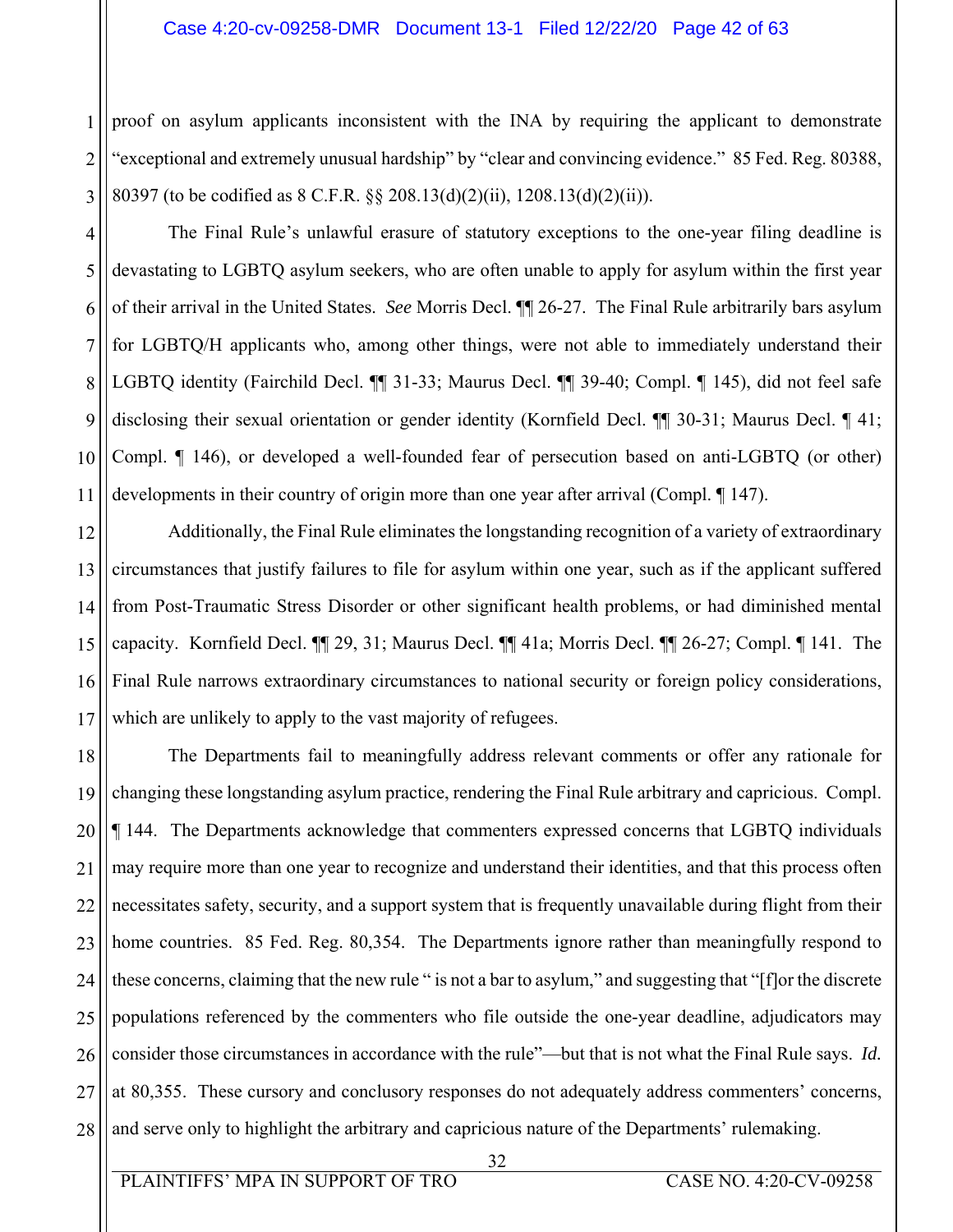# 1 2 3 4 5

11

13

#### **(b) The Transit Rules Are Arbitrary and Capricious.**

6 7 8 9 10 12 One of the most damaging changes made by the Final Rule—again, in the guise of a "discretionary" factor— is its *de facto* bar on asylum seekers who traveled through a third country before arriving in the United States—a category that in practice embraces *all* asylum seekers other than Mexican nationals or those with the means and opportunity to take a non-stop flight to the United States. Compl. ¶¶ 150-61; Maurus Decl. ¶ 76. The Departments provide no coherent justification for excluding asylum seekers on this basis, stating only that they "believe that there is a higher likelihood that aliens who fail to apply for protection in a country through which they transit en route to the United States are misusing the asylum system." 85 Fed. Reg. at 80,346. Crucially, however, the Final Rule penalizes applicants even if they *could not* have feasibly sought protection in their country of transit. Compl. ¶¶ 166-70, 172-78; Maurus Decl. ¶68e, f, ¶69. The promulgation of the Transit Rules is arbitrary, capricious, and contrary to law in multiple respects: it circumvents the statutory scheme, conflicts with Ninth Circuit precedent, and is not rationally supported by the Departments' explanations.

14 15 16 17 18 19 20 21 22 23 24 25 26 27 28 Although the Transit Rules are best conceptualized as a single item—broadly barring asylum seekers who traveled through a third country, except in a microscopically small number of cases—they are in fact five different provisions scattered across the Final Rule's so-called "discretionary factors." Under the Final Rule, either an "adverse" or a "significant adverse" factor will be applied if the applicant traveled through a third country and *any* of the following are true: (1) the applicant did not apply for asylum in the third country,  $8 \text{ C.F.R. }$  §§ 208.13(d)(1)(ii), 1208.13(d)(1)(ii); (2) the applicant was present in the third country for more than fourteen days, *id.* § 208.13(d)(2)(i)(A), 1208.13(d)(2)(i)(A); (3) the applicant transited through two or more countries on the way to the United States, *id.* §  $208.13(d)(2)(i)(B)$ ,  $1208.13(d)(2)(i)(B)$ ; (4) the applicant entered or attempted to enter the United States unlawfully, unless they were under 18 at the time of entry, *id.* §§ 208.13(d)(1)(i), 1208.13(d)(1)(i); *or* (5) the applicant used fraudulent documents to enter the United States. 8 C.F.R.  $\S$ § 208.13(d)(1)(iii),  $1208.13(d)(1)(iii)$ . Some (but not all) of these factors contain exceptions where: (A) the applicant received a final judgment denying them asylum in the transit country; (B) the applicant demonstrates that they were a "victim of a severe form of trafficking in persons" under  $8 \text{ C.F.R. } §$  214.11; or (C) the transit country was not party to the 1951 Convention, the 1967 Protocol or the CAT. 8 C.F.R. §§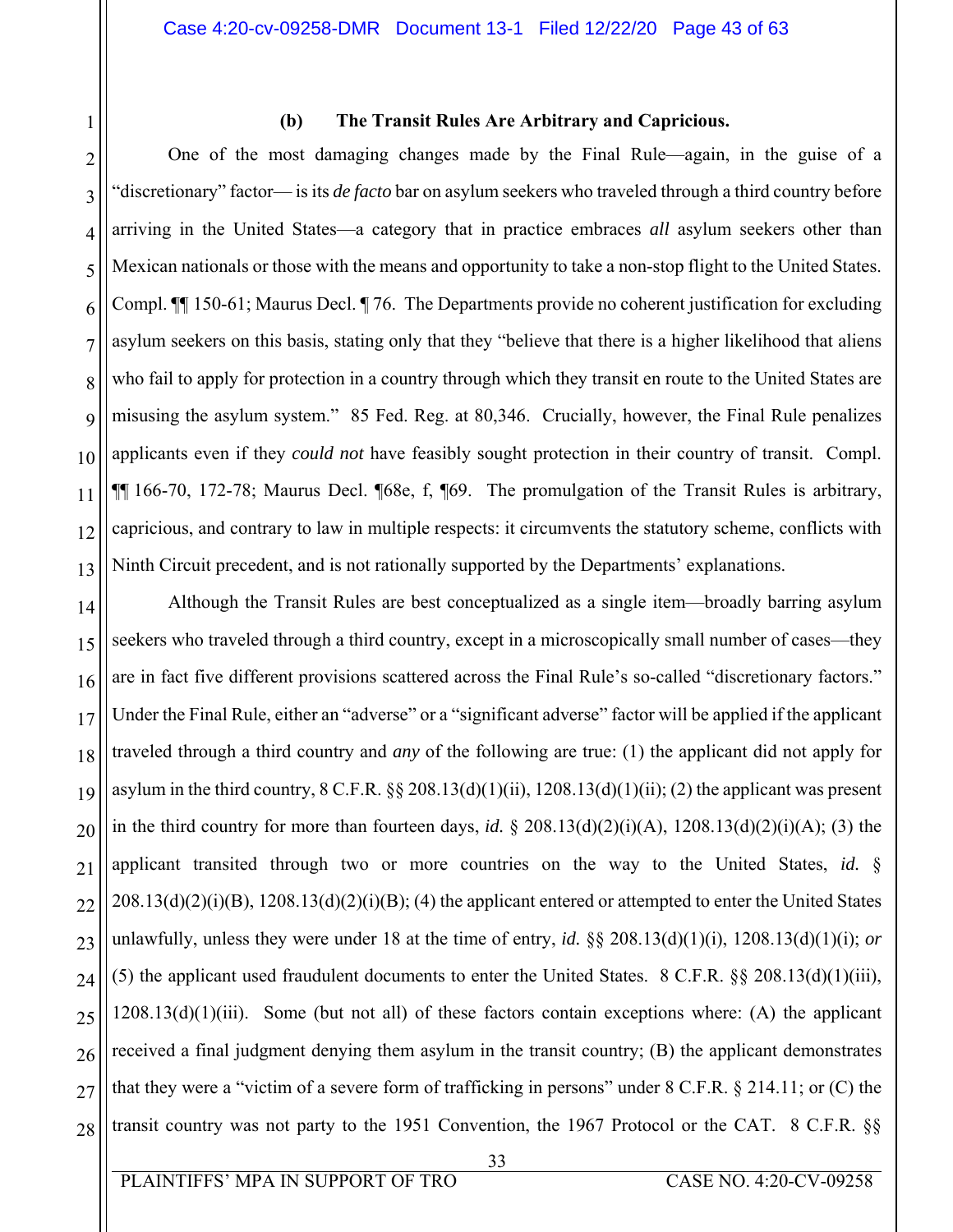1 2 208.1(d)(1)(ii)(A)-(C), (2)(i)(A)-(C), (ii)(A)-(C), 1208.1(d)(1)(ii)(A)-(C), (2)(i)(A)-(C), (ii)(A)-(C). *See* Compl. ¶¶ 157.

3 4 5 6 7 The Transit Rules do not include an exception where the applicant did not have a reasonable ability to apply for protection in the transit country. Furthermore, as explained in the Complaint, these supposedly "discretionary" factors likely require a showing of, at minimum, "extraordinary circumstances" or "exceptional and extremely unusual hardship" to overcome. Thus, in almost all cases, mere passage through a third country will be a *de facto* bar to asylum. *See* Compl. ¶¶ 150-61.

8 9 10 11 12 13 14 15 16 17 As noted in the Complaint, the Transit Rules will create tremendous hardship for asylum seekers, including Plaintiffs' clients. Morris Decl. ¶¶ 47-52; Kornfield Decl. ¶¶ 46-49; Maurus Decl. ¶¶ 73-76; Fairchild Decl. ¶¶ 42-48. Yet, the Departments' explanations for these rules suffer from multiple analytical flaws. Compl. ¶¶ 169, 173, 180, 187-88. Most notably, as explained in the Complaint, Mexico and other common transit countries are often extraordinarily dangerous for LGBTQ/H asylum seekers and other refugees and lack well-developed asylum systems. *See* Compl. ¶¶ 172-78; Salcedo Decl. ¶¶ 11, 20 ("[I]n Mexico, I faced persecution, violence, and sexual assault by police, gangs, or other private individuals, similar to what I experienced when I was 15 years old, and that drove me to migrate to the United States."); Maurus Decl. ¶¶ 64b, 68a-c, e-g. The Departments fail to explain the glaring lack of an exception where it would be unreasonable or impractical to seek asylum in the transit country.

18 19 20 21 22 23 24 25 26 In the NPRM, the Departments cited *Matter of Pula*, 19 I&N Dec. 467 (BIA 1987), for the proposition that adjudicators may consider in exercising discretion "whether the alien passed through any other countries en route to the United States." *See* 85 Fed. Reg. at 36,283. But *Pula granted* asylum to an applicant who likely would be *barred* under the new Transit Rules based on at least four adverse factors: his failure to apply for asylum in a transit country, his stay in a transit country for more than fourteen days, his transit through multiple third countries, and his use of fraudulent documents. *See* 8 C.F.R. §§ 208.13(d)(1)(ii), (iii), (2)(i)(A), (B), 1208.13(d)(1)(ii), (iii), (2)(i)(A), (B). Yet in *Pula*, the BIA held that it was an *abuse of discretion* for the immigration judge to deny asylum based on the total facts and circumstances. 19 I&N Dec. at 470-71.

27 28 Thus, *Pula* hardly stands for the proposition that mere transit through a third country is an appropriate discretionary factor weighing heavily against asylum. To the contrary, the Ninth Circuit has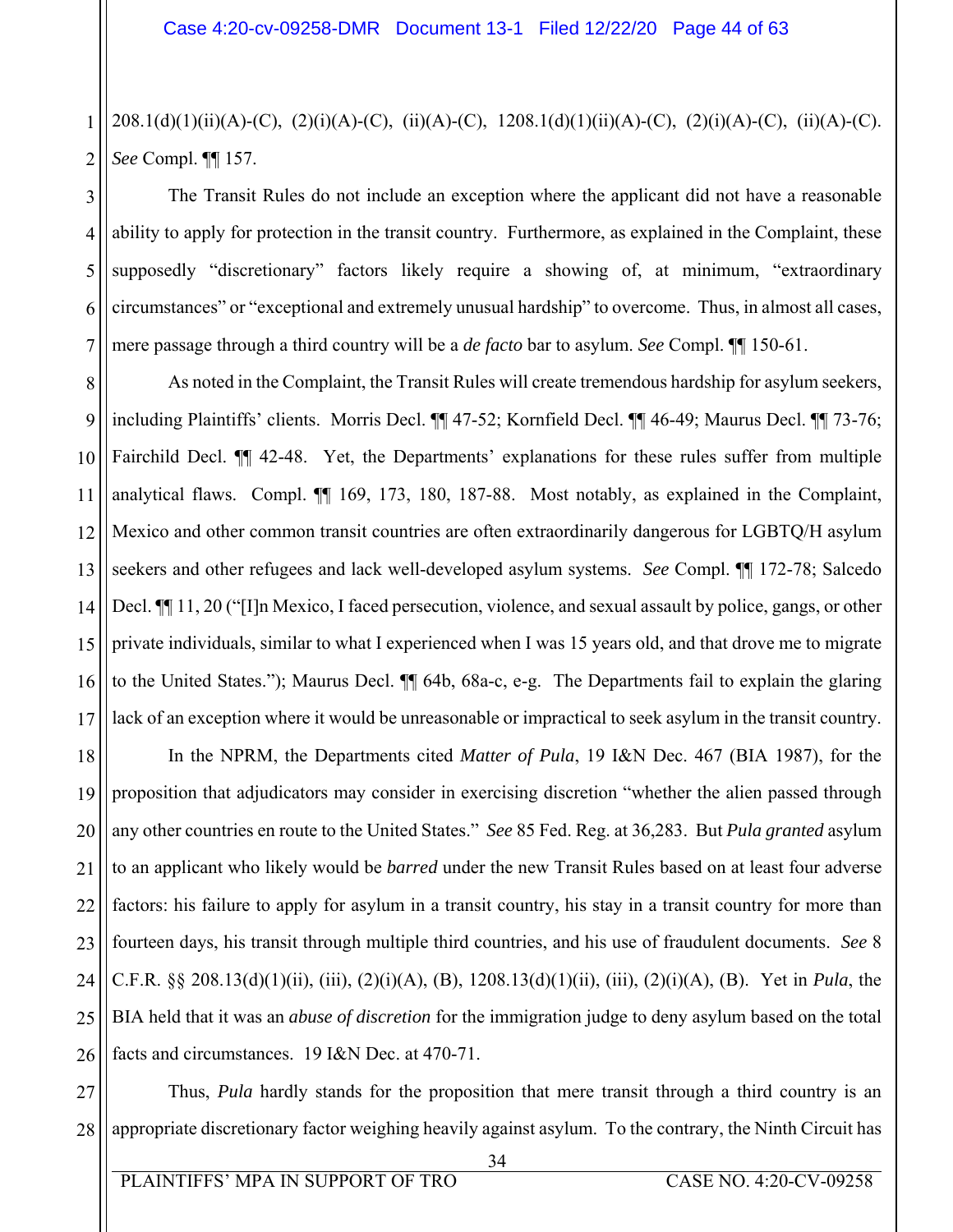1 2 3 4 5 6 7 read *Pula* and other BIA precedents to say just the opposite: "denial of asylum *cannot* be predicated solely on an alien's transit through a third country." *E. Bay Sanctuary Covenant v. Barr* ("*EBSC III*"), 964 F.3d 832, 848 (9th Cir. 2020) (emphasis added). The Final Rule, however, would make mere transit through a third country grounds for denial of an application except in extraordinary or unusual cases – an unjustified, and therefore arbitrary and capricious, break with prior practice. *See Encino Motorcars, LLC v. Navarro*, 136 S. Ct. at 2125-26 (agency must display awareness of changed position and show good reasons for new policy).

8 9 10 11 12 13 14 15 16 17 18 By penalizing applicants without regard for whether they had a reasonable opportunity to seek asylum in their transit countries, the Transit Rules undermine "the 'core regulatory purpose of asylum,' which is 'to protect refugees with nowhere else to turn[.]'" *EBSC III*, 964 F.3d at 846 (quoting *Yang v. INS*, 79 F.3d 932, 939 (9th Cir. 1996)). The Transit Rules circumvent two statutory provisions designed to ensure that otherwise eligible applicants would not be denied asylum unless another country was truly safe. *First*, § 1158(a)(2)(A), known as the "safe third country bar," provides that an applicant is ineligible to apply for asylum if the Attorney General determines that the asylum seeker may be removed pursuant to international agreement to a third country where they would not face persecution and would have access to a full and fair procedure to claim asylum or equivalent protection, "unless the Attorney General finds that it is in the public interest for the alien to receive asylum in the United States." 8 U.S.C. § 1158(a)(2)(A).

19 20 21 22 23 24 25 26 *Second*, 8 U.S.C. § 1158(b)(2)(A)(vi) provides that applicants are ineligible if they were "firmly resettled in another country prior to arriving in the United States." The firm resettlement bar was enacted alongside an existing regulatory definition that acknowledged that passage through or brief residence in a third country without establishing significant ties did not constitute firm resettlement. 55 Fed. Reg. 30,674, 30,683-84 (July 27, 1990) (codified at 8 C.F.R. § 208.15(b) (1990)); *see* Pub. L. 104-208, Div. C, Title VI, § 604, 110 Stat. 3009 (Sept. 30, 1996); *Maharaj v. Gonzales*, 450 F.3d 961, 967-68 & n.2 (9th Cir. 2006). As the Ninth Circuit has stated, "[a] critical component of both [the safe third country bar and the firm resettlement bar] is the requirement that the alien's 'safe option' be genuinely safe."

 <sup>35</sup>  28 6 For ease of reference, *EBSC I*, *EBSC II* (both cited *infra*) and *EBSC III* are designated in chronological order.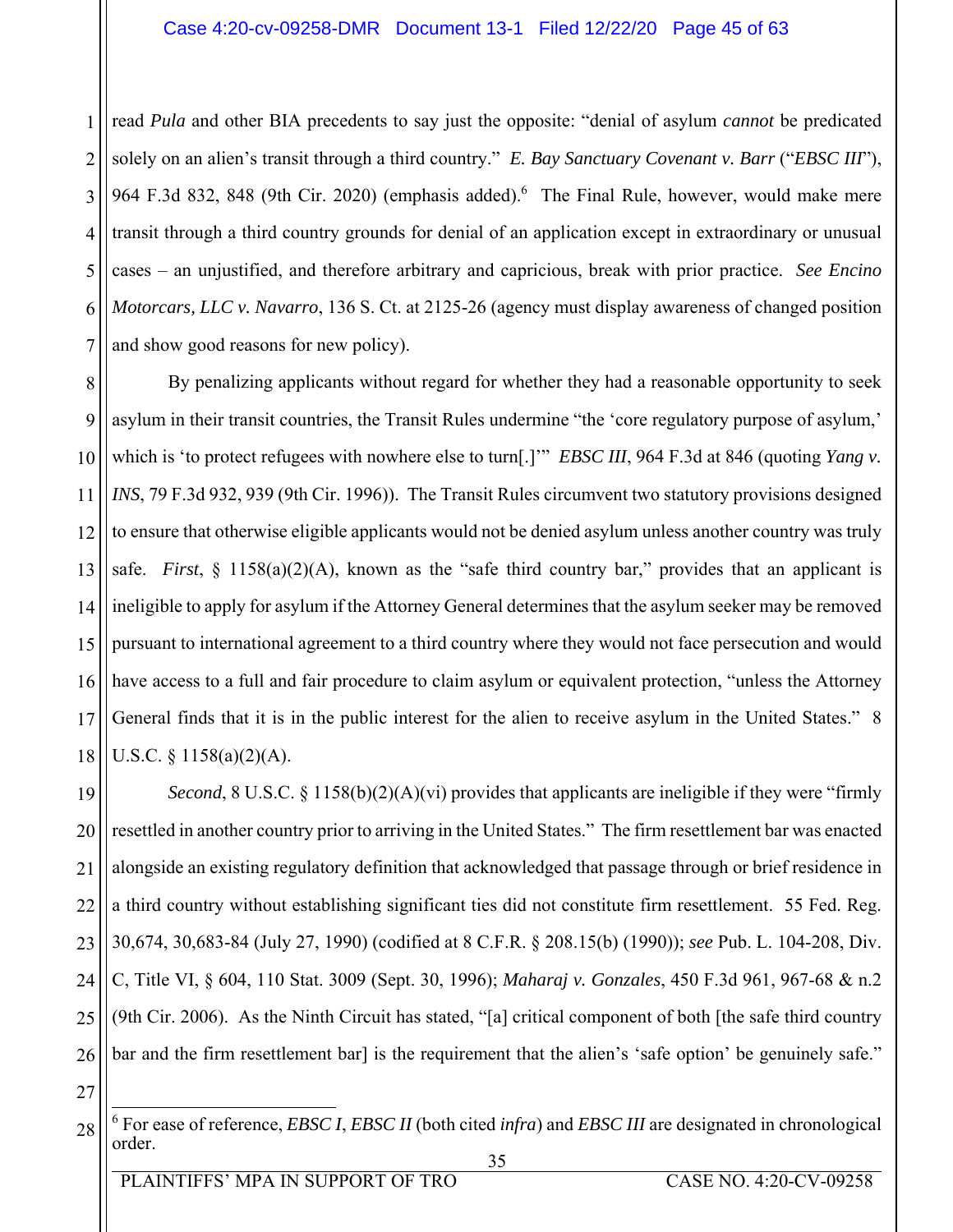1 *EBSC III*, 964 F.3d at 847.

2 3 4 5 6 7 8 9 10 11 In *EBSC III*, the Ninth Circuit looked to the safe third country and firm resettlement bars in finding unlawful a similar transit ban promulgated by the Departments. *Asylum Eligibility and Procedural Modifications*, 84 Fed. Reg. 33,829, 33,830 (Jul. 16, 2019) (codified at 8 C.F.R. §  $208.13(c)(4)$ ,  $1208.13(c)(4)$ ) (the "2019 Transit Ban"). The 2019 Transit Ban had limited exceptions similar to those under the Transit Rules. *See EBSC III*, 964 F.3d at 842. Nevertheless, the Ninth Circuit found the rule contrary to law, noting that, "[i]n stark contrast to the safe-third-country and firmresettlement bars, the Rule does virtually nothing to ensure that a third country is a safe option" and would obviate statutory safeguards built into those provisions, including (with respect to the safe-thirdcountry bar) the requirement "that there be a formal agreement between the United States and the third country, and that there be a 'full and fair' procedure for applying for asylum in that country." *Id.* at 847.

12 13 14 15 16 17 18 19 20 21 22 23 24 The Ninth Circuit's reasoning controls here. Indeed, the Transit Rules are in some respects even more onerous than the 2019 Transit Ban, as they penalize even those who *did* file for asylum in a third country if the applicant entered the U.S. unlawfully or through the use of fraudulent documents. *See* 8 C.F.R. §§ 208.13(d)(1)(i), (iii), 1208.13(d)(1)(i), (iii). The Departments endeavor to distinguish *EBSC III* by characterizing the Transit Rules as discretionary rather than a mandatory bar on eligibility. *See*  85 Fed. Reg. at 80,342, 80,344-45. But as explained above and in the Complaint, the Transit Rules are explicit, mandatory bars as to at least the fourteen-day and multiple-third-country "adverse discretionary factors," and the structure of the regulation suggests that the remaining, "*significant* adverse discretionary factors" are no more forgiving. *See* Compl. ¶¶ 132-35. Furthermore, notwithstanding the availability of narrow exceptions for, *e.g.*, "extraordinary circumstances," *EBSC III* makes it clear that the Departments, by punishing applicants for the mere fact that they traveled through a third country on the way to the U.S., "relied on factors which Congress has not intended it to consider." *Motor Vehicle Mfrs. Ass'n of U.S., Inc. v. State Farm Mut. Auto. Ins. Co.*, 463 U.S. 29, 43 (1983).

25 26 27 28 Additionally, the Departments failed to meaningfully engage with the evidence before it showing that Mexico—the most common transit country—is often not a safe place to seek refuge, especially for LGBTQ people. For example, in an apparent effort to tout Mexico's strides as a haven for refugees, the Departments cite the UNHCR's 2019 "Mexico Fact Sheet," noting that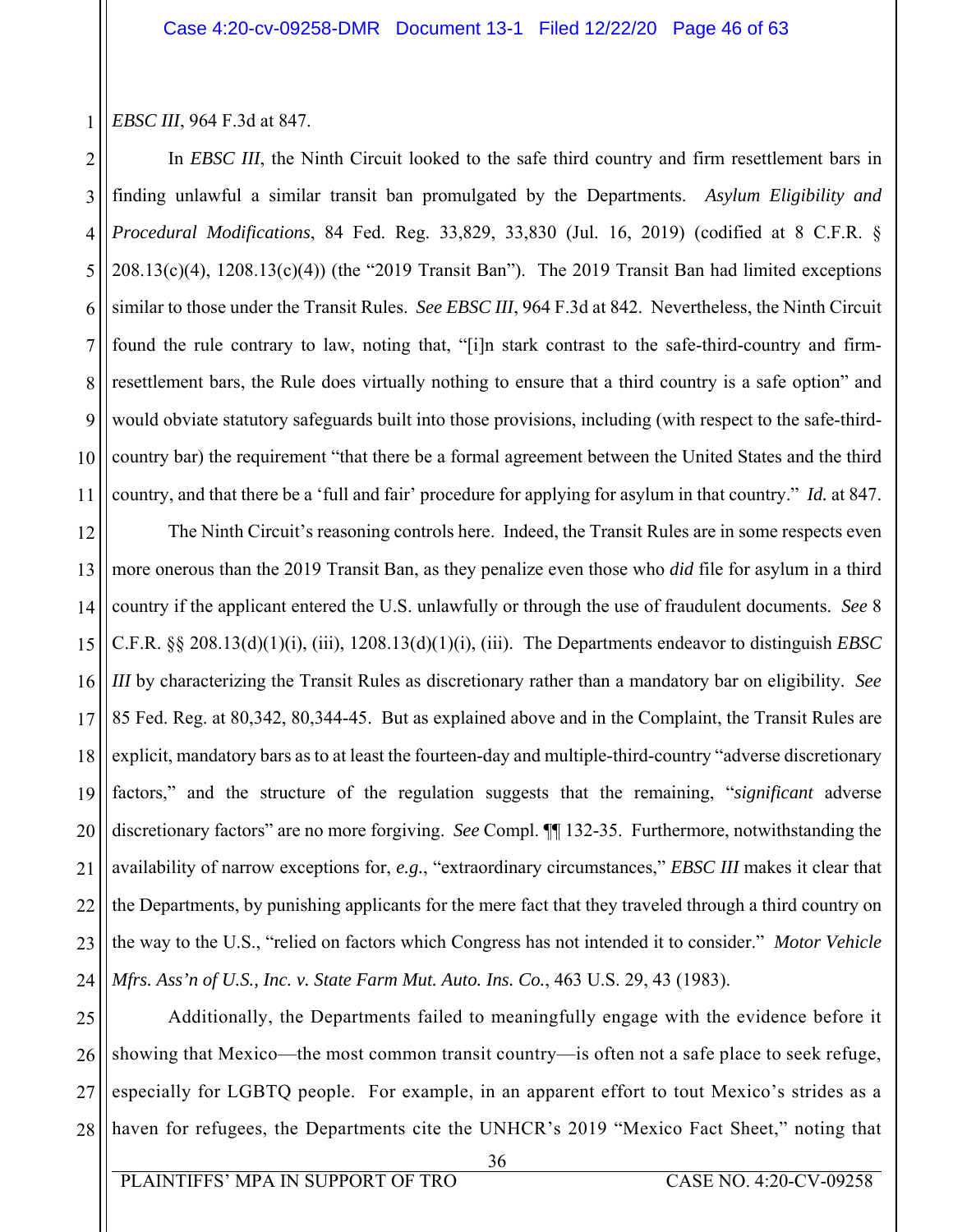#### Case 4:20-cv-09258-DMR Document 13-1 Filed 12/22/20 Page 47 of 63

1 2 3 4 5 6 7 8 9 10 11 12 13 14 15 16 17 18 19 20 21 "[a]sylum claims filed in Mexico rose by more than 103 percent in 2018 compared to the previous year." 85 Fed. Reg. at 80,347 (citing UNHCR, Mexico Fact Sheet (Apr. 2019), https://reliefweb.int/sites/reliefweb.int/files/resources/UNHCR%20Factsheet%20Mexico%20%20 April%202019.pdf). But in the same document, the UNHCR warned of "strong obstacles to accessing the asylum procedure," including "[t]he absence of proper protection screening protocols for families and adults" and "the lack of a systematic implementation of existing best interest determination procedures for unaccompanied children." Mexico Fact Sheet, *supra*, at 2. In addition, the Departments ignore the government's own most recent State Department report detailing grave human rights abuses for LGBTQ people in Mexico. Bureau of Democracy, Human Rights and Labor, U.S. Dep't of State, Mexico Country Reports on Human Rights Practices—2019, 1, 27 (Mar. 11, 2020), *available at* https://www.state.gov/reports/2019-country-reports-on-human-rights-practices/mexico/ ("Significant human rights issues included reports of . . . . violence targeting lesbian, gay, bisexual, transgender, and intersex persons," "in the first eight months of the year, there were 16 hate crime homicides in Veracruz, committed against nine transgender women and seven gay men," "police routinely subjected LGBTI persons to mistreatment while in custody"). And the Departments disregard the UNHCR's dire warning that "[w]omen and girls in particular are at risk of sexual and gender-based violence" in Mexico. *Id.* The Ninth Circuit rejected exactly the same argument in *EBSC III*, finding that "the agencies' conclusion that aliens barred by the Rule have a safe alternative in Mexico '[ran] counter to the evidence before the agency.'" 964 F.3d at 851-52 (quoting *State Farm*, 463 U.S. at 43). In sum, because the Transit Rules are arbitrary, capricious, and contrary to law, they should be set aside under 5 U.S.C. § 706.

22

23

24

25

26

27

28

#### **4. The Final Rule is Unlawful Because it Redefines "Firm Resettlement" in a Manner Inconsistent With the Plain Text of the INA.**

The Final Rule is unlawful because it redefines "firm resettlement" in a manner plainly inconsistent with the INA. Applicants are ineligible for asylum if they were "firmly resettled in another country prior to arriving in the United States." 8 U.S.C.  $\S$  1158(b)(2)(vi). Prior to the Final Rule, applicants were considered "firmly resettled" only if they received an offer of permanent residence from a third country prior to entering the United States. Complaint ¶ 194 (citing 8 C.F.R. §§ 208.15, 1208.15;

 37 PLAINTIFFS' MPA IN SUPPORT OF TRO CASE NO. 4:20-CV-09258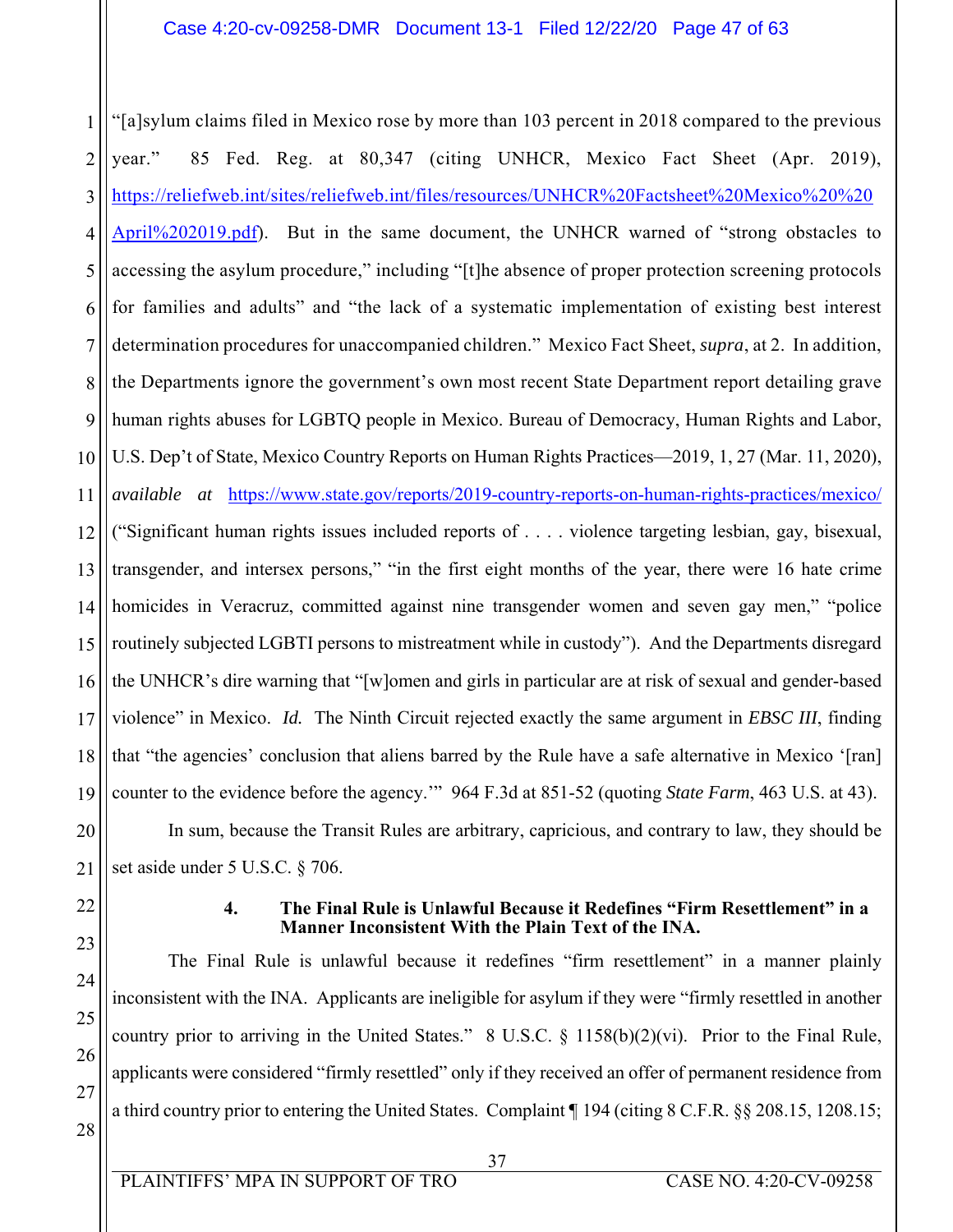1 2 3 4 85 Fed. Reg. at 36,285). The Final Rule broadens the definition of "firm resettlement" to include, *inter alia*, applicants who resided even briefly in a third country where they *could* have sought some type of renewable legal status, or resided for one year without experiencing persecution or torture. Complaint ¶ 195.

5 6 7 8 9 10 This change is especially harmful to LGBTQ asylum seekers because many of them will pass through or temporarily reside in third countries—such as Mexico, Russia, or Middle Eastern countries where they may be deemed "resettled" under the new definition, but will still be exposed to persecution on account of their LGBTQ status. *See* Compl. ¶¶ 199, 202 (citing examples of the large categories of LGBTQ applicants who will be barred from asylum under this change); Morris Decl. ¶¶ 45-46; Maurus Decl. ¶¶ 66-69; Fairchild Decl. ¶¶ 49-50.

11 12 13 14 15 16 17 18 19 20 21 The Final Rule is contrary to law because it conflicts with the plain language of 8 U.S.C. § 1158(b)(2)(vi): "firmly resettled" means a fixed, stable residence—not a country in which a refugee briefly resides while fleeing persecution and theoretically *could* have obtained legal status. Compl.  $\P\P$  171, 197. Moreover, the text and structure of 8 U.S.C. § 1158(a) and (b) confirm that just because a refugee has managed to live in a third country for one year without suffering persecution does not mean they have "firmly resettled" there. Rather, there exists a separate, safe third-country bar under 8 U.S.C. § 1158 (a)(2)(A), which requires the Attorney General to make certain specific findings before declaring an applicant ineligible for asylum. The Final Rule sidesteps these statutory conditions Congress established in defining the safe third country bar. Because the Final Rule ignores Congress's distinct definitions of these concepts in significantly broadening exclusions from eligibility for asylum, it is invalid as contrary to law.

- 22
- 23

#### **5. The Final Rule Arbitrarily Modifies the Burden of Proof and Factors to Be Considered With Respect to Whether Internal Relocation Would Be Unreasonable.**

24 25 26 27 28 Under current regulations, the Government bears the burden of proving that internal relocation would be reasonable if an applicant suffered past persecution *or* faces future government-sponsored persecution. The applicant bears the burden of proof only if the applicant did not suffer past persecution *and* now faces persecution only from private actors. Compl. ¶ 235. The Final Rule reverses established policy and shifts the burden of proof to claimants in situations involving past persecution by private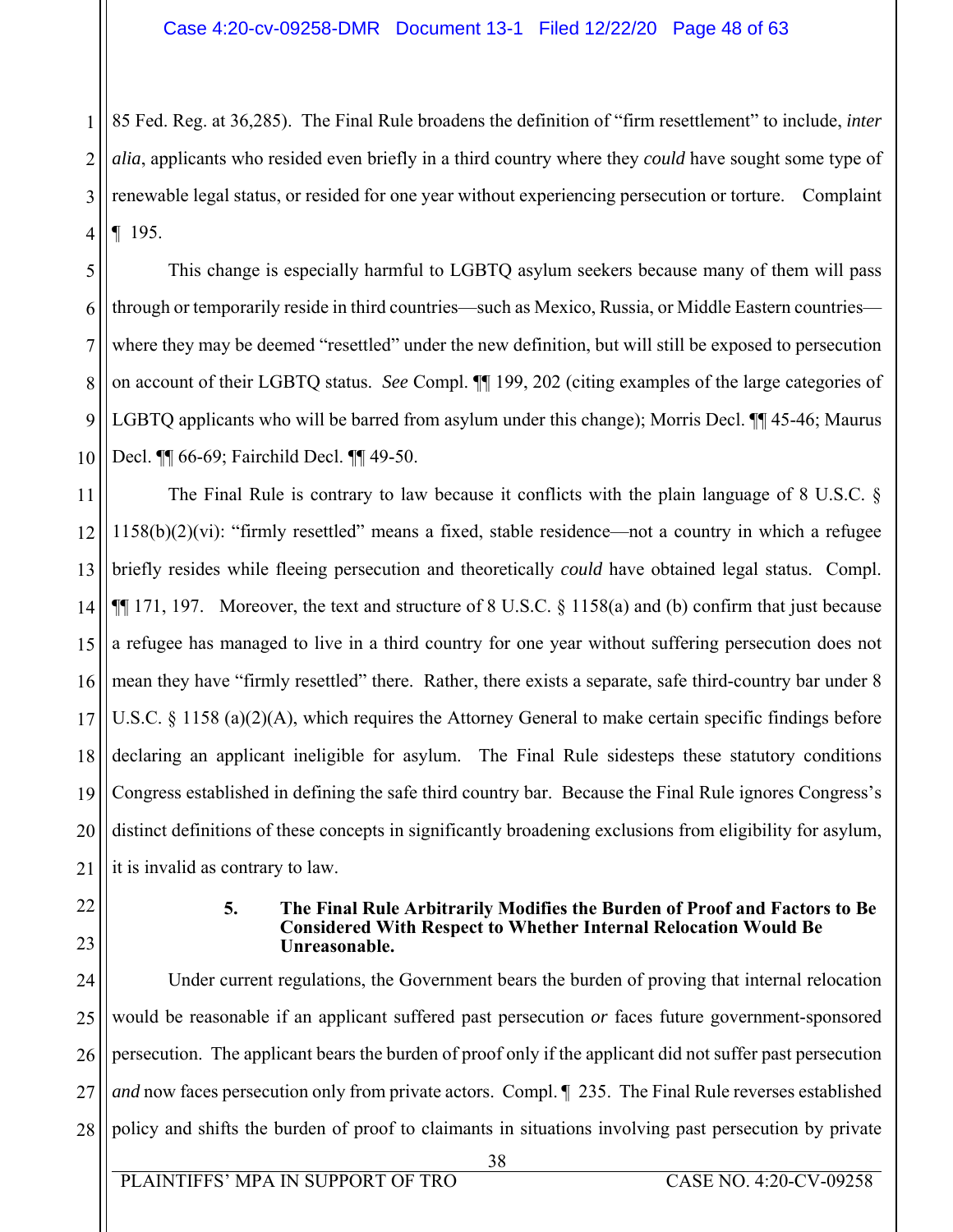1 2 actors, so that the only factor affecting burden of proof is whether past or current persecutors are public or private.

3 4 5 6 7 8 9 Shifting the burden under the Final Rule will particularly harm LGBTQ claimants, who are frequently persecuted by private actors and may have difficulty proving that they will not be safe in other parts of their home country. Morris Decl. ¶ 60; Fairchild Decl. ¶ 53; Kornfield Decl. ¶ 44; Maurus Decl. ¶ 50. Compl. ¶¶ 234-40. This difficulty is further exacerbated by the Final Rule, which may exclude crucial country condition information establishing pervasive cultural hostility to LGBTQ individuals, thereby reducing the evidence available to applicants while shifting to them the burden of proof on relocation. Complaint ¶ 240; Morris Decl. ¶ 61; Fairchild Decl. ¶ 54; Maurus Decl. ¶ 64.

10 11 12 13 14 15 16 17 18 19 20 The Final Rule is arbitrary and capricious for a number of reasons. First, the revised standard creates internal inconsistencies within Departments' own regulations, and places the burden of proof on both the Government and the applicant in cases of past persecution by private actors. Compl. ¶ 237. However, even assuming that the revised standard controls, the Final Rule fails because it renders obsolete entire paragraphs of regulatory text related to the prior rule and burden of proof. *See* Compl. ¶ 238. It is arbitrary and capricious to promulgate regulations that render other regulations (not being rescinded) superfluous. Further, the Final Rule provides no rational basis for abandoning established policy putting the burden on the Government to prove the reasonableness of internal relocation where a claimant has demonstrated past persecution; in fact, the offered basis directly contradicts the regular findings of the Departments. Compl. ¶ 239. Because the Government has offered an explanation for its decision that runs counter to the evidence before the agency, the Final Rule is arbitrary and capricious.

21 22 23 24 25 26 27 28 The Final Rule additionally directs adjudicators to consider irrational, gratuitously harmful factors, such as (i) the applicant's demonstrated ability to relocate to the United States and (ii) the size of the applicant's home country, when determining whether relocation is reasonable. 8 C.F.R. §§ 208.13(b)(3), 1208.13(b)(3), 208.16(b)(3), 1208.13(b)(3). The presumption that claimants may more safely relocate in large countries will be especially harmful for LGBTQ applicants, as some of the worst violence, discrimination, and animus towards LGBTQ individuals occur in large countries. Compl. ¶ 243 (describing widespread anti-LGBTQ discrimination and violence in large, multi-ethnic countries); Morris Decl. ¶ 59 ("LGBTQ/H refugees regularly flee from persecution in Russia, India, Brazil, Mexico,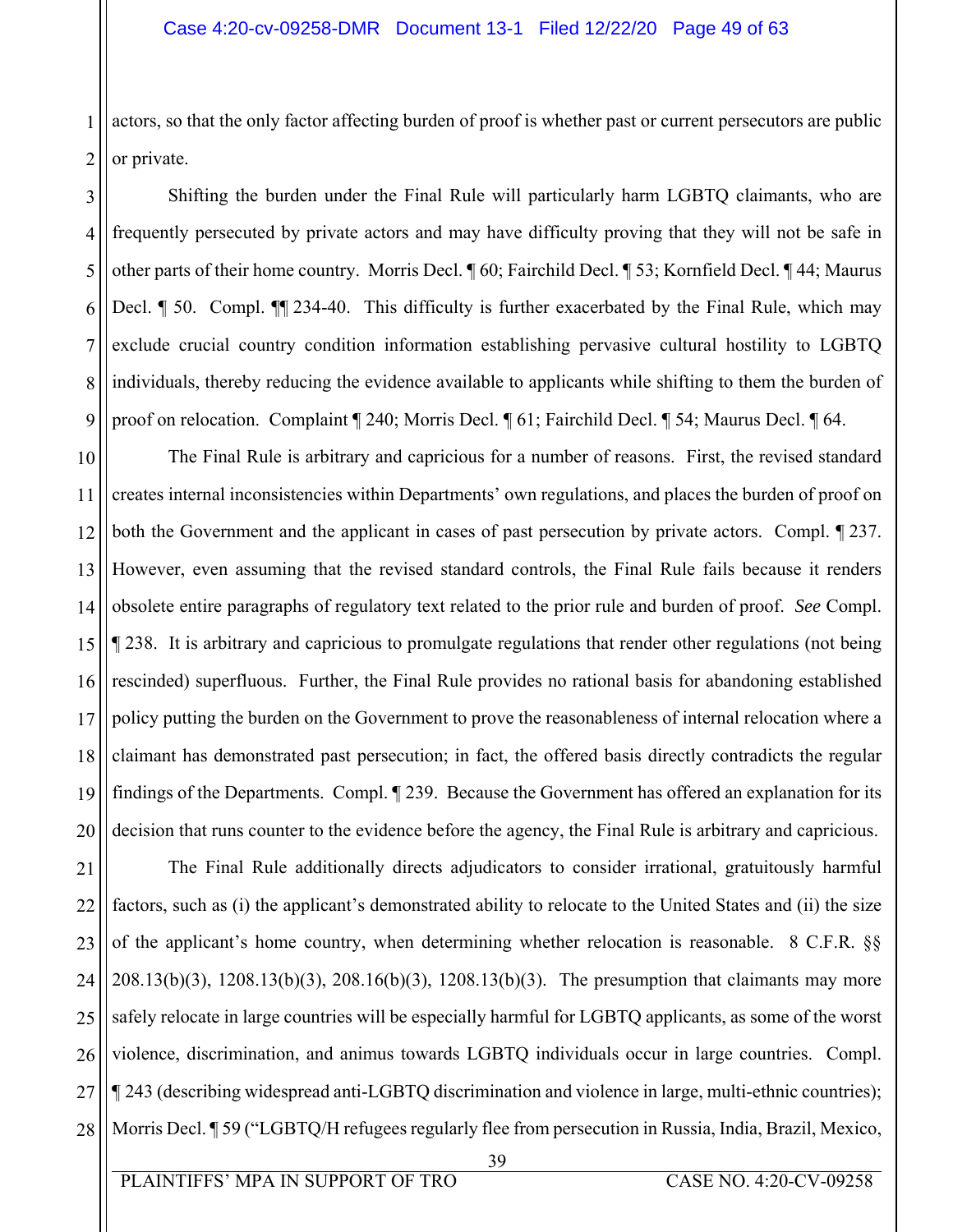1 2 3 4 5 6 and Saudi Arabia, to name a few, where they face countrywide persecution."). Additionally, applicants' "demonstrated ability to relocate to the United States" has no logical relationship to their ability to escape persecution by relocating in their home country. Indeed, *every* refugee has managed to travel to the United States, so this functions as an automatic negative factor for every applicant. Compl. ¶ 242. The Government fails to explain why either factor is pertinent when evaluating whether a claimant may safely relocate within their home country, rendering the Final Rule arbitrary and capricious.

7

8

9

10

11

12

13

14

15

16

17

18

19

20

21

22

23

24

25

26

27

28

#### **6. The Final Rule Impermissibly Limits Relief Under the Convention Against Torture.**

The Final Rule impermissibly limits relief under the United Nations Convention Against Torture ("CAT"). Congress embraced CAT, declaring that "it shall be the policy of the United States not to expel, extradite, or otherwise effect the involuntary return of any person to a country in which there are substantial grounds for believing that the person would be in danger of being subjected to torture." Foreign Affairs Reform and Restructuring Act of 1998, Pub. L. No. 105-277, Div. G, Title XXII, § 2242(a), (b), 112 Stat. 2681-822 (1998) (codified as a note to 8 U.S.C. § 1231 (1999)); Complaint ¶ 248. The Final Rule makes two changes to the definition of "torture" that will impermissibly limit relief under the CAT: (1) excluding acts of torture by officials not acting under color of law and (2) imposing an impossible evidentiary burden to prove the state of mind of public official acquiescing in torture. Complaint ¶¶ 247, 250; Morris Decl. ¶ 63.

These changes will inflict particularly grave harm on LGBTQ/H refugees, as many countries permit police and other officials to commit violence against LGBTQ/H people with impunity, even when it occurs outside of their job description. Compl. ¶ 249 (citing examples of how this change will affect LGBTQ/H people); *See Maurus* Decl. ¶ 83a (transwoman from Kyrgystan kidnapped, drugged and forcibly injected with testosterone by state officials at direction of her father, a retired police officer). Police officers have detained, raped, beaten, drugged, and humiliated Plaintiffs' clients and members because they are LGBTQ/H, empowered to do so by their official status. Compl. ¶¶ 263-65; Salcedo Decl. ¶ 11 ("At the age of 15, I was detained by police and taken to the outskirts of Guadalajara. Officers then held me down as they cut my hair, beat me, and raped me, all because I was transgender and did not conform to stereotypes as to how a person assigned the sex of male at birth should behave or express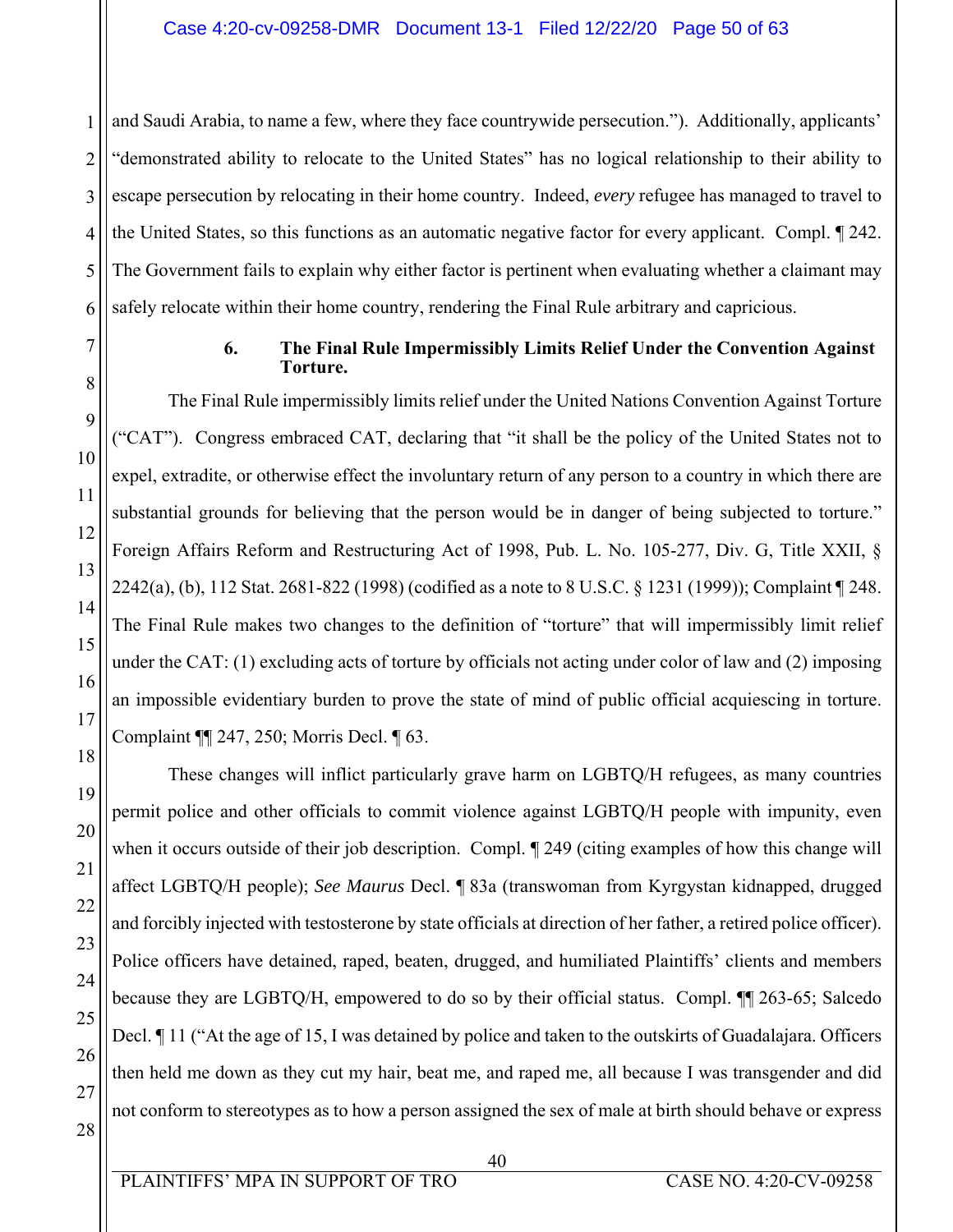1 2 3 4 5 6 7 8 9 their gender."); Morris Decl. ¶ 63 ("Sergio is a gay man from Cuba. … The police subjected Sergio to detention on multiple occasions. During one of the detentions, the Cuban police sexually assaulted Sergio."); *id.* ("Jaffar is a gay man from Uganda who suffered horrific torture at the hands of the police. The police came to his house, arrested him and his partner, and imprisoned them naked. In prison, the police forced Jaffar to have sex with his partner in front of them and the other detained individuals while the police poured urine on Jaffar."); Maurus Decl. ¶ 83b (LGBTQ people in Cuba regularly arrested by police and attacked by other prisoners while in custody with police facilitation). For decades, such acts have given rise to claims under CAT. Yet, the Final Rule would cut off eligibility by imposing vague standards that are practically impossible to satisfy.

10 11 12 13 14 15 16 17 18 19 20 21 The Final Rule is contrary to law because it requires that torturers be *both* "public officials" *and* "person[s] acting in an official capacity." This violates the plain language of CAT, which includes within its scope acts that were committed by *either* a public official *or* another person acting in an official capacity, and violates U.S. law implementing CAT. *See* 8 U.S.C. § 1231 (1999) (requiring that torture be "inflicted by or at the instigation of or with the consent or acquiescence of a *public official or other person acting in an official capacity*") (emphasis added). *See Barajas-Romero v. Lynch*, 846 F.3d 351, 362 (9th Cir. 2017) (confirming disjunctive reading of statutory language). The Final Rule is also arbitrary and capricious because it applies a vague and undefined standard for "acting under color of law," and there is no rational basis for adding this language. Indeed, while no countries officially sanction torture, the Final Rule appears to exclude from CAT protection anyone tortured by an official acting without express government direction, which is arbitrary, capricious, and ignores the underlying data and realities of the world. Compl. ¶ 253; *see also*, *e.g.*, Maurus Decl. ¶ 83a.

22 23 24 25 26 27 28 The Final Rule also contravenes the CAT and 8 U.S.C. § 1231 (1999) by requiring claimants to prove the state of mind of officials who "acquiesced" to torture—something that a claimant who has just fled persecution is highly unlikely to be able to prove. Compl. ¶¶ 256-65. This change is also arbitrary and capricious because there is no rational basis to raise the standard for acquiescence. In fact, this change seems more calculated to protect the due process rights of alleged torturers, which is utterly irrelevant under CAT. Compl. ¶¶ 257-260. Thus, both of these changes are arbitrary and capricious as well as contrary to law.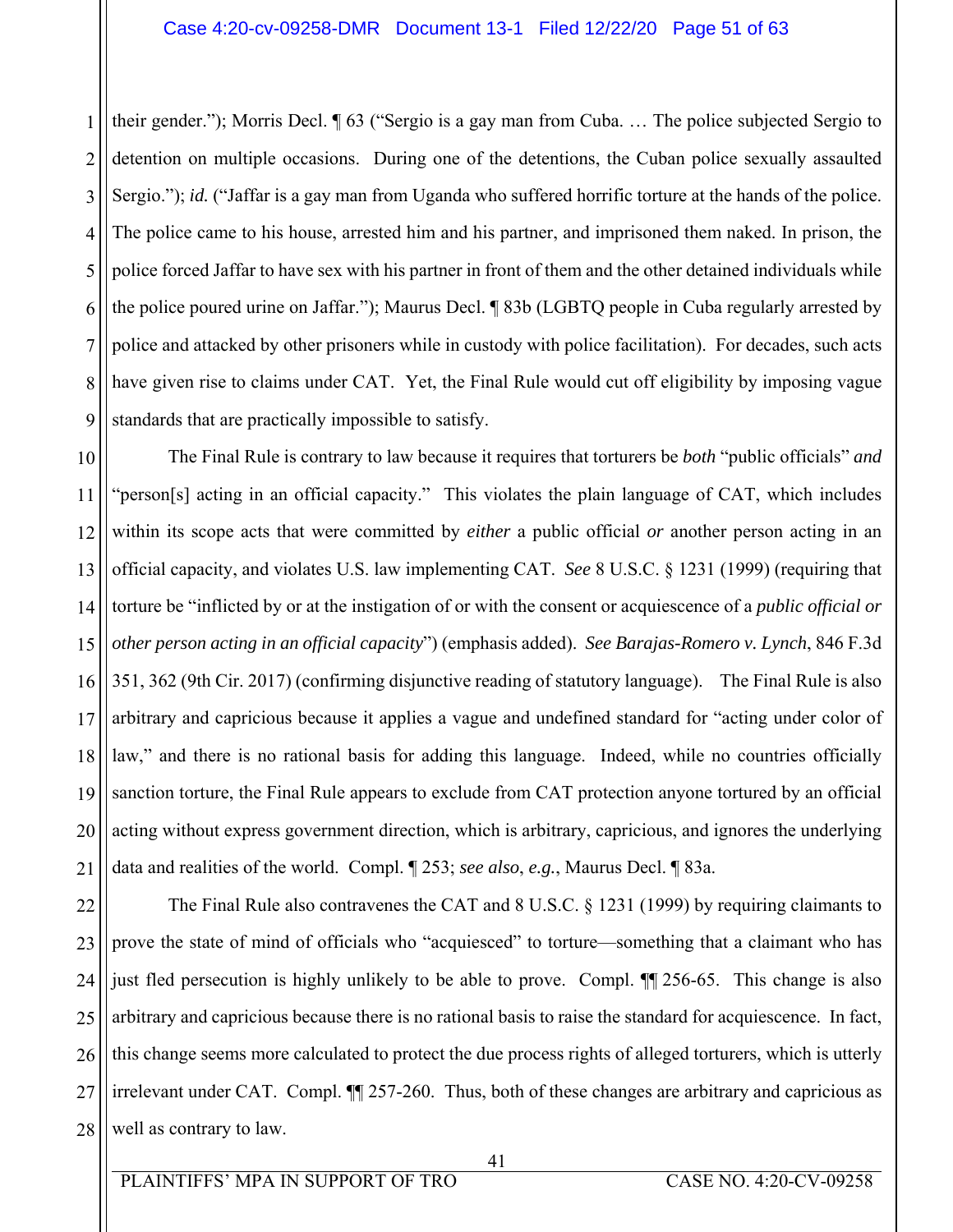1

2

### **7. The Final Rule Impermissibly Restricts the Discretion of Asylum Officers and Immigration Judges to Consider Cultural Evidence.**

The Final Rule is contrary to law and arbitrary and capricious because its prohibition on the consideration of "cultural stereotypes" may be read to unlawfully restrict the statutory discretion of asylum officers and immigration judges to consider relevant cultural evidence. The INA provides that "In determining whether the applicant has met the applicant's burden, the trier of fact may weigh the credible testimony along with other evidence of record"  $(8 \text{ U.S.C. } § 1158(b)(1)(B)(ii)$  (emphasis added)), and explicitly lists Department of State country reports as a form of evidence that may be considered in making credibility determinations  $(8 \text{ U.S.C. } 8 \text{ 1158(b)(1)(B)(iii)})$ .

However, the Final Rule renders inadmissible "evidence . . . which promotes cultural stereotypes about a country, its inhabitants, or an alleged persecutor, including stereotypes based on . . . gender." 85 Fed. Reg. 80,386, 80,395 (to be codified as 8 C.F.R. §§ 208.1(g), 1208.1(g)). If read to exclude factually accurate information about cultural attitudes, including country condition evidence, this categorical exclusion would be contrary to the plain language of the INA and inconsistent with longstanding asylum practice. Compl. ¶¶ 227-28; *see also Bringas-Rodriguez v. Sessions*, 850 F.3d 1051, 1056 (9th Cir. 2017) (past persecution may be established by "credible written and oral testimony" of failure of Mexican police to respond to other reported abuse and "country reports and news articles documenting official and private persecution of individuals on account of their sexual orientation"); *Doe v. Att'y Gen. of the U.S.*, 956 F.3d 135, 152 (3d Cir. 2020) (crediting country condition evidence that applicant's "experience was not a random or isolated act of private violence, but rather part of a pattern or practice of persecution against the LGBTI community in Ghana more generally").

The Final Rule is also arbitrary and capricious because it is unsupported by the only authority cited to justify its "cultural stereotype" exclusion. *See Matter of A-B-*, 27 I&N Dec. 316 (A.G. 2018) (casting doubt on quality of particular evidence at issue but not rejecting use of social or cultural evidence more broadly). Moreover, the Final Rule's failure to define "cultural stereotypes" creates a serious risk that adjudicators will reject legitimate evidence of social or cultural attitudes toward persecuted groups, and apply unclear standards in confusing, unpredictable, and inconsistent ways. Compl. ¶ 230; Morris Decl. ¶¶ 54-56.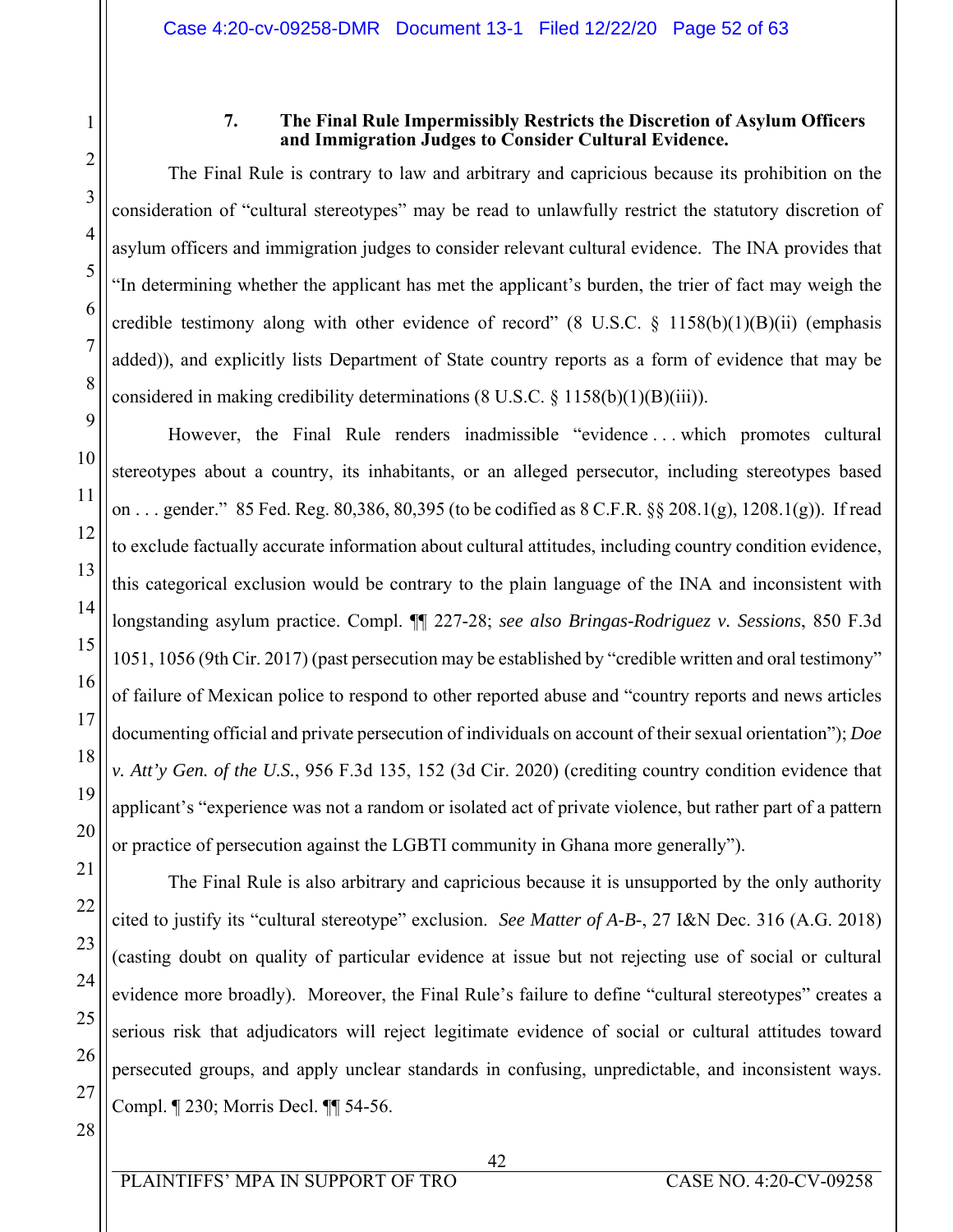2 3 4 5 6 The Final Rule inflicts particular harm on LGBTQ asylum seekers, who frequently rely on country condition evidence of anti-LGBTQ animus to demonstrate well-founded fear of persecution. Compl. ¶ 232; Maurus Decl. ¶¶ 59-62; Morris Decl. ¶¶ 54-56. Although the Final Rule could result in a drastic departure from current practice by excluding such evidence, the Departments fail even to acknowledge that such exclusion would represent a change from current policy. Compl. ¶ 232 (citing 85 Fed. Reg. at 36,2828). The final rule is therefore both contrary to law and arbitrary and capricious.

### **D. The Final Rule Implicates Significant Concerns Regarding Retroactivity and the Impact on Applicants' Legitimate Reliance Interests**

#### **1. The Departments Arbitrarily and Capriciously Fail to Specify the Final Rule's Retroactive Effect.**

Other than amendments to 8 C.F.R. §§ 208.20, 1208.20, none of the regulations enacted in the Final Rule specify that they apply only to applications filed on or after the Final Rule's effective date. This ambiguity and the Departments' failure to adequately consider the potentially retroactive impact

of the Final Rule renders the rule arbitrary and capricious. *See* Compl. ¶¶ 322-31.

Despite concerns expressed by many commenters, the Departments added no language clarifying which, if any, provisions of the Final Rule apply to already-filed applicants. Instead, the Departments merely state that the Rule will apply retroactively "to the extent that [it] merely codifies existing law or authority." 85 Fed. Reg. at 80,380-81. This requires immigration judges, asylum officers, and counsel, in addition to familiarizing themselves with this huge and complex new rule, to conduct a provision-byprovision comparison to prior law to divine whether the new rule should apply to already-filed cases. Compl. ¶¶ 327. This subjective task is complicated by the Departments' dubious claims that the Final Rule is consistent with, or merely codifies, existing law—even where the Final Rule dramatically alters it. *See, e.g.*, 85 Fed. Reg. 80,336 (claiming that rule on cultural stereotype evidence "does not represent a wholly new evidentiary bar per se, but rather a codification of the point that such stereotypes will not meet the existing admissibility standards."); 85 Fed. Reg. 80,341 (claiming that so-called discretionary factors, including Transit Rules and 'one-year-of-unlawful-presence' rule, "codify discretionary factors for adjudicators to consider").

27 28 The Departments' figure-it-out-yourself approach flouts longstanding Executive Orders that require agencies to state clearly the retroactive effect of any regulation. *See Civil Justice Reform*,

1

7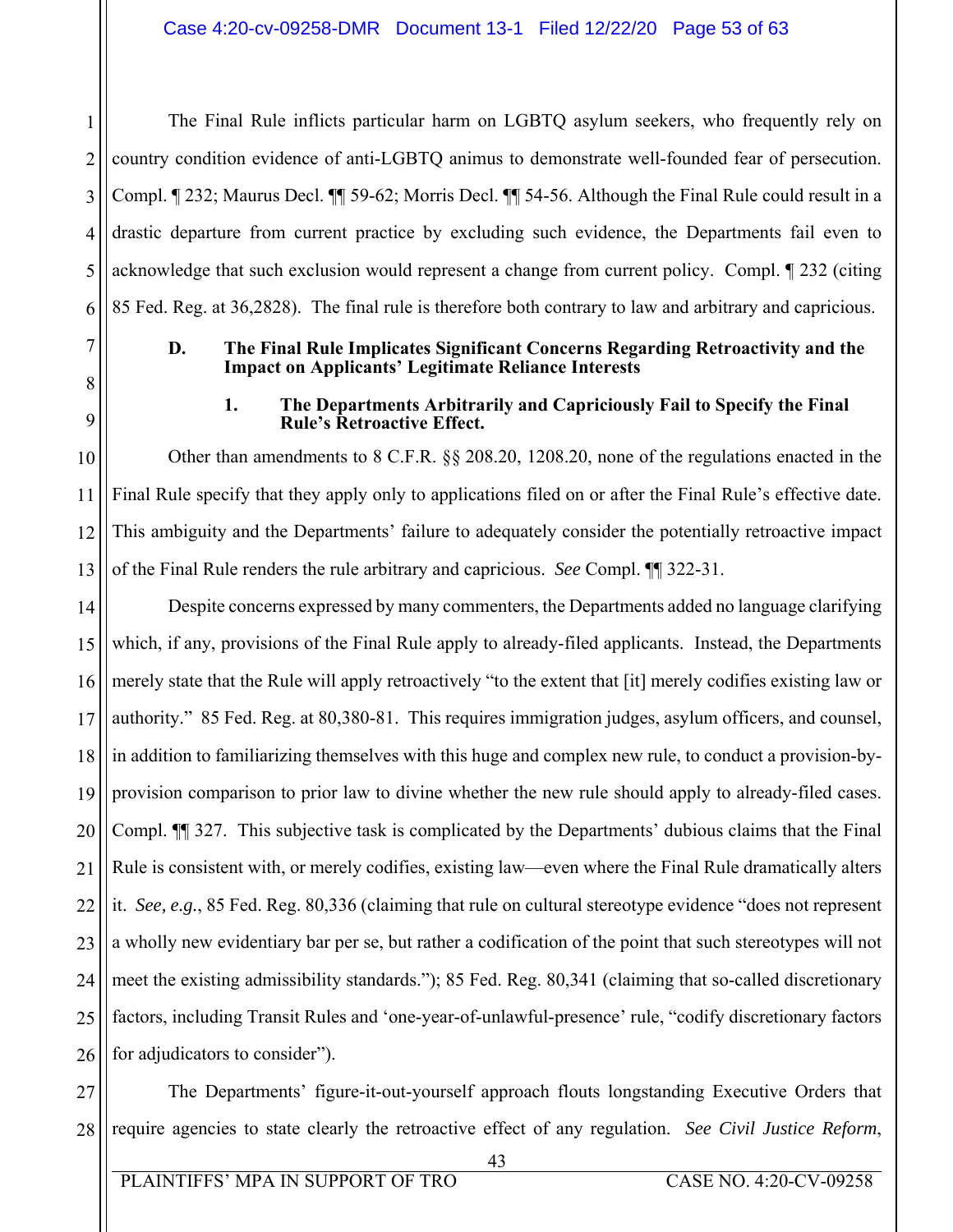1 2 3 4 5 6 7 8 9 10 11 Executive Order No. 12988, § 3(b), 61 Fed. Reg. 4,729, 4,731-32 (Feb. 5, 1996) ("[E]ach agency formulating proposed legislation and regulations shall make every reasonable effort to ensure: … (2) that the regulation, as appropriate—(D) specifies in *clear language* the retroactive effect, if any, to be given to the regulation . . . .") (emphasis added). When the Departments published the NPRM, they certified that "[t]his rule meets the applicable standards set forth in sections 3(a) and 3(b)(2) of Executive Order 12988." 85 Fed. Reg. at 36,290. The Departments now concede that certification was incorrect. *See* 85 Fed. Reg. at 80,380 ("[T]he Departments . . . recognize that the potential retroactivity of the rule was not clear in the NPRM"). The Final Rule omits the required EO 12988 certification, offering only a purported certification under "Executive Order 12988: *Criminal [sic] Justice Reform*" erroneously containing a certification related to federalism. *See* 85 Fed. Reg. at 80,384; *cf. Federalism*, E.O. 12132, 1999 WL 33943706 (Aug. 4, 1999). In any event, the Final Rule violates EO 12988.

12 13 By failing to explain which provisions of the Final Rule have retroactive effect, and punting these questions to adjudicators in individual cases, the Departments acted arbitrarily and capriciously.

14

15

16

17

18

19

20

21

22

23

24

25

26

# **2. The Departments Failed to Adequately Assess Reliance Interests as Required Under the APA**

The Departments also violated the APA by failing to consider how certain provisions of the Final Rule (whether or not applied retroactively) might implicate reliance interests and frustrate applicants' legitimate expectations. *See Dep't of Homeland Security v. Regents of Univ. of Cal.*, 140 S. Ct. 1891, 1913 (2020) ("When an agency changes course … it must 'be cognizant that longstanding policies may have 'engendered serious reliance interests that must be taken into account.' ... 'It would be arbitrary and capricious to ignore such matters.'") (citation omitted). Indeed, the Departments *expressly declined* to discharge this obligation. *See* 85 Fed. Reg. at 80,381 ("The Departments decline to respond to commenters' assertions about potential implications that the rule's application to pending cases may have, such as 'mass denials' of asylum applications . . . ."). The Departments thereby abdicated the duty to "assess whether there [are] reliance interests, determine whether they [are] significant, … weigh any such interests against competing policy concerns," and "consider<sup>[]</sup> whether [it] ha<sup>[s]</sup> ... flexibility in addressing [such] reliance interests." *Regents of Univ. of Cal.*, 140 S. Ct. at 1914, 1915.

27

28

For example, the 'one-year-of-unlawful-presence' rule attaches new legal consequences to past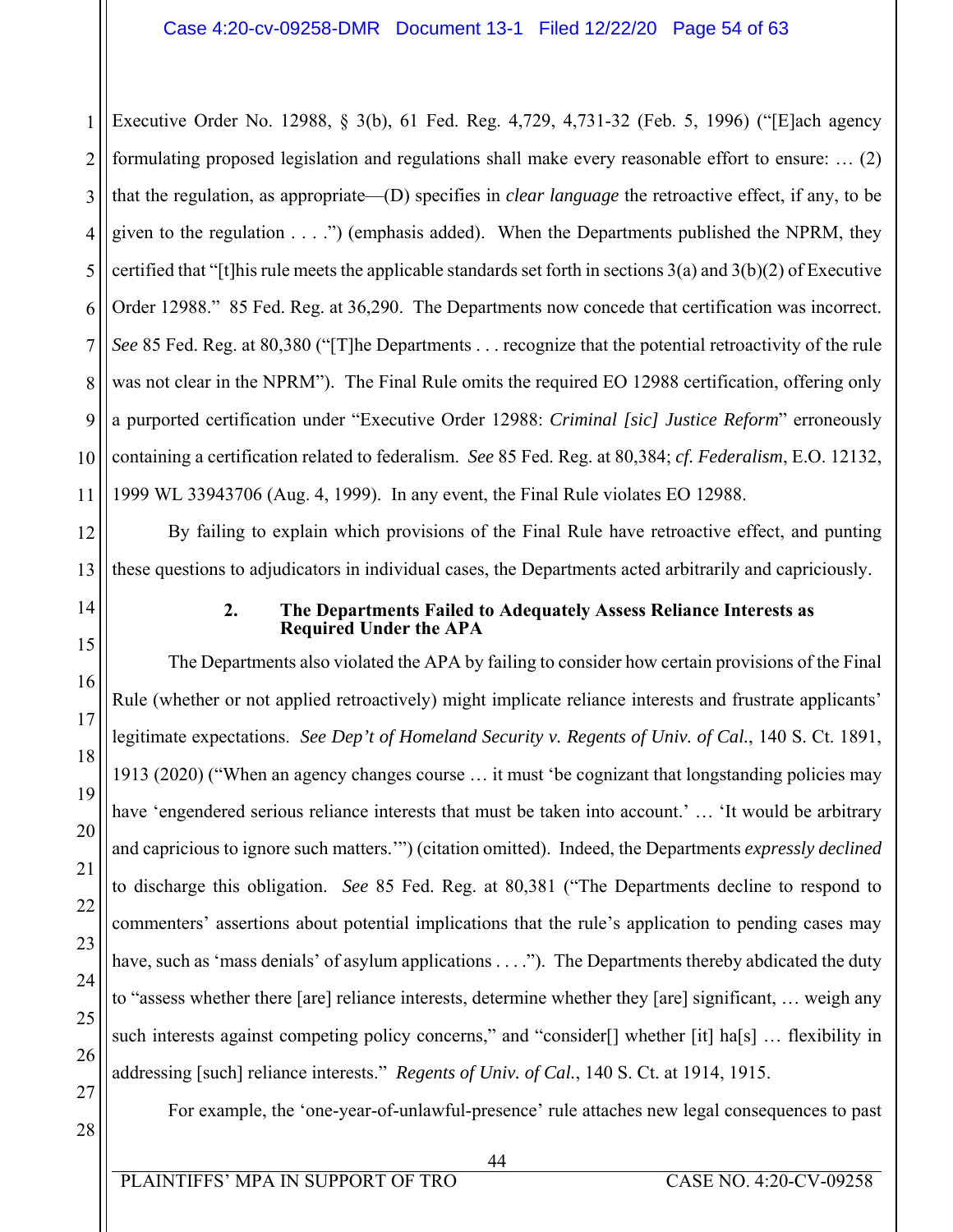1 2 3 4 5 6 7 8 9 10 11 12 13 14 15 conduct—namely, the applicant's failure to file within one year of arriving in the United States, even if, at the time, such failure was excusable under the INA's exceptions to the one-year filing deadline. *See*  8 C.F.R. §§ 208.13(d)(2)(i)(D), 1208.13(d)(2)(i)(D). The Ninth Circuit has held that applicants may appropriately choose to delay filing their application in the belief that they will be eligible for a "changed circumstances" exemption that strengthens their application at a later time. *See Fakhry v. Mukasey*, 524 F.3d 1057, 1063-64 (9th Cir. 2008). The Departments acted arbitrarily and capriciously in failing to consider the impact of changing a long-settled rule on which applicants may have relied in delaying their filings. *See J.O.P. v. U.S. Dept. of Homeland Security*, 409 F. Supp. 3d 367, 377, 378 (D. Md. 2019) (finding rule arbitrary and capricious that "retroactively affect[ed] the rights of Plaintiffs and those similarly situated to Plaintiffs by taking away their exemption to the one-year filing deadline, meaning some will lose their opportunity to seek asylum," where the agency "failed to consider serious reliance interests engendered by the agency's longstanding prior policy"). That asylum is discretionary does not relieve the Departments of their responsibility to take these reliance interests into account. *See Regents of Univ. of Cal.*, 140 S. Ct. at 1902, 1915 (DHS acted arbitrarily and capriciously in failing to consider reliance interests of recipients of discretionary DACA program).

16 17 18 19 20 21 Similarly, the Transit Rules attach new legal consequences to applicants' past choices about their manner of traveling to the United States. *See* 8 C.F.R. §§ 208.13(d)(1), (2)(i)(A), (B), 1208.13(d)(1), (2)(i)(A), (B). The provisions of the rule relating to pretermission (*see* Compl. ¶¶ 217-24) and shifting the burden of proof with respect to relocation subject applicants' filings to a harsher standard of review than those applicants had notice of. *See id.* §§ 208.13(b)(3), 208.16(b)(3), 1208.13(b)(3), 1208.13(e),  $1208.16(b)(3)$ . The failure to assess impact on these reliance interests was arbitrary and capricious.

22 23 24 25 26 Other aspects of the Final Rule may implicate reliance interests only if applied retroactively—a possibility the Departments' sloppy approach leaves open in several cases. For example, the new rules governing disclosure of application contents, if applied retroactively, will expose applicants to invasions of privacy and risks of retaliation that they could not have anticipated and might actually have been advised were not a concern. *See id.* §§ 208.6, 1208.6.<sup>7</sup>

<sup>27</sup>

 <sup>45</sup>  28  $\overline{a}$ 7 Some of these provisions would also violate Due Process if applied retroactively. For example, retroactively shifting the burden of proof with respect to relocation, while simultaneously allowing pretermission of already-filed asylum cases that fail to make a *prima facie* claim, would violate Due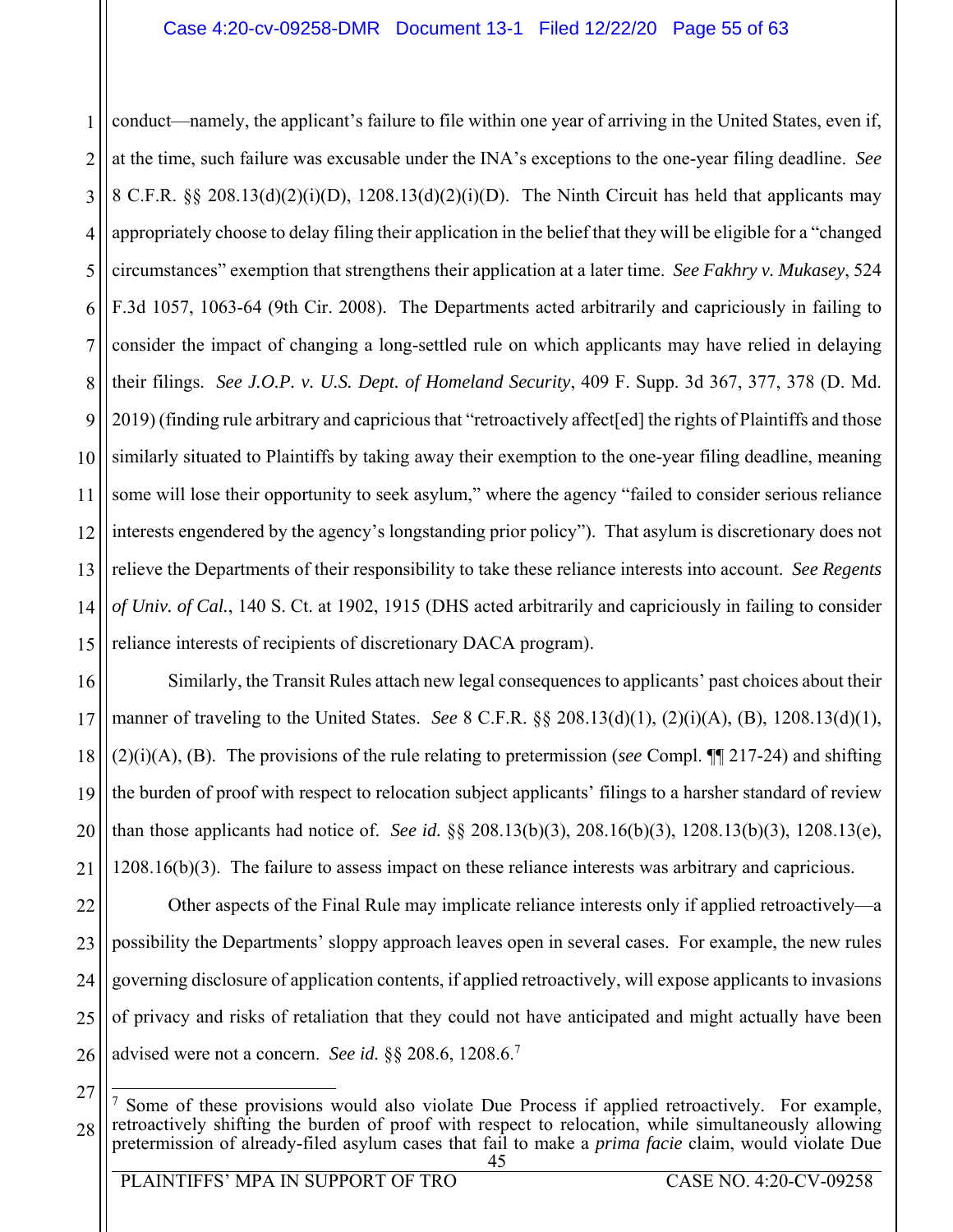# 1 2

3

4

5

6

7

8

9

10

11

12

13

14

15

16

17

18

19

20

21

22

23

24

# **V. THE FINAL RULE WILL IRREPARABLY HARM PLAINTIFFS, THEIR CLIENTS, AND THEIR MEMBERS.**

Plaintiffs are likely to suffer irreparable harm in the absence of a TRO and/or preliminary injunction. The Final Rule's drastic changes to well-established asylum rules will directly and irreparably harm Plaintiffs, their clients, and their members. Compl. ¶ 332. The Final Rule creates a serious risk that meritorious asylum applications of Plaintiffs' clients and members will be denied, and that these clients and members will lose their livelihoods and homes and be removed to countries where they likely face persecution, torture, and even death. Compl. ¶ 22. The stakes for these LGBTQ/H refugees could not be higher.

The Final Rule will also frustrate Plaintiffs' core missions and programmatic activities diverting resources, risking funding, and wreaking economic injuries that in these circumstances – an APA challenge – are unrecoverable. *Pangea I*, 2020 WL 6802474, at \*24 (citing *E. Bay Sanctuary Covenant v. Trump* ("*EBSC II*"), 950 F.3d 1242, 1280 (9th Cir. 2020)). The Ninth Circuit has recognized that programmatic and financial impact "[b]oth constitute irreparable injuries." *EBSC II*, 950 F.3d at 1280. Although for preliminary relief "Plaintiffs need only show a threat of irreparable harm, not that irreparable harm already ha[s] occurred," *New York v. U.S. Dep't of Homeland Sec.*, 408 F. Supp. 3d 334, 350 (S.D.N.Y. 2019) (cleaned up); *see also League of Women Voters v. Newby*, 838 F.3d 1, 8-9 (D.C. Cir. 2016), these harms have already occurred and will continue unless the Final Rule is enjoined.

# **A. The Final Rule Places Plaintiffs' Clients and Members at Grave Risk.**

Plaintiffs assert claims not only on their behalf but on behalf of their clients and members. Compl. ¶¶ 31, 32. As explained throughout Plaintiffs' declarations and the Complaint, the overall effect of the Final Rule is to make asylum virtually, if not completely, impossible for the LGBTQ/H refugees whom Plaintiffs serve and represent. The Ninth Circuit has found preliminary injunctions warranted based on comparable threatened harm. *See*, *e.g.*, *Hawaii v. Trump*, 878 F.3d 662, 699 (9th Cir. 2017); *Melendres v. Arpaio*, 695 F.3d 990, 1002 (9th Cir. 2012).

<sup>26</sup> 27 28 <u>.</u> Process by punishing already-filed applicants for having failed to address an issue that, at the time of filing, did not need to be addressed. *See Husyev v. Mukasey*, 528 F.3d 1172, 1182 (9th Cir. 2008) ("It is of course true that aliens in immigration proceedings are entitled to due process under the Fifth Amendment … and that they are denied due process where they are not given adequate notice of procedures and standards that will be applied to their claims for relief") (cleaned up).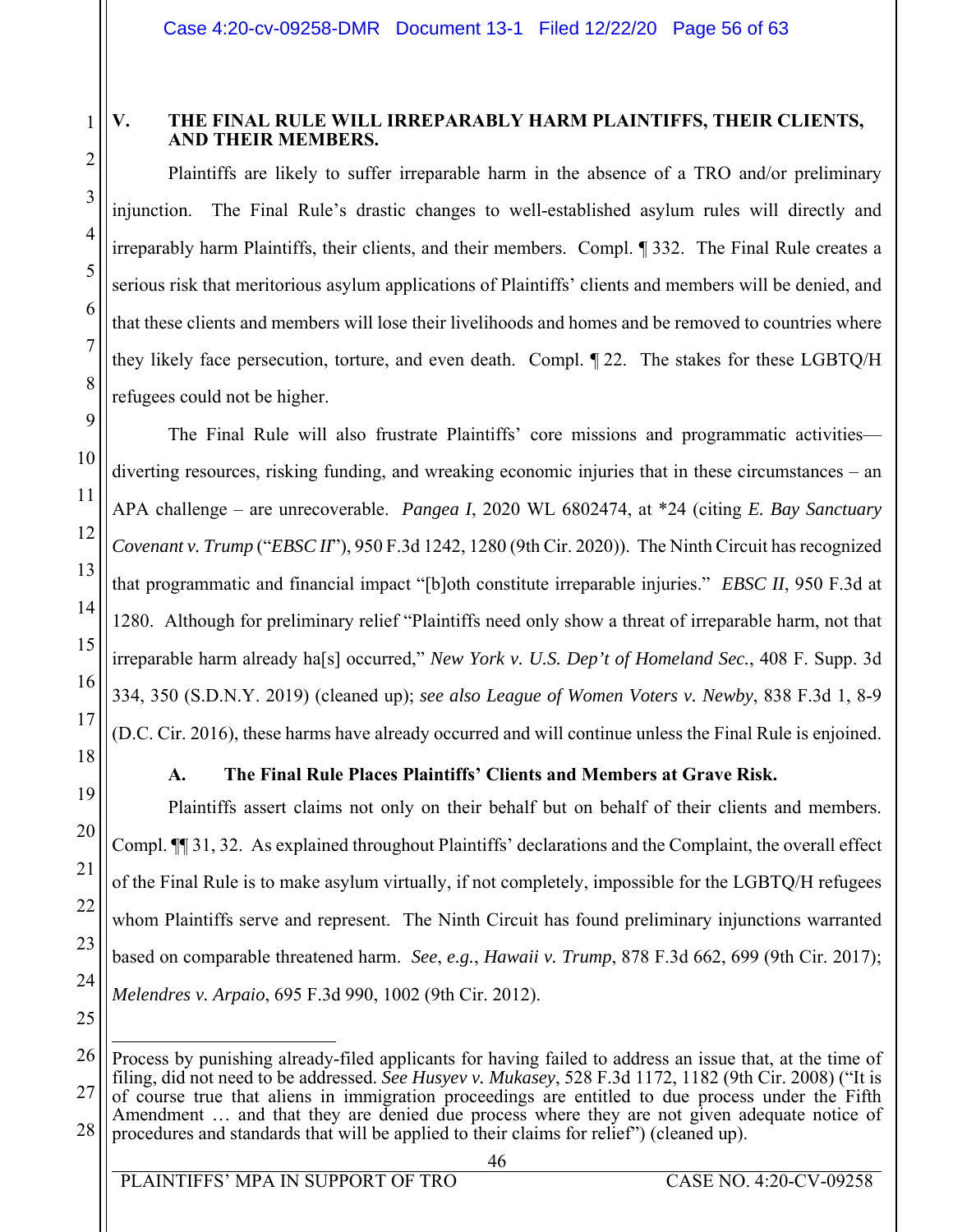1 2 3 4 5 6 7 8 9 10 11 12 For example, Legal Services Plaintiffs, small nonprofit organizations, may have clients for whom they are not able to file applications for asylum or other relief before the Final Rule goes into effect, shutting them out of eligibility. . Morris Decl. ¶ 10; Kornfield Decl. ¶ 16; Maurus Decl. ¶¶ 24, 34; Fairchild Decl. ¶ 9. Similarly, Community Services Plaintiffs are comprised of LGBTQ/H members who presently seek asylum or plan to do so, but who may lose any realistic chance of relief under the Final Rule. Salcedo Decl.  $\P$  7, 25; Osaze Decl.  $\P$  10, 26. These clients and members face likely persecution, violence, or even death if returned to their countries of origin. Morris Decl. ¶ 6, 23, 72, 78. That is more than sufficient to establish the threat of irreparable harm. "It is enough to find that injunctive relief will prevent additional suffering, persecution, and torture." *Doe v. Wolf*, 432 F. Supp. 3d 1200, 1213 (S.D. Cal. 2020); *see also Al Otro Lado, Inc. v. McAleenan*, 423 F. Supp. 3d 848, 876 (S.D. Cal. 2019) ("One potential component of irreparable harm in an asylum case can be the claim that the individual is in physical danger if returned to his or her home country.").

13

14

15

16

17

18

19

20

21

22

23

24

25

26

27

28

# **B. The Final Rule Fundamentally Affects and Frustrates Plaintiffs' Missions and Programmatic Activities.**

Plaintiffs provide legal and community services to LGBTQ/H asylum seekers, who, if returned to their countries of origin, would be uniquely vulnerable to the threat of persecution based on sexual orientation, gender identity, gender expression, and HIV-positive status. The Final Rule will cause "ongoing harms to [this] organizational mission," *EBSC III*, 964 F.3d at 854 (9th Cir. 2020), by making the populations they primarily serve largely ineligible for asylum relief, and making it more difficult for Plaintiffs to provide services and support to their clients and members. Most of Plaintiffs' clients' cases will fail, and as a result, most will be deported from the United States to nations where, as LGBTQ/H people, they fear horrible, violent deaths. Morris Decl. ¶¶ 6, 23, 72, 78; Kornfield Decl. ¶ 13; Maurus Decl.  $\P$  26, 27; Fairchild Decl.  $\P$  12. This type of disruption to organizational plaintiffs' core missions constitutes irreparable harm. *See E. Bay Sanctuary Covenant v. Trump*, 354 F. Supp. 3d 1094, 1116 (N.D. Cal. 2018) (citing *Valle del Sol Inc.*, 732 F.3d 1006, 1029 (9th Cir. 2013)), *aff'd*, 950 F.3d 1242 (9th Cir. 2020).

The Final Rule's harm to the Legal Services Plaintiffs' missions and programs is manifold. *First*, the Final Rule will force Legal Services Plaintiffs to profoundly alter their advocacy strategy in how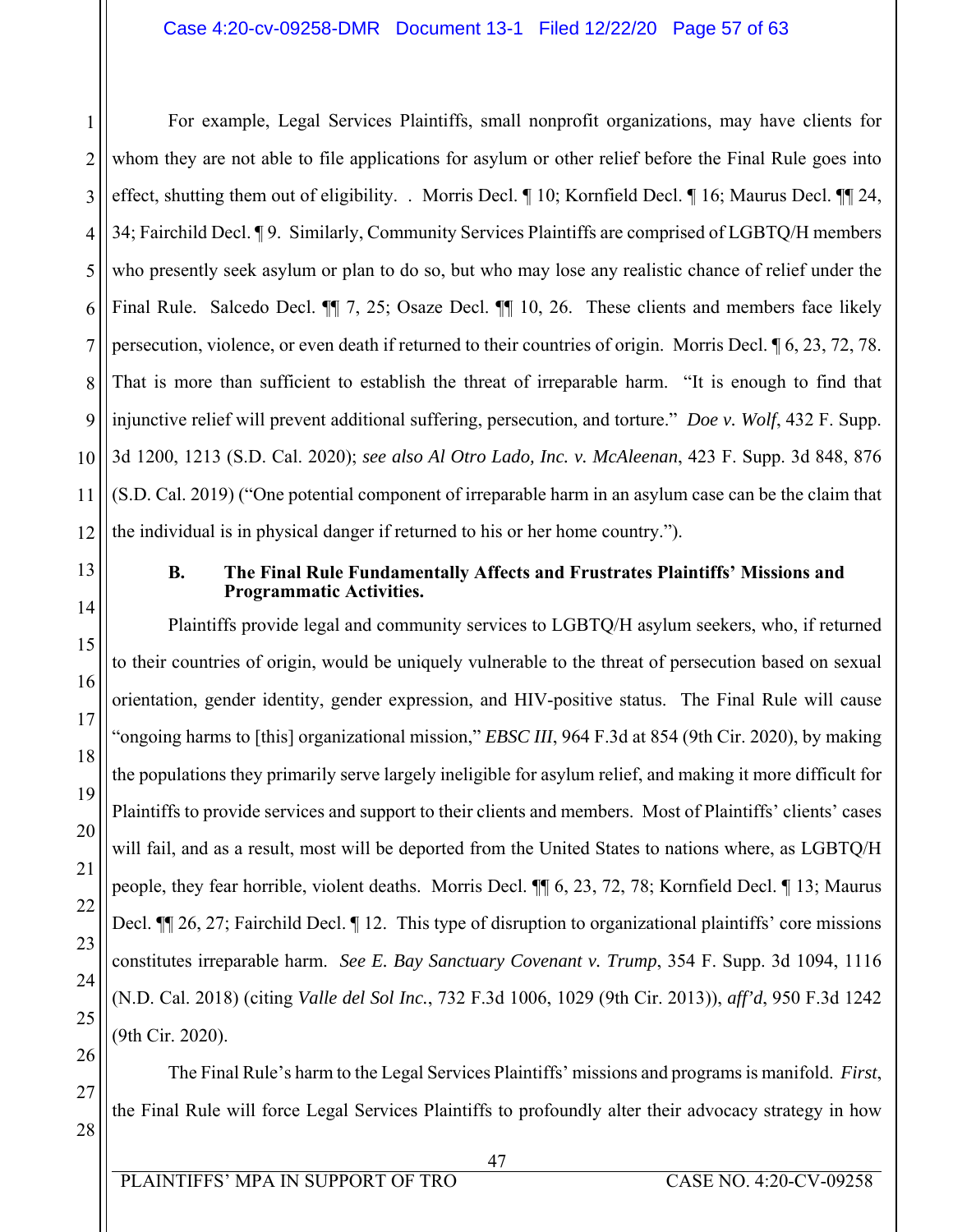#### Case 4:20-cv-09258-DMR Document 13-1 Filed 12/22/20 Page 58 of 63

1 2 3 4 5 6 7 they present their clients' cases to adjudicators. Plaintiff Immigration Equality, for example, will be forced to overhaul its entire legal practice immediately. Morris Decl. ¶¶ 72-74. That organization anticipates shifting most of its resources from mentoring pro bono counsel representing affirmative cases to directly representing defensive cases in immigration court, substantially reducing the number of asylum seekers it is able to assist. *Id.* ¶¶ 74-75. Similar changes will be necessary for Oasis Legal Services, the Transgender Law Center, and the TransLatin@ Coalition to perform their advocacy work. Kornfield Decl. ¶¶ 14, 26-27; Maurus Decl. ¶¶ 17-19; Fairchild Decl. ¶ 13.

8 9 10 11 12 13 14 *Second*, the Final Rule will cause Legal Services Plaintiffs to allocate significant staff time and resources to learning and understanding the new regulatory scheme and its impact on existing and future clients, a task that is made all the more difficult by the Final Rule's vagueness and the Departments' refusal to respond to comments. Maurus Decl. ¶ 17; Fairchild Decl. ¶ 13. Plaintiffs will then need to convey the new information to their clients and the community members that they serve and support, as well as to immigration practitioners they counsel and pro bono attorneys they work with and refer matters to. Kornfield Decl. ¶¶ 15-16, 18; Maurus Decl. ¶ 21; Fairchild Decl. ¶ 13.

15 16 17 18 *Third*, Legal Services Plaintiffs will have to retrain their staff on the Final Rule, how to determine asylum eligibility under the new regime, and how to advise potential clients on the rule's impact on their cases, so that their clients can make informed decisions concerning their asylum applications and other prospective forms of relief. Kornfield Decl. ¶ 17; Maurus Decl. ¶¶ 17, 21.

19 20 21 22 23 For these reasons, the Final Rule will seriously obstruct Legal Services Plaintiffs' ability to assist more or even the same number of clients. Morris Decl. ¶ 74; Kornfield Decl. ¶¶ 21, 27; Maurus Decl. ¶ 26; *see also Pangea I*, 2020 WL 6802474, at \*25. The rule will have a similar impact on the Community Services Plaintiffs, frustrating their missions to ensure the empowerment and inclusion of LGBTQ migrants in the United States. Salcedo Decl. ¶ 25; Osaze Decl. ¶ 5, 21.

24 25

27

#### **C. The Final Rule Forces Plaintiffs to Expend and Divert Limited Resources and Puts Their Funding at Risk.**

26 28 The programmatic and mission impact of the Final Rule described above also will also result in additional *financial* harm to Plaintiffs that constitutes irreparable harm. *See EBSC III*, 964 F.3d at 854 (plaintiffs "established a sufficient likelihood of irreparable harm through diversion of resources and the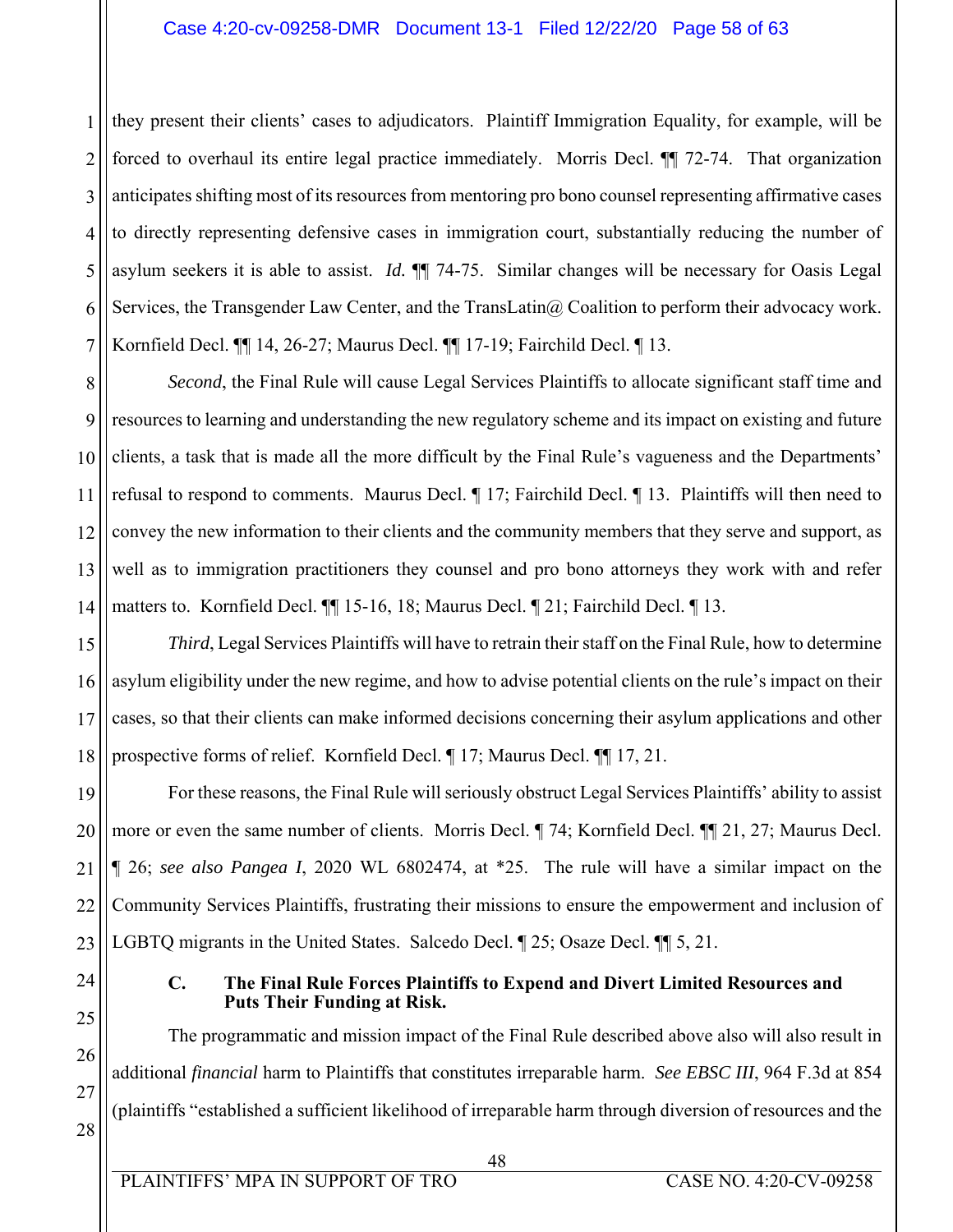1 2 3 4 5 non-speculative loss of substantial funding from other sources"). Plaintiffs are already suffering this irreparable harm because they have been forced to "divert resources away from [their] core programs to address the new policy." *EBSC II*, 950 F.3d 1242, 1280 (9th Cir. 2020). Unless the Rule is enjoined, Plaintiffs will be compelled to devote even greater resources to respond to the Final Rule and its effects on the LGBTQ/H refugees.

6 7 8 9 10 11 12 13 For example, Legal Services Plaintiffs have had to divert staffing and resources from other programmatic activities in order to respond to the Final Rule. Morris Decl. ¶ 76 (diverting resources from impact litigation, policy advocacy, Detention Program, online and telephone inquiries, and all nonasylum applications and petitions); Kornfield Decl. ¶ 20 (shifted resources and staff time to file cases before Final Rule takes effect); *id.* ¶ 23 (cutting back on case management and stopping individualized referrals); Maurus Decl. ¶ 23 (taking time away from working with new project participants). Legal services plaintiffs will also have to create new materials, such as Immigration Equality's Asylum Manual, in response to the Final Rule. Morris Decl. ¶ 77; Kornfield Decl. ¶ 19; Maurus Decl. ¶ 17, 23.

14 15 16 17 18 Community Services Plaintiffs also face similar diversions of resources. For example, fewer LGBTQ/H refugees will be eligible for local, state, and federal governmental programs due to the Final Rule, creating increased demand on Plaintiffs' limited resources and assistance programs. Salcedo Decl. ¶¶ 31-32; Osaze Decl. ¶¶ 21-22. This will force difficult choices about which programs to continue or how many people they will serve. Salcedo Decl. ¶¶ 36-38; Osaze Decl. ¶ 24.

19 20 21 22 23 24 The Final Rule also endangers Plaintiffs' funding. Oasis Legal Services and BLMP each receive grant-funding dependent on the number of people they serve, which will be reduced because of the Final Rule. Kornfield Decl. ¶ 25; Osaze Decl. ¶ 15. Immigration Equality and Transgender Law Center will also lose funding because the Final Rule will stymie their ability to take on cases. Morris Decl. ¶ 78; Maurus Decl. ¶ 25. And Oasis Legal Services, which functions on a low bono/pro bono model, charging fees on an income-based sliding scale, will generate less income. Kornfield Decl. ¶ 24.

25 26 27 28 Given these "significant financial and operational harms the [] Plaintiffs will suffer on account of the [Final] Rule," Plaintiffs' "asserted injuries clear the irreparable-harm threshold." *Whitman-Walker Clinic, Inc. v. U.S. Dep't of Health & Human Servs.*, No. CV 20-1630 (JEB), 2020 WL 5232076, at \*39 (D.D.C. Sept. 2, 2020).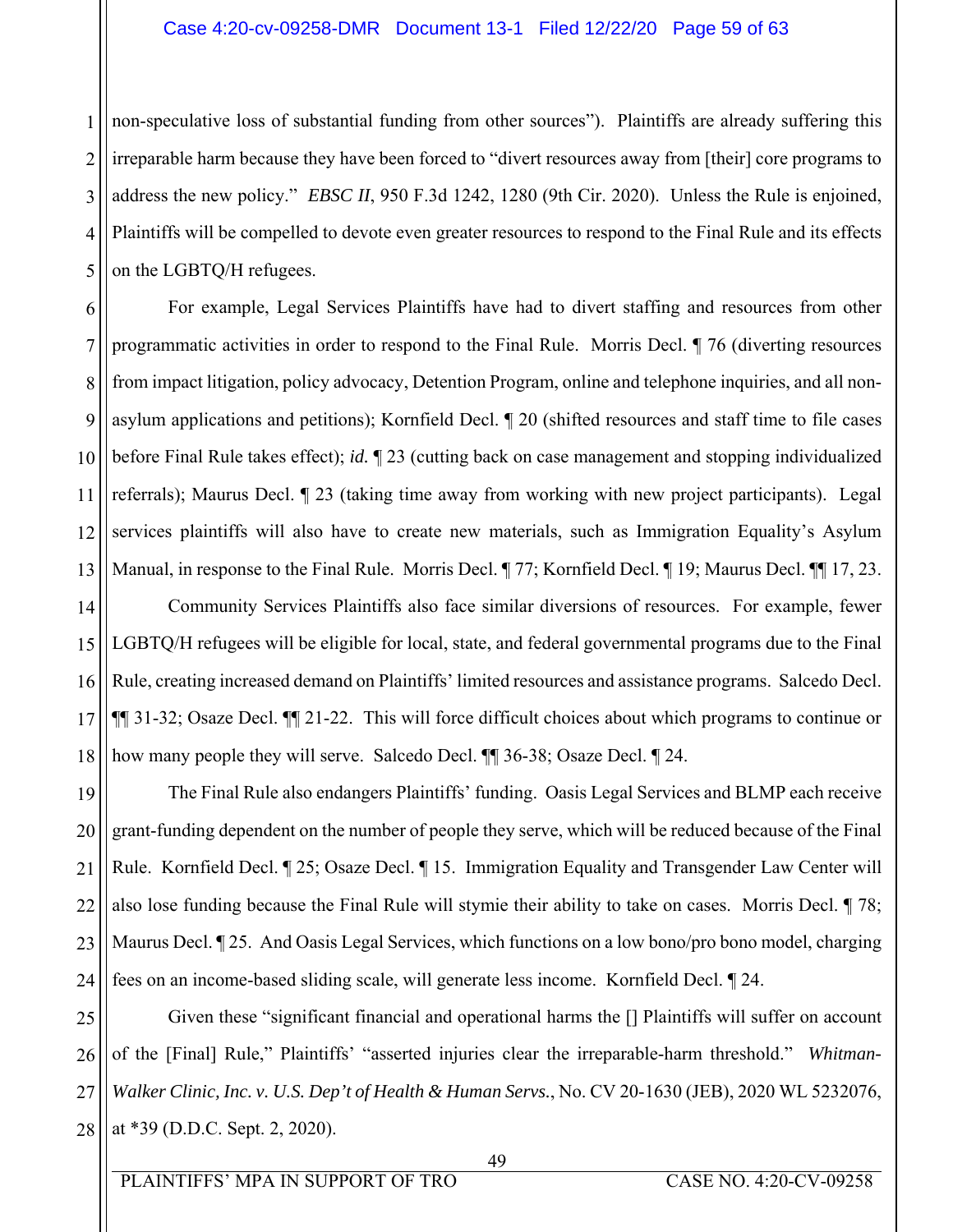1

18

19

20

21

22

23

24

25

26

27

28

# **VI. PLAINTIFFS SATISFY THE REMAINING FACTORS FOR AN INJUNCTION.**

2 3 4 5 6 7 Plaintiffs satisfy the additional requirements for injunctive relief. The Court "must balance the competing claims of injury and must consider the effect on each party of the granting or withholding of the requested relief," while paying "particular regard for the public consequences" of entering or withholding injunctive relief. *Winter*, 555 U.S. at 20, 24. When the government is the defendant, those inquiries merge, resulting in a balancing that turns on the public interest. *Nken v. Holder*, 556 U.S. 418, 435–36 (2009); *see also Pangea I*, 2020 WL 6802474, at \*26 (citing *EBSC II*, 950 F.3d at 1271).

8 9 10 11 12 13 14 15 16 17 Here, the public interest is served by a TRO or injunction in several ways. "First, the public interest is served by compliance with the APA." *Pangea I*, 2020 WL 6802474, at \*26 (cleaned up). "It does not matter that notice and comment could have changed the substantive result; the public interest is served from proper process itself." *Azar*, 911 F.3d at 581-82. Second, "[t]he public also has an interest in ensuring that the statutes enacted by their representatives are not imperiled by executive fiat." *Pangea I*, 2020 WL 6802474, at \*27 (cleaned up). "This Rule would reverse decades of precedent." *Id.*  And finally, "the public has an interest in ensuring that we do not deliver aliens into the hands of their persecutors . . . and preventing aliens from being wrongfully removed, particularly to countries where they are likely to face substantial harm." *EBSC II*, 950 F.3d at 1281 (cleaned up). Here, the Final Rule "will likely result in some migrants being wrongfully denied refugee status in this country." *Id*.

Finally, the APA provides an independent ground for staying enforcement of the Final Rule to avoid the irreparable harm discussed herein. *See* 5 U.S.C. § 705. The factors considered when issuing such a stay are the same factors that underlie a TRO or preliminary injunction, and as such a stay under the APA is "necessary and appropriate" here for the same reasons discussed above. *Id*.; *City and County of San Francisco v. U.S. Customs & Immigration Servs.*, 408 F. Supp. 3d 1057, 1078 (N.D. Cal. 2019).

# **VII. BECAUSE THE ENTIRE FINAL RULE IS INVALID, IT SHOULD BE ENJOINED IN ITS ENTIRETY.**

This Court should invalidate the entire Final Rule for multiple reasons. First, as articulated above in Section IV.A, Defendant Wolf had no authority to promulgate the Final Rule's changes to DHS regulations, and because the Final Rule's changes to the DOJ Regulations would be arbitrary and nonsensical without concurrent changes to the DHS Regulations, the entire Final Rule must be enjoined.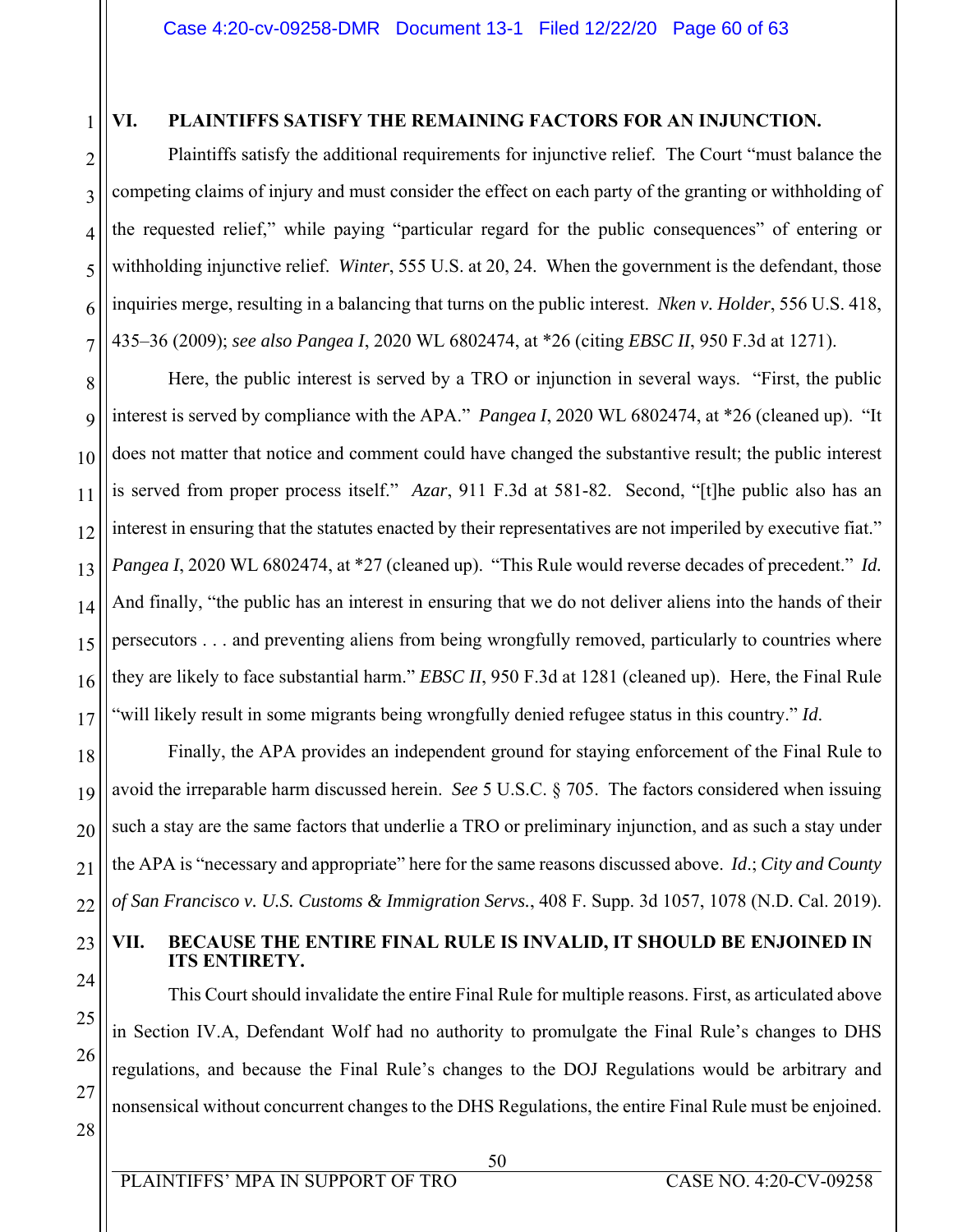1 2 3 4 5 6 7 8 9 10 11 12 Second, because the APA violations across the various provisions of the Final Rule are so "numerous, fundamental, and far-reaching," no part of it is salvageable. *Washington v. Azar*, 426 F. Supp. 3d 704, 722 (E.D. Wash. 2019). Last year, at least three courts invalidated a Department of Health and Human Services rule in its entirety because, as with the Final Rule here, multiple provisions disregarded comments and evidence reflecting the rule's disproportionate harm to vulnerable populations, including LGBTQ individuals. *See id.*; *City & Cty. of San Francisco v. Azar*, 411 F. Supp. 3d 1001, 1024–25 (N.D. Cal. 2019) ("When a rule is so saturated with error, as here, there is no point in trying to sever the problematic provisions. The whole rule must go."); *New York v. U.S. Dep't of Health & Human Servs*., 414 F. Supp. 3d 475, 577–78 (S.D.N.Y. 2019) ("In these circumstances, a decision to leave standing isolated shards of the Rule that have not been found specifically infirm would ignore the big picture: that the rulemaking exercise here was sufficiently shot through with glaring legal defects as to not justify a search for survivors.").

13 14 15 16 17 18 The D.C. Circuit, a frequent venue for APA challenges to federal rulemaking, has repeatedly held that an entire rule may be invalidated when it is rife with errors, as is the case here. *See, e.g., Nat. Res. Def. Council v. EPA*, 489 F.3d 1250, 1261 (D.C. Cir. 2007); *MD/DC/DE Broadcasters Ass'n v. FCC*, 236 F.3d 13, 23 (D.C. Cir. 2001) ("Whether the offending portion of a regulation is severable depends upon the intent of the agency *and* upon whether the remainder of the regulation could function sensibly without the stricken provision.").

19 20 21 22 Consistent with these authorities, the Court need not – and should not – undertake the chore of ferreting out provisions in the Final Rule that may survive scrutiny under the APA to fashion a judicially crafted Rule bearing scant resemblance to the original. The Final Rule suffers from so many legal defects that the Court should invalidate it in its entirety.

23 24

25

26

27

28

# **VIII. A NATIONWIDE INJUNCTION IS WARRANTED, GIVEN THE IMPACT ON PLAINTIFFS' CLIENTS ACROSS THE COUNTRY.**

Given the irreparable harms that threaten Plaintiffs, their clients, and their members, who reside and seek asylum all over the country, a nationwide injunction is "necessary to give Plaintiffs a full expression of their rights." *City & Cty. of San Francisco v. Trump*, 897 F.3d 1225, 1244 (9th Cir. 2018) (cleaned up). Especially in immigration matters, the Ninth Circuit has "consistently recognized the

 51 PLAINTIFFS' MPA IN SUPPORT OF TRO CASE NO. 4:20-CV-09258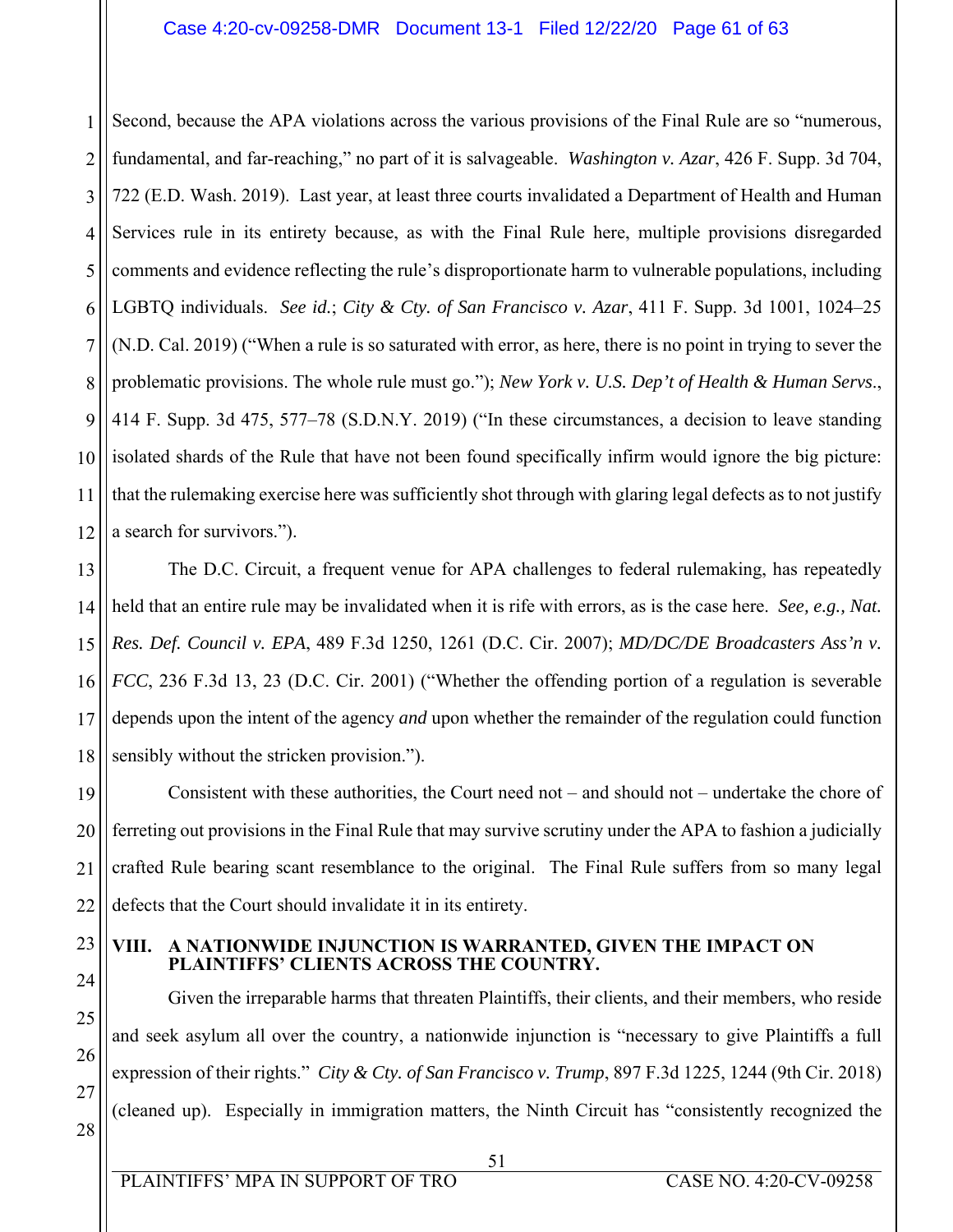#### Case 4:20-cv-09258-DMR Document 13-1 Filed 12/22/20 Page 62 of 63

1 2 3 4 5 6 7 authority of district courts to enjoin unlawful policies on a universal basis." *East Bay Sanctuary Covenant*, 932 F.3d at 779. "Such relief is commonplace in APA cases, promotes uniformity in immigration enforcement, and is necessary to provide the plaintiffs here with complete redress." *Id*. (quoting *Regents of the Univ. of Cal. v. U.S. Dep't of Homeland Sec.*, 908 F.3d 476, 512 (9th Cir. 2018) (rev'd on other grounds); *see also East Bay Sanctuary Covenant v. Barr*, -F.3d-, No. 19-16487, 2019 WL 3850928, at \*2 (9th Cir. Aug. 16, 2019) ("We have upheld nationwide injunctions where such breadth was necessary to remedy a plaintiff's harm.").

8 9 10 11 12 13 14 15 16 17 18 19 This Court should likewise enter a nationwide injunction because it is the only adequate remedy. Plaintiffs have members and clients who live all over the United States and may move between States and judicial districts. Morris Decl. ¶ 10 (noting representation of LGBTQ/H refugees across 28 states); Salcedo Decl. ¶ 7 (individual members across the United States and affiliated organizations in Arizona, Florida, Georgia, Illinois, New York, Texas, and Washington, D.C.); Osaze Decl. ¶ 8 (community members across the United States and local/regional networks in California, New York, Minnesota, Illinois, Michigan, Maryland, Virginia, Washington, D.C., and the South). A geographically limited injunction is therefore inadequate to protect Plaintiffs. In addition, a limited injunction may cause asylum applicants to forum shop by avoiding entering jurisdictions where the Final Rule is not enjoined, sow confusion within geographically dispersed families, and frustrate Plaintiffs' missions by requiring them to divert resources to address fear and confusion and prepare multiple trainings, materials, and advice depending on where their many clients apply for asylum.

20 21 22 23 24 This emotional and procedural chaos is precisely why the Ninth Circuit generally has favored nationwide uniformity, particularly in connection with immigration policy. *See East Bay Sanctuary Covenant*, 932 F.3d at 779; *see also City & Cty. of San Francisco v. Trump*, 897 F.3d 1225, 1244 (9th Cir. 2018). $8$  A nationwide injunction is necessary here to protect many geographically dispersed Plaintiffs and their clients and members from irreparable harm.

<sup>27</sup> 28  $\overline{a}$ <sup>8</sup> *But see*, *e.g.*, *City & Cty. of San Francisco v. United States Citizenship & Immigration Servs*., No. 19- 17213, 2020 WL 7052286, at \*15 (9th Cir. Dec. 2, 2020) (restricting in that specific case a nationwide injunction to the jurisdiction that issued it, "whatever the merits of nationwide injunctions in other contexts").